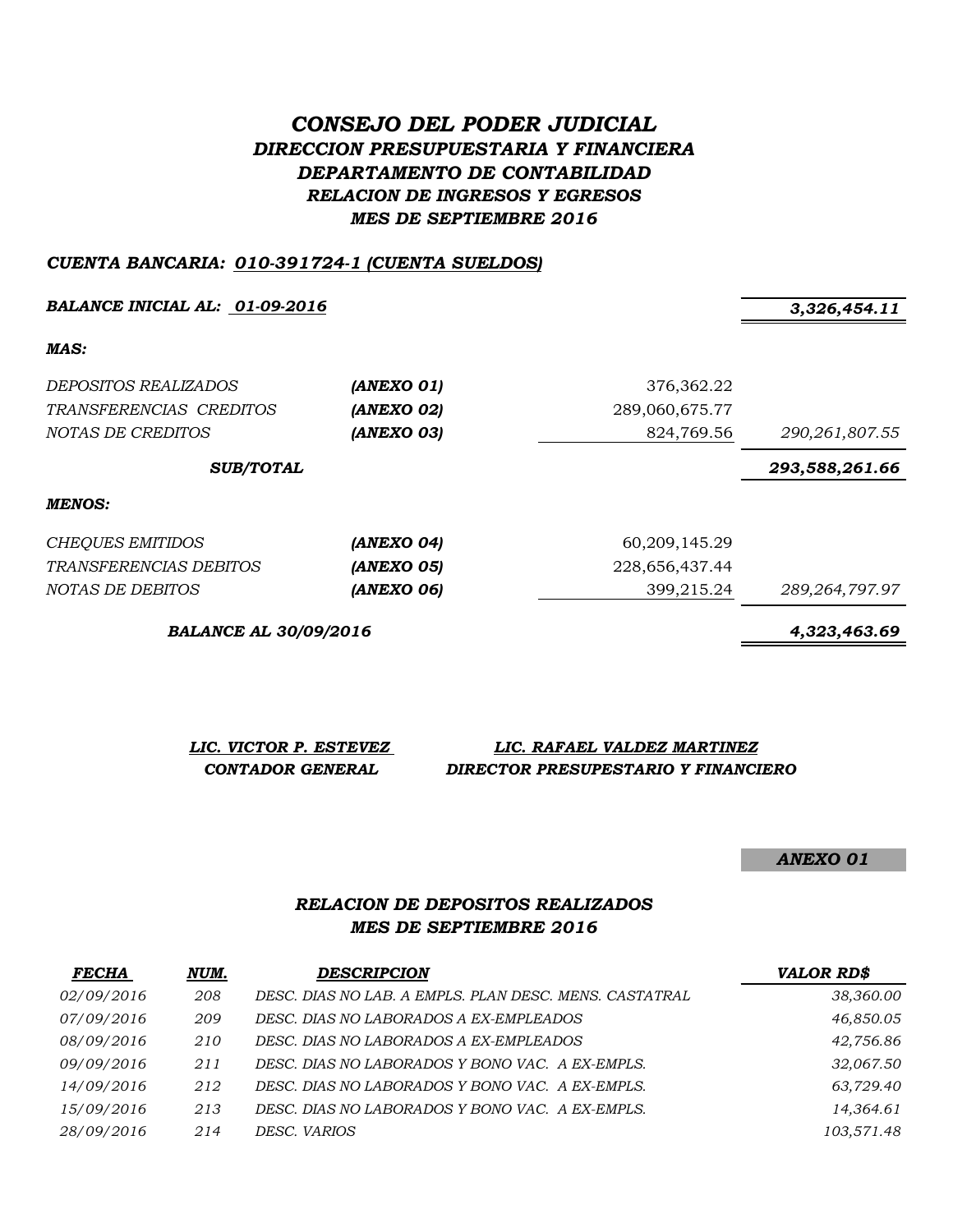|     | TOTAL RD\$                                      | 376,362.22 |
|-----|-------------------------------------------------|------------|
|     |                                                 |            |
| 216 | DESC. DIAS NO LABORADOS A EX-EMPLEADOS          | 24,110.45  |
| 215 | DESC.DIAS NO LAB. A JOEL G. PORTORREAL EX-EMPL. | 10,551.87  |
|     |                                                 |            |

#### *ANEXO 02*

## *RELACION DE TRANSFERENCIAS CREDITOS MES DE SEPTIEMBRE 2016*

| <b>FECHA</b> | NUM. | <b>DESCRIPCION</b>                                  | <b>VALOR RD\$</b> |
|--------------|------|-----------------------------------------------------|-------------------|
| 13/09/2016   | 80   | TRANSF. DE FONDO DE LA CTA. OPERACIONES             | 3,500,000.00      |
| 13/09/2016   | 81   | REEMBOLSO SUELDOS Y GASTOS ALIMENTICIOS AGOSTO 2016 | 246,908.26        |
| 13/09/2016   | 82   | APORTE ALOUILER LOCAL COOPNASEJU JULIO 2016         | 16,307.50         |
| 19/09/2016   | 83   | TRANSF. DE FONDO DE LA CTA. OPERACIONES             | 285,247,460.01    |
| 30/09/2016   | 84   | TRANSF. DE FONDO DE LA CTA. OPERACIONES             | 50,000.00         |
|              |      | TOTAL RD\$                                          | 289,060,675.77    |

### *ANEXO 03*

### *RELACION NOTAS DE CREDITOS MES DE SEPTIEMBRE 2016*

| <b>FECHA</b> | NUM. | <b>DESCRIPCION</b>                              | <b>VALOR RD\$</b> |
|--------------|------|-------------------------------------------------|-------------------|
| 30/09/2016   |      | 13 CHEOUE # 69959 CARGADO IDEBIDAMENTE          | 37,500.00         |
| 08/09/2016   | 656  | REINTEGRO CHO98842                              | 15,968.83         |
| 22/09/2016   | 659  | REINTEGRO CHO99021                              | 6,018.18          |
| 22/09/2016   | 660  | REINTEGRO CHO99041                              | 6,018.18          |
| 29/09/2016   | 661  | REINTEGRO CHO100143                             | 770.20            |
| 29/09/2016   | 662  | REINTEGRO CHO100144                             | 770.20            |
| 29/09/2016   | 663  | REINTEGRO CHO91480                              | 6,500.00          |
| 29/09/2016   | 664  | REINTEGRO CHO91493                              | 4,000.00          |
| 29/09/2016   | 665  | REINTEGRO CHO99064                              | 32,440.83         |
| 30/09/2016   | 666  | REINTEGRO CHO99970                              | 8,000.00          |
| 30/09/2016   | 658  | EMPLEADOS EXCLUIDOS DE NOMINA, SEPTIEMBRE/2016. | 505,418.03        |
| 30/09/2016   | 667  | PAGO DEL BONO VACACIONAL SEPTIEMBRE/2016.       | 199, 121.72       |
| 30/09/2016   | 668  | REINTEGRO CHEQUE NUMERO 89434 POR CADUCIDAD.    | 2,243.39          |
|              |      | TOTAL RD\$                                      | 824,769.56        |

#### *ANEXO 04*

# *RELACION DE CHEQUES EMITIDOS MES DE SEPTIEMBRE 2016*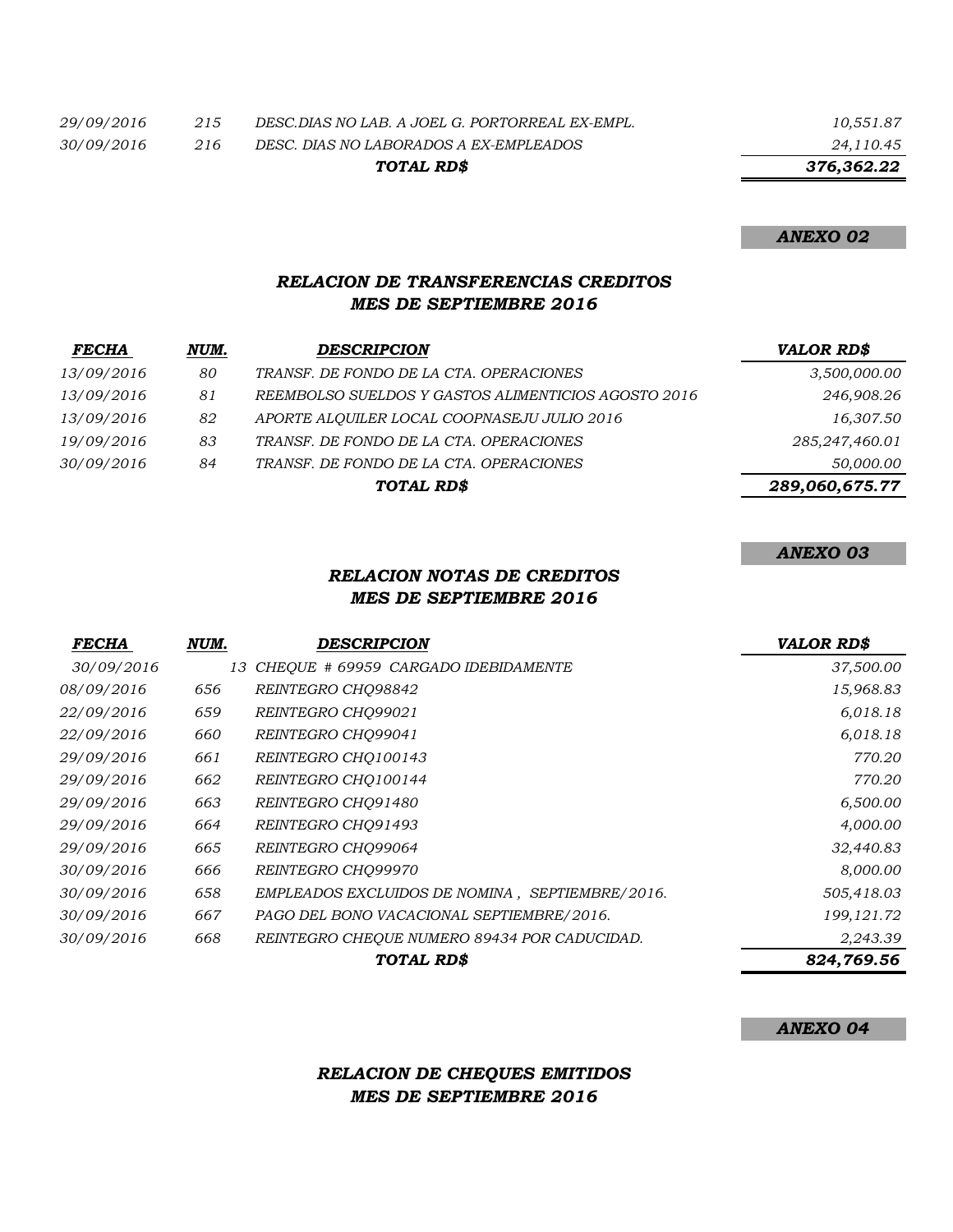| <b>FECHA</b> | NUM.  | <b>BENEFICIARIO</b>                                       | <b>VALOR RD\$</b> |
|--------------|-------|-----------------------------------------------------------|-------------------|
| 06/09/2016   | 98934 | PEDRO J. CHEVALIER ESPINAL                                | 670,824.00        |
| 06/09/2016   | 98935 | CARLOS R. IGLESIAS GARCIA                                 | 1,175,328.00      |
| 06/09/2016   | 98936 | NESTOR J. SAVINON PORTORREAL                              | 48,787.40         |
| 06/09/2016   | 98937 | YNGRID P. SUERO SANCHEZ                                   | 37,878.60         |
| 06/09/2016   | 98938 | ALBIS A. CUEVAS MOTA                                      | 21,762.50         |
| 06/09/2016   | 98939 | CARLOS R. IGLESIAS GARCIA                                 | 108,862.87        |
| 06/09/2016   | 98940 | CONSEJO DEL PODER JUDICIAL                                | 7,666.67          |
| 06/09/2016   | 98941 | CONSEJO DEL PODER JUDICIAL                                | 42,756.86         |
| 06/09/2016   | 98942 | COOPNASEJU                                                | 48,315.95         |
| 06/09/2016   | 98943 | <b>INGRID P. SUERO SANCHEZ</b>                            | 487,968.00        |
| 07/09/2016   | 98944 | NESTOR J. SAVINON PORTORREAL                              | 279,510.00        |
| 08/09/2016   | 98945 | COLECTOR DE IMPUESTOS INTERNOS                            | 3,506.38          |
| 08/09/2016   | 98946 | <b>LUZ MARTINEZ</b>                                       | 104,877.37        |
| 08/09/2016   | 98947 | CONSEJO DEL PODER JUDICIAL                                | 366.67            |
| 08/09/2016   | 98948 | CONSEJO DEL PODER JUDICIAL                                | 2,634.43          |
| 08/09/2016   | 98949 | JORGE SUAREZ VALENZUELA                                   | 21,913.34         |
| 08/09/2016   | 98950 | JOSE ALT. LOPEZ MENDEZ                                    | 4,488.89          |
| 08/09/2016   | 98951 | DANIEL AMADOR VICIOSO                                     | 31,422.22         |
| 08/09/2016   | 98952 | JULIANA G. DE LOS SANTOS SANTOS                           | 4,053.75          |
| 08/09/2016   | 98953 | MARIA C. ESTEVEZ GARCIA                                   | 13,999.50         |
| 08/09/2016   | 98954 | MARIA L. NIN ULLOA                                        | 12,602.46         |
| 08/09/2016   | 98955 | ROCIO M. BERROA MEDINA                                    | 17,661.09         |
| 08/09/2016   | 98956 | VIRGILIO FELIZ MONTERO                                    | 15,667.79         |
| 08/09/2016   | 98957 | VICYI Y. OGANDO VITIELLO                                  | 11,712.47         |
| 08/09/2016   | 98958 | FRANCIS E. PENA TRINIDAD                                  | 3,780.50          |
| 08/09/2016   | 98959 | ODRYS A. OGANDO NIN                                       | 8,920.99          |
| 08/09/2016   | 98960 | CONSEJO DEL PODER JUDICIAL                                | 8,750.00          |
| 08/09/2016   | 98961 | CONSEJO DEL PODER JUDICIAL                                | 27,493.07         |
| 08/09/2016   | 98962 | COOPNASEJU                                                | 4,997.38          |
| 08/09/2016   | 98963 | COLECTOR DE IMPUESTOS INTERNOS                            | 1,744.69          |
| 08/09/2016   | 98964 | <b>COLECTOR DE IMPUESTOS INTERNOS</b>                     | 1,747.32          |
| 08/09/2016   | 98965 | <b>COLECTOR DE IMPUESTOS INTERNOS</b>                     | 463.28            |
| 08/09/2016   | 98966 | <b>COLECTOR DE IMPUESTOS INTERNOS</b>                     | 1,699.06          |
| 08/09/2016   | 98967 | PROGRAMA DE CONSOLID. DE LA JURISD. INMOBILIARIA          | 0.00              |
| 08/09/2016   | 98968 | CABO YAHAIRA C. PUJOLS FAMILIA                            | 59,733.33         |
| 08/09/2016   | 98969 | PROGRAMA DE CONSOLIDACION DE LA JURISDICCION INMOBILIARIA | 0.00              |
| 08/09/2016   | 98970 | PROGRAMA DE CONSOLID. DE LA JURISD. INMOBILIARIA          | 28,090.14         |
| 09/09/2016   | 98971 | COLECTOR DE IMPUESTOS INTERNOS                            | 1,994.12          |
| 13/09/2016   | 98972 | COLECTOR DE IMPUESTOS INTERNOS                            | 0.00              |
| 13/09/2016   | 98973 | SGTO. MR. JUAN C. OZORIA CUEVAS                           | 5,500.00          |
| 13/09/2016   | 98974 | MARIAN E. CABRERA CANARIO                                 | 14,432.78         |
| 13/09/2016   | 98975 | DENNY K. MOSCAT BREA                                      | 15,059.45         |
| 13/09/2016   | 98976 | ANYELYS W. RECIO MARINEZ                                  | 11,043.35         |
| 13/09/2016   | 98977 | LUIS E. ROSARIO LORENZO                                   | 28,352.78         |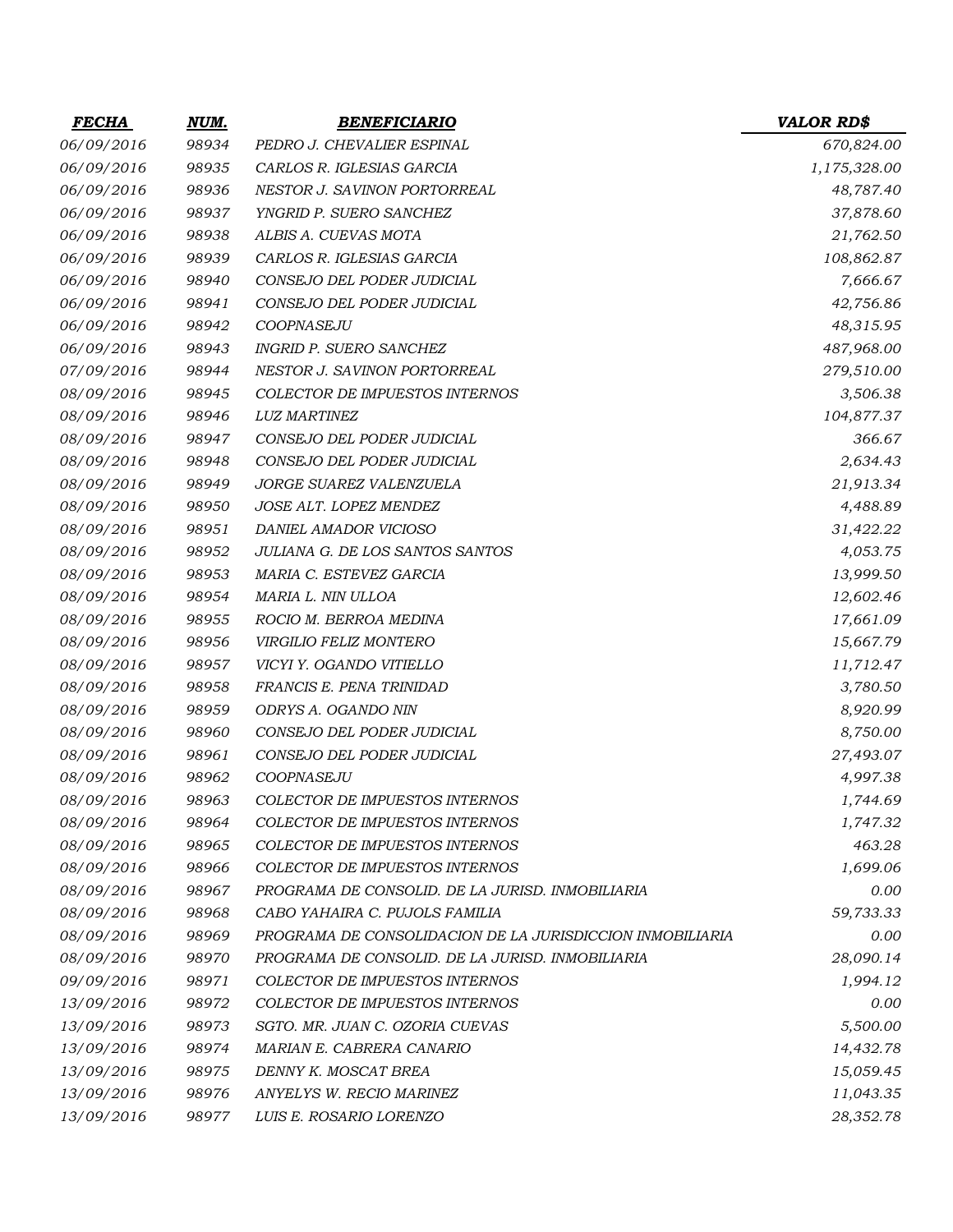| 13/09/2016 | 98978 | YOLANDA POLANCO LOPEZ                   | 34,686.67  |
|------------|-------|-----------------------------------------|------------|
| 13/09/2016 | 98979 | KINSINO SAMBOY EUSTAQUIO                | 13,761.82  |
| 13/09/2016 | 98980 | CONSEJO DEL PODER JUDICIAL              | 7,400.00   |
| 13/09/2016 | 98981 | CONSEJO DEL PODER JUDICIAL              | 30,091.72  |
| 13/09/2016 | 98982 | COOPNASEJU                              | 24,352.28  |
| 13/09/2016 | 98983 | HAYDEE DE JESUS VENTURA                 | 6,786.26   |
| 13/09/2016 | 98984 | ANGEL T. TINEO CARRERA                  | 14,094.45  |
| 13/09/2016 | 98985 | PEDRO J. RAMIREZ JULIAO                 | 6,047.49   |
| 13/09/2016 | 98986 | FREDDY O. POLANCO DINZEY                | 10,470.74  |
| 13/09/2016 | 98987 | KATHERINE Y. REYES PACHECO              | 9,154.75   |
| 13/09/2016 | 98988 | CONSEJO DEL PODER JUDICIAL              | 14,000.00  |
| 13/09/2016 | 98989 | BANCO DE RESERVAS DE LA REP. DOMINICANA | 6,419.29   |
| 13/09/2016 | 98990 | CONSEJO DEL PODER JUDICIAL              | 33,637.68  |
| 13/09/2016 | 98991 | COOPNASEJU                              | 35,706.71  |
| 13/09/2016 | 98992 | COLECTOR DE IMPUESTOS INTERNOS          | 4,386.79   |
| 14/09/2016 | 98993 | COLECTOR DE IMPUESTOS INTERNOS          | 27,523.20  |
| 14/09/2016 | 98994 | CONSEJO DEL PODER JUDICIAL              | 5,250.00   |
| 14/09/2016 | 98995 | CONSEJO DEL PODER JUDICIAL              | 14,364.61  |
| 14/09/2016 | 98996 | COOPNASEJU                              | 169,520.64 |
| 14/09/2016 | 98997 | CONSEJO DEL PODER JUDICIAL              | 5,098.00   |
| 15/09/2016 | 98998 | ELIZABETH MARTE LIRIO                   | 53,460.00  |
| 15/09/2016 | 98999 | ADALGISA M. TEJADA DE AZA               | 53,460.00  |
| 15/09/2016 | 99000 | NOEL A. FELIX OLIVO                     | 7,793.74   |
| 15/09/2016 | 99001 | ROBERT DAVID VASQUEZ                    | 4,405.16   |
| 15/09/2016 | 99002 | DALVIN CABRERA CASTILLO                 | 7,793.74   |
| 19/09/2016 | 99003 | MARIANO GERMAN MEJIA                    | 299,962.75 |
| 19/09/2016 | 99004 | DULCE M. RODRIGUEZ BLANCO               | 281,245.72 |
| 19/09/2016 | 99005 | JOSE A. CRUCETA ALMANZAR                | 262,822.14 |
| 19/09/2016 | 99006 | FRANCISCO ANT. JEREZ MENA               | 279,276.97 |
| 19/09/2016 | 99007 | EDGARDO HERNANDEZ MEJIA                 | 261,145.72 |
| 19/09/2016 | 99008 | SARA I. HENRIQUEZ MARIN                 | 238,044.58 |
| 19/09/2016 | 99009 | ROBERT C. PLACENCIA ALVAREZ             | 281,245.72 |
| 19/09/2016 | 99010 | VICTOR J. CASTELLANOS ESTRELLA          | 251,795.18 |
| 19/09/2016 | 99011 | RHINA MONTILLA BRITO                    | 5,975.26   |
| 19/09/2016 | 99012 | ARIEL A. VOLQUEZ MATOS                  | 7,107.79   |
| 19/09/2016 | 99013 | GLORIA A. QUERO CABRERA                 | 8,667.32   |
| 19/09/2016 | 99014 | NORA A. SOSA MARTINEZ                   | 7,363.48   |
| 19/09/2016 | 99015 | SONIA CORADIN                           | 6,018.18   |
| 19/09/2016 | 99016 | CARLOS FLORES DE JESUS                  | 19,903.10  |
| 19/09/2016 | 99017 | LILIAN M. DIAZ GIL                      | 7,682.27   |
| 19/09/2016 | 99018 | LOURDES M. LORA MEJIA                   | 24,152.04  |
| 19/09/2016 | 99019 | ROSA REYNOSO                            | 6,018.18   |
| 19/09/2016 | 99020 | SENOVIA ARIAS                           | 6,018.18   |
| 19/09/2016 | 99021 | RAMONA DIAZ                             | 6,018.18   |
| 19/09/2016 | 99022 | MARIA M. PIMENTEL FABIAN                | 6,018.18   |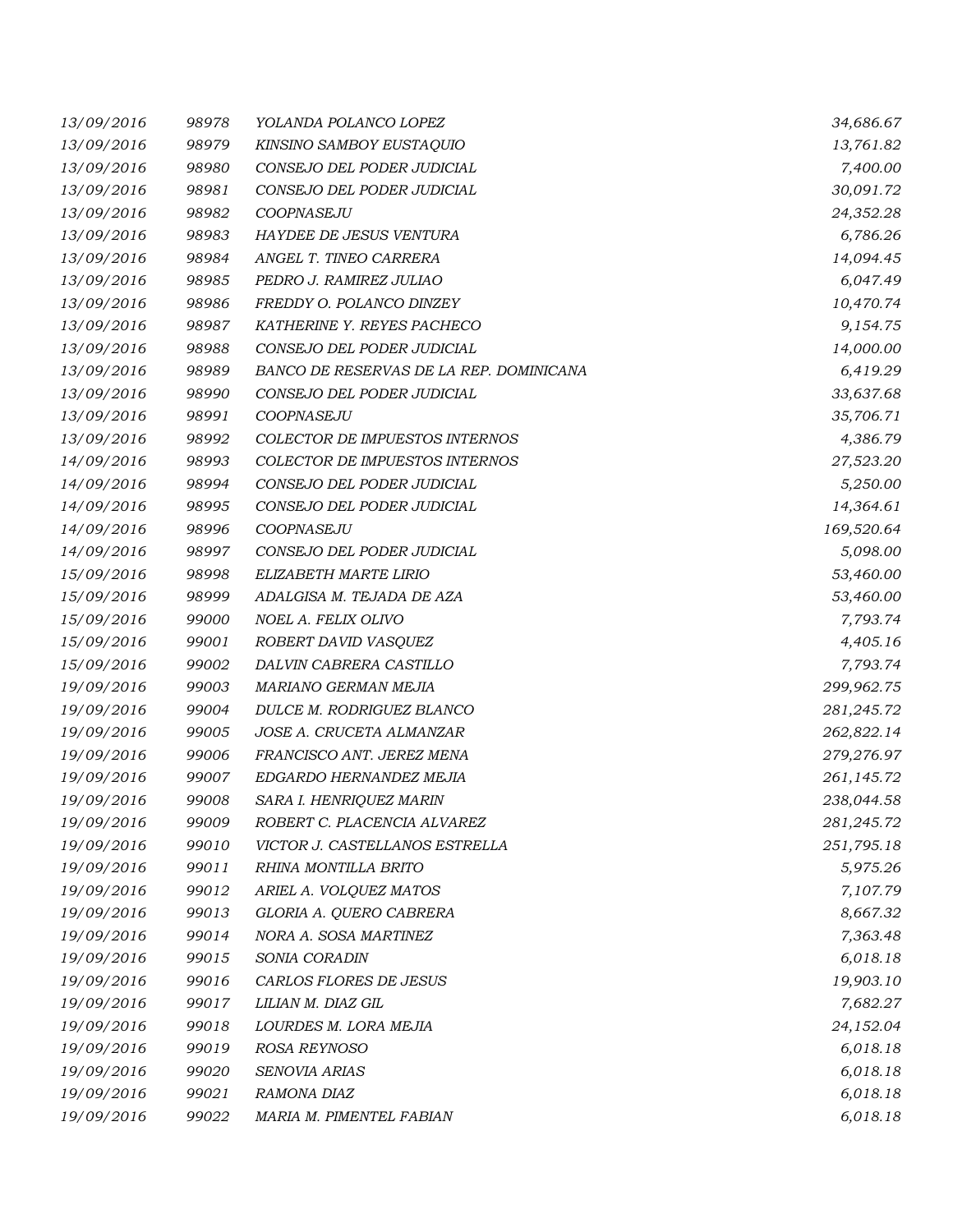| 19/09/2016 | 99023 | LUZ DEL C. MONTANO                   | 6,018.18  |
|------------|-------|--------------------------------------|-----------|
| 19/09/2016 | 99024 | ELIGIA DE LA CRUZ                    | 5,418.18  |
| 19/09/2016 | 99025 | OLGA M. ROSARIO V.                   | 4,435.53  |
| 19/09/2016 | 99026 | <b>IRIS RODRIGUEZ P.</b>             | 6,018.18  |
| 19/09/2016 | 99027 | CARMEN POLANCO                       | 6,018.18  |
| 19/09/2016 | 99028 | ANA FCA. FELIZ SANCHEZ               | 6,018.18  |
| 19/09/2016 | 99029 | ALTAGRACIA A. RODRIGUEZ VICTORIA     | 6,018.18  |
| 19/09/2016 | 99030 | MILTA ANT. RODRIGUEZ SANTOS          | 6,018.18  |
| 19/09/2016 | 99031 | OLGA E. DIAZ DIAZ                    | 6,018.18  |
| 19/09/2016 | 99032 | JOSEFA R. BLANCO                     | 6,018.18  |
| 19/09/2016 | 99033 | MARIA DEL R. CUELLO PARADIS          | 19,387.01 |
| 19/09/2016 | 99034 | MELBA FCA. HENRIQUEZ GUZMAN          | 6,018.18  |
| 19/09/2016 | 99035 | ESTHER M. AMOR PEÑA                  | 6,018.18  |
| 19/09/2016 | 99036 | FRANCIA C. MARTINEZ DRULLARD         | 21,441.25 |
| 19/09/2016 | 99037 | AMELIA DEL ORBE PEÑA                 | 3,054.30  |
| 19/09/2016 | 99038 | <b>BIENVENIDA BELLIARD</b>           | 36,119.77 |
| 19/09/2016 | 99039 | PACO PEREZ REYES                     | 6,018.18  |
| 19/09/2016 | 99040 | ROSA J. DE LOS SANTOS G.             | 6,018.18  |
| 19/09/2016 | 99041 | CARMEN L. PERALTA CASTELLANOS        | 6,018.18  |
| 19/09/2016 | 99042 | FIDIAS GONZALEZ VICIOSO              | 5,418.18  |
| 19/09/2016 | 99043 | ISABEL E. DE LOS SANTOS GOMEZ        | 6,018.18  |
| 19/09/2016 | 99044 | LUIS E. MOREL POUERIE                | 36,642.28 |
| 19/09/2016 | 99045 | YOLANDA E. DE WINDT DE GAUTREAU      | 12,993.40 |
| 19/09/2016 | 99046 | SENAIDA A. ALVAREZ PEREZ             | 6,018.18  |
| 19/09/2016 | 99047 | YDALIA PORTORREAL                    | 6,018.18  |
| 19/09/2016 | 99048 | MARTA N. MONTAS RAMIREZ              | 6,018.18  |
| 19/09/2016 | 99049 | HILDA CARRASCO PEREZ                 | 6,018.18  |
| 19/09/2016 | 99050 | LUZ M. DEL CARMEN RODRIGUEZ GAUTREAU | 6,018.18  |
| 19/09/2016 | 99051 | CRISTINO RODRIGUEZ                   | 6,018.18  |
| 19/09/2016 | 99052 | <b>MAXIMO S. ROSARIO RODRIGUEZ</b>   | 6,018.18  |
| 19/09/2016 | 99053 | RAFAEL CONTRERAS CONTRERAS           | 6,018.18  |
| 19/09/2016 | 99054 | VIRGINIA SUERO ESPINAL               | 3,853.36  |
| 19/09/2016 | 99055 | JOSEFA A. CUESTA DE MAÑON            | 6,929.81  |
| 19/09/2016 | 99056 | ANA M. BAUTISTA                      | 6,018.18  |
| 19/09/2016 | 99057 | MIRELLA DE LA ROSA DOMINGUEZ         | 6,018.18  |
| 19/09/2016 | 99058 | DORA H. STERLING VAZQUEZ             | 6,018.18  |
| 19/09/2016 | 99059 | FELIX R. CUEVAS RUFINO               | 6,018.18  |
| 19/09/2016 | 99060 | JOSEFINA SUAZO ABREU                 | 32,621.32 |
| 19/09/2016 | 99061 | ALTAGRACIA A. GIL NOBLE              | 6,018.18  |
| 19/09/2016 | 99062 | RAFAELA DE JS. PEÑA LORA             | 3,095.94  |
| 19/09/2016 | 99063 | BRIGIDA FELIZ VDA. OZUNA             | 6,018.18  |
| 19/09/2016 | 99064 | MIGUEL A. POLANCO                    | 32,440.83 |
| 19/09/2016 | 99065 | <b>LEON FLORES</b>                   | 32,440.83 |
| 19/09/2016 | 99066 | MARIA A. PAULINO MARTE               | 6,018.18  |
| 19/09/2016 | 99067 | CESAR A. VALLEJO NICOLAS             | 6,018.18  |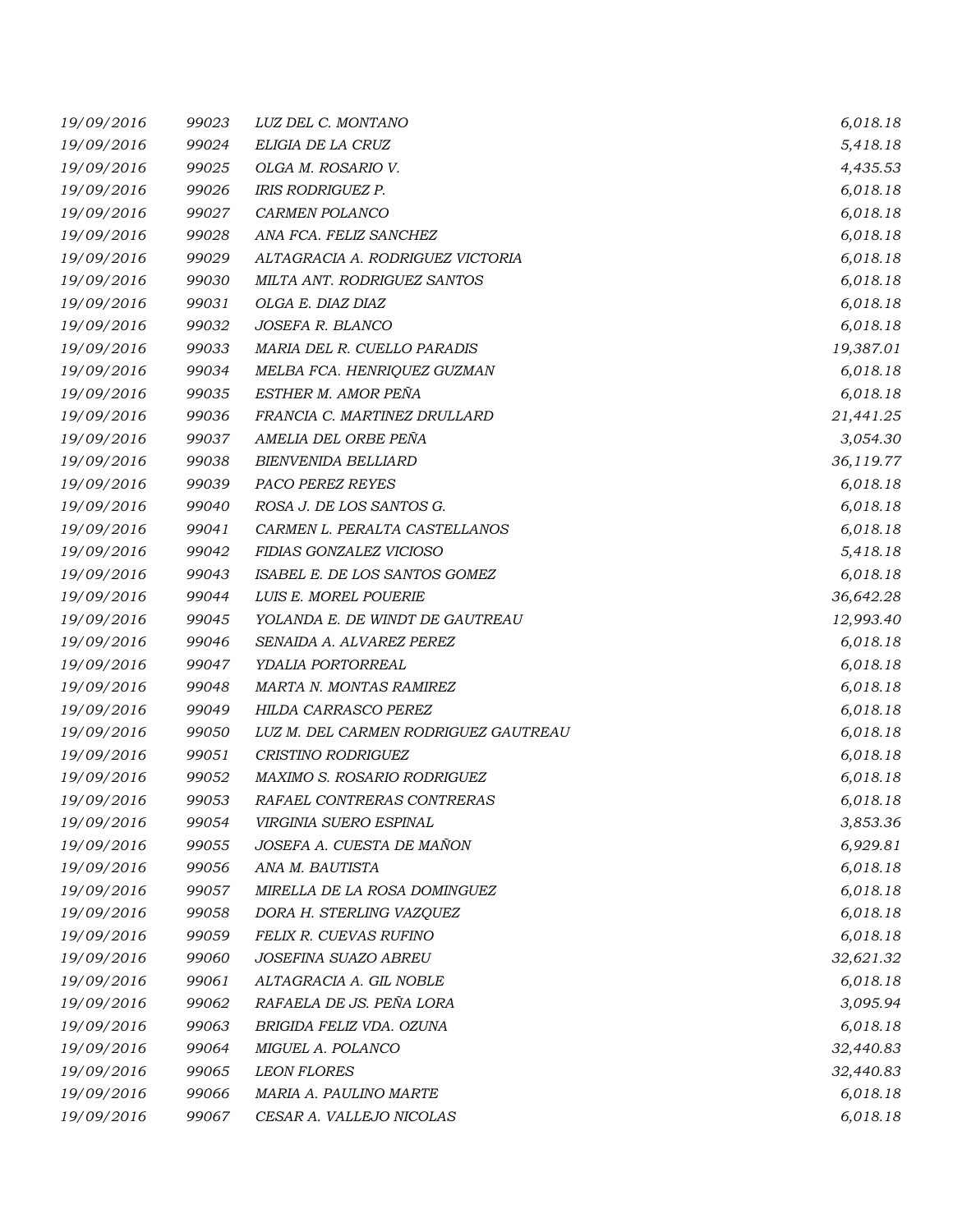| 19/09/2016 | 99068 | LUCIA M. REYES PEREZ                 | 17,301.77 |
|------------|-------|--------------------------------------|-----------|
| 19/09/2016 | 99069 | <b>MERCEDES HIRALDO</b>              | 6,018.18  |
| 19/09/2016 | 99070 | RAMONA FLORES DE MATOS               | 5,143.18  |
| 19/09/2016 | 99071 | ELOISA NUÑEZ DE GONZALEZ             | 11,519.20 |
| 19/09/2016 | 99072 | MIREYA CAPELLAN A.                   | 6,018.18  |
| 19/09/2016 | 99073 | LUZ DEL C. SANCHEZ CALDERON          | 6,018.18  |
| 19/09/2016 | 99074 | <b>INES MDES. REYES CABRERA</b>      | 5,518.18  |
| 19/09/2016 | 99075 | SILVESTRE COCO                       | 4,263.41  |
| 19/09/2016 | 99076 | ELISA VIVIECA                        | 5,982.71  |
| 19/09/2016 | 99077 | TERESA MORA DE LA ROSA               | 6,018.18  |
| 19/09/2016 | 99078 | PEDRO A. FERNANDEZ SALCEDO           | 35,273.49 |
| 19/09/2016 | 99079 | RAFAEL A. RODRIGUEZ GONZALEZ         | 27,900.61 |
| 19/09/2016 | 99080 | AFRICA E. SANTOS GUZMAN              | 6,018.18  |
| 19/09/2016 | 99081 | MILEDYS S. SOSA R.                   | 27,533.27 |
| 19/09/2016 | 99082 | MARCIANA ALT. RAMIREZ CORONA         | 21,441.25 |
| 19/09/2016 | 99083 | DAYSI R. VASQUEZ CRUZ                | 6,018.18  |
| 19/09/2016 | 99084 | CARMEN DE LOS A. LUCIANO GARCIA      | 3,268.11  |
| 19/09/2016 | 99085 | NEREYDA E. JAQUEZ LOZANO             | 6,018.18  |
| 19/09/2016 | 99086 | CARMEN L. SANTOS PIMENTEL            | 6,018.18  |
| 19/09/2016 | 99087 | AMERICA G. ESPINAL HUED              | 6,018.18  |
| 19/09/2016 | 99088 | RAMON ANT. CARABALLO ABREU           | 6,018.18  |
| 19/09/2016 | 99089 | CARLOS D. GARCIA GARCIA              | 6,018.18  |
| 19/09/2016 | 99090 | DULCE M. ESTEVEZ                     | 6,018.18  |
| 19/09/2016 | 99091 | MARIA DE LA C. CANELA CANELA         | 3,623.78  |
| 19/09/2016 | 99092 | FRANCISCO J. NUÑEZ GOMEZ             | 37,742.61 |
| 19/09/2016 | 99093 | MARIA G. DALMASI LORA                | 6,018.18  |
| 19/09/2016 | 99094 | CARMEN L. EDUARDO ICIANO             | 6,018.18  |
| 19/09/2016 | 99095 | CARMEN Y. COSME GUTIERREZ            | 3,498.67  |
| 19/09/2016 | 99096 | FRANCISCA R. PEREZ PEÑA              | 6,018.18  |
| 19/09/2016 | 99097 | ADRIANO GONZALEZ PANTALEON           | 5,418.18  |
| 19/09/2016 | 99098 | ANA J. LOPEZ GERMOSEN                | 6,018.18  |
| 19/09/2016 | 99099 | ROSAURA JULIA JIMENEZ DAJER DE LOPEZ | 26,372.75 |
| 19/09/2016 | 99100 | RAMONA DE JESUS ROSARIO              | 6,018.18  |
| 19/09/2016 | 99101 | MARIA A. CASTRO AGRAMONTE            | 6,018.18  |
| 19/09/2016 | 99102 | <b>AGUSTINA MARTE</b>                | 5,734.18  |
| 19/09/2016 | 99103 | EURIPIDES A. GARCIA GARCIA           | 36,436.81 |
| 19/09/2016 | 99104 | GENOVEVA I. ROSARIO                  | 6,018.18  |
| 19/09/2016 | 99105 | MARIA A. HONRADO BADIA               | 6,018.18  |
| 19/09/2016 | 99106 | MARIA ALT. RAMOS GARCIA              | 6,018.18  |
| 19/09/2016 | 99107 | JUAN ANT. SANCHEZ VILLA              | 3,763.09  |
| 19/09/2016 | 99108 | RAMONA JIMENEZ LIZARDO               | 6,018.18  |
| 19/09/2016 | 99109 | JOSEFA ALT. MEJIA MIESES             | 6,018.18  |
| 19/09/2016 | 99110 | ROSA PAREDES GARCIA                  | 6,018.18  |
| 19/09/2016 | 99111 | <b>GUARIONEX BRITO TAVERAS</b>       | 6,018.18  |
| 19/09/2016 | 99112 | PEDRO HERNANDEZ CRUCEY               | 6,018.18  |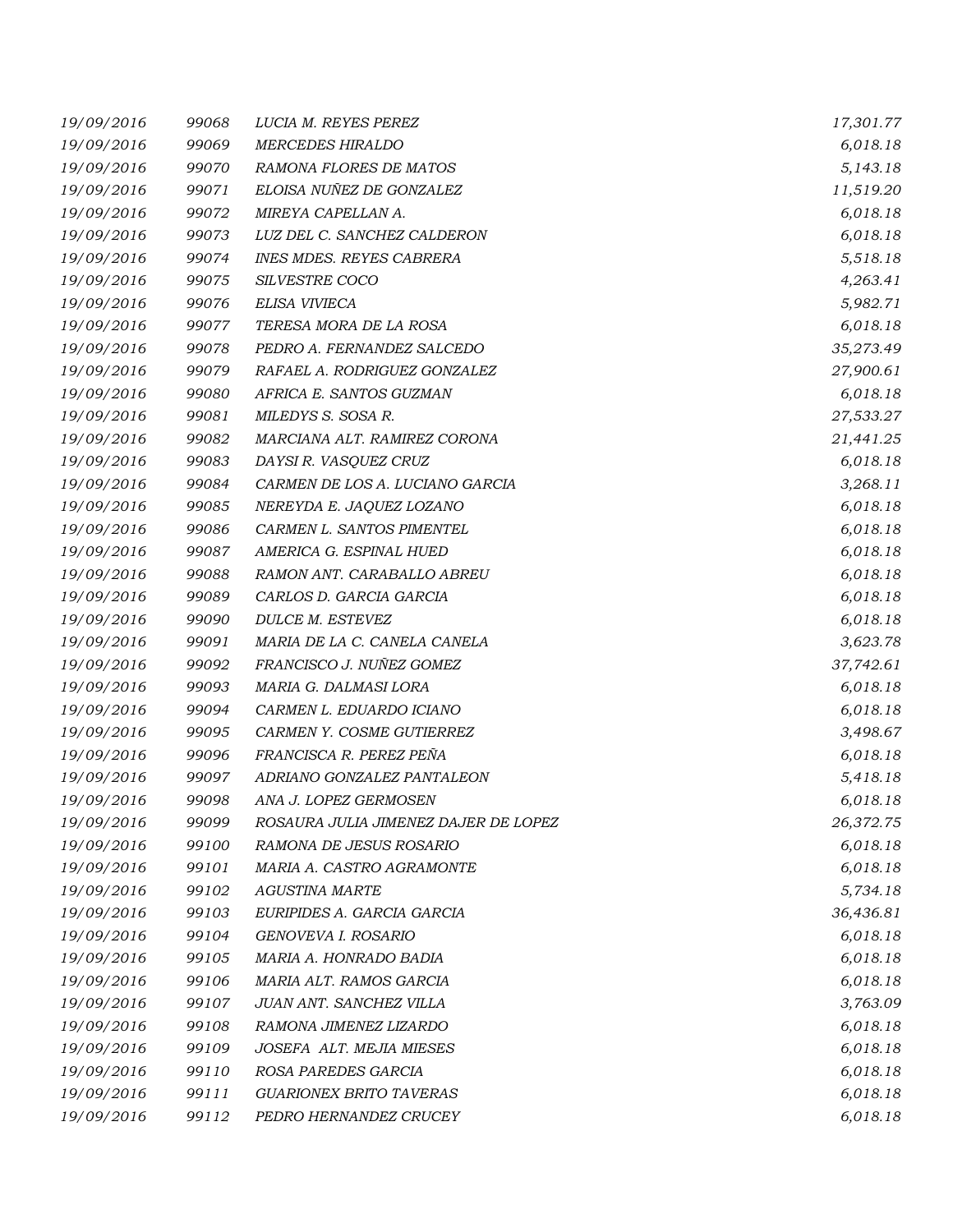| 19/09/2016 | 99113 | JUANA TRAVIESO VASQUEZ        | 6,018.18  |
|------------|-------|-------------------------------|-----------|
| 19/09/2016 | 99114 | ROSA DOMINGUEZ                | 6,018.18  |
| 19/09/2016 | 99115 | JUAN SEBASTIAN RODRIGUEZ      | 6,018.18  |
| 19/09/2016 | 99116 | AMELIA VALDEZ M.              | 6,018.18  |
| 19/09/2016 | 99117 | VALENTIN SUAREZ G.            | 6,018.18  |
| 19/09/2016 | 99118 | CAROLINA A. VICTORIA          | 6,018.18  |
| 19/09/2016 | 99119 | FRANCISCA A. TEJADA           | 6,018.18  |
| 19/09/2016 | 99120 | LOURDES M. NUÑEZ ROSARIO      | 6,018.18  |
| 19/09/2016 | 99121 | JOSE P. FLORES M.             | 9,824.96  |
| 19/09/2016 | 99122 | GREGORIO ARIAS CARRASCO       | 21,709.26 |
| 19/09/2016 | 99123 | DAVID A. FELIZ FELIZ          | 6,018.18  |
| 19/09/2016 | 99124 | MERCEDES SEGURA CUEVAS        | 2,997.94  |
| 19/09/2016 | 99125 | NERY MEDINA DIAZ              | 3,968.18  |
| 19/09/2016 | 99126 | MIGUELINA PEÑA MENDEZ         | 4,308.01  |
| 19/09/2016 | 99127 | DOMINGO GUZMAN MORETA FELIZ   | 3,009.09  |
| 19/09/2016 | 99128 | RICHARDIN DE J. DOTEL         | 7,490.44  |
| 19/09/2016 | 99129 | EUDES M. ENCARNACION FELIZ    | 6,018.18  |
| 19/09/2016 | 99130 | NEREIDA FLORIAN SANTANA       | 6,018.18  |
| 19/09/2016 | 99131 | SERGIO OLIVERO FELIZ          | 7,453.56  |
| 19/09/2016 | 99132 | ROSAURA FERRERAS FERRERAS     | 6,018.18  |
| 19/09/2016 | 99133 | NURIS M. NOVAS MATOS          | 4,316.57  |
| 19/09/2016 | 99134 | <b>MIGUEL MEDINA PEREZ</b>    | 12,252.15 |
| 19/09/2016 | 99135 | LIVIO G. RIVAS                | 6,018.18  |
| 19/09/2016 | 99136 | <b>ISMAEL PEÑA</b>            | 10,720.63 |
| 19/09/2016 | 99137 | <b>BIENVENIDA VELOZ</b>       | 6,018.18  |
| 19/09/2016 | 99138 | EUGENIA PEREZ SANTANA         | 5,359.88  |
| 19/09/2016 | 99139 | PEDRO REYES MEDINA            | 5,718.18  |
| 19/09/2016 | 99140 | FELICIA CUEVAS CARVAJAL       | 3,696.13  |
| 19/09/2016 | 99141 | <b>JUSTO FERRERAS PEREZ</b>   | 6,018.18  |
| 19/09/2016 | 99142 | VICTOR R. CONCEPCION ROMERO   | 6,018.18  |
| 19/09/2016 | 99143 | ADELFA A. HERRERA TERRERO     | 6,018.18  |
| 19/09/2016 | 99144 | <b>JULIO H. HERRERA MATOS</b> | 1,103.33  |
| 19/09/2016 | 99145 | SENEO MONTERO MONTAS          | 3,753.86  |
| 19/09/2016 | 99146 | XIOMARA A. MONTERO JIMENEZ    | 5,534.11  |
| 19/09/2016 | 99147 | RAMON A. MORETA               | 5,618.18  |
| 19/09/2016 | 99148 | SIMONA FAMILIA ZABALA         | 4,065.48  |
| 19/09/2016 | 99149 | VENECIA RUIZ MATEO            | 5,518.18  |
| 19/09/2016 | 99150 | AUGUSTO E. OVIEDO PEÑA        | 6,846.76  |
| 19/09/2016 | 99151 | ANERTA ALT. RODRIGUEZ         | 32,683.32 |
| 19/09/2016 | 99152 | RAMON A. GUTIERREZ GARCIA     | 6,018.18  |
| 19/09/2016 | 99153 | JUAN DE LA C. TEJEDA ACOSTA   | 10,020.54 |
| 19/09/2016 | 99154 | JUANA LUCIA A. SANCHEZ G.     | 6,018.18  |
| 19/09/2016 | 99155 | ANTHIA M. REYES JIMENEZ       | 5,376.89  |
| 19/09/2016 | 99156 | MANUEL E. SOSA CRUZ           | 5,518.18  |
| 19/09/2016 | 99157 | DANIEL MEDINA BELLIARD        | 6,018.18  |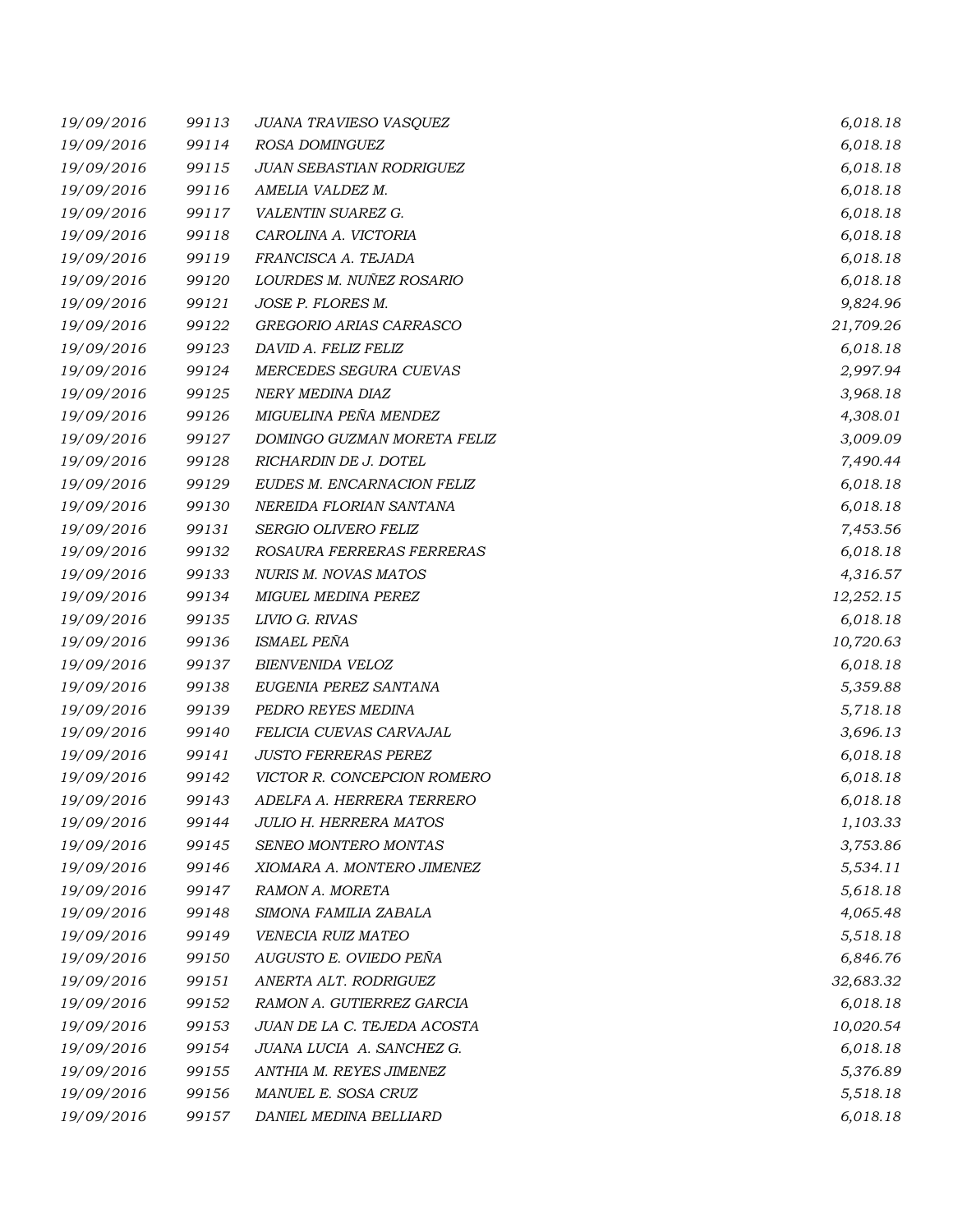| 19/09/2016 | 99158 | LUCILA NUÑEZ CASTRO                     | 6,018.18  |
|------------|-------|-----------------------------------------|-----------|
| 19/09/2016 | 99159 | ANA M. BAEZ ROSARIO                     | 6,018.18  |
| 19/09/2016 | 99160 | RAMONA REYES CARRASCO                   | 6,018.18  |
| 19/09/2016 | 99161 | ELBA H. VARGAS FRIAS                    | 6,018.18  |
| 19/09/2016 | 99162 | EVARISTO JIMENEZ FIGUEREO               | 10,720.63 |
| 19/09/2016 | 99163 | GUARINA E. MERCEDES HERNANDEZ FERDINARD | 6,018.18  |
| 19/09/2016 | 99164 | LUIS J. BOURGET FROMETA                 | 38,387.50 |
| 19/09/2016 | 99165 | RUTH MONTALVO FRANCISCO                 | 29,497.03 |
| 19/09/2016 | 99166 | ROSARIO N. ARIAS GERMAN                 | 6,018.18  |
| 19/09/2016 | 99167 | ELIDA E. SANCHEZ NINA                   | 16,855.44 |
| 19/09/2016 | 99168 | ENEIDA DOMINGUEZ                        | 6,018.18  |
| 19/09/2016 | 99169 | JOSEFINA GURIDIS POZO                   | 6,018.18  |
| 19/09/2016 | 99170 | ALTAGRACIA M. PLACENCIO FORTUNA         | 6,018.18  |
| 19/09/2016 | 99171 | ARGENTINA ORTIZ PERDOMO                 | 4,543.18  |
| 19/09/2016 | 99172 | CARMELA MATOS TEJEDA                    | 6,018.18  |
| 19/09/2016 | 99173 | MARIA SEVERINO DE LEON                  | 6,018.18  |
| 19/09/2016 | 99174 | JULIANA PINEDA                          | 6,018.18  |
| 19/09/2016 | 99175 | MANUEL A. LEMONIER JIMENEZ              | 311.88    |
| 19/09/2016 | 99176 | <b>MARITZA MEJIA DUVERGE</b>            | 5,518.18  |
| 19/09/2016 | 99177 | <b>JOSEFA REYES APONTE</b>              | 6,018.18  |
| 19/09/2016 | 99178 | CARMEN MA. MORALES MORALES              | 5,518.18  |
| 19/09/2016 | 99179 | <b>JULIA ARRIAGA PONTIER</b>            | 6,018.18  |
| 19/09/2016 | 99180 | HILDA L. LAMARCHE UBIERA                | 3,159.48  |
| 19/09/2016 | 99181 | EDELMIRA RAMIREZ DE ESPINAL             | 6,018.18  |
| 19/09/2016 | 99182 | LUCINDA ESPINAL                         | 5,834.18  |
| 19/09/2016 | 99183 | CARMEN A. CASADO MARTINEZ               | 6,018.18  |
| 19/09/2016 | 99184 | INES JOSE G.                            | 922.18    |
| 19/09/2016 | 99185 | <b>EMILIO PEREZ CASTRO</b>              | 6,018.18  |
| 19/09/2016 | 99186 | <b>MELANIA BELEN</b>                    | 3,180.56  |
| 19/09/2016 | 99187 | MARINA VASQUEZ M.                       | 6,018.18  |
| 19/09/2016 | 99188 | JUANA JIMENEZ E.                        | 6,018.18  |
| 19/09/2016 | 99189 | 2DO. TTE. NELSON G. SUAREZ MOREL        | 16,000.00 |
| 19/09/2016 | 99190 | CAP. ALFREDO PEREZ MEDRANO              | 16,000.00 |
| 19/09/2016 | 99191 | ASIMILADO ANGEL ANT. M. MORBAN GARCIA   | 16,000.00 |
| 19/09/2016 | 99192 | SGTO. JUAN C. MADE PIÑA                 | 16,000.00 |
| 19/09/2016 | 99193 | SGTO. MR. GERARDO A. ENCARNACION RINCON | 16,000.00 |
| 19/09/2016 | 99194 | 2DO. TTE. PASCUAL NOVAS SEGURA          | 15,000.00 |
| 19/09/2016 | 99195 | CABO FRANCISCO DE LA CRUZ DE LA CRUZ    | 8,000.00  |
| 19/09/2016 | 99196 | MAYOR RICARDO SUBERVI PEREZ             | 18,000.00 |
| 19/09/2016 | 99197 | MAYOR FRANKLIN A. ESTEVEZ CONTRERAS     | 18,000.00 |
| 19/09/2016 | 99198 | CAP. LORENZO GARCIA MARTINEZ            | 14,000.00 |
| 19/09/2016 | 99199 | 1ER.TTE. SABINO ALCANTARA MARTINEZ      | 13,000.00 |
| 19/09/2016 | 99200 | 1ER. TTE. GEOVANNY B. PERALTA BRITO     | 13,000.00 |
| 19/09/2016 | 99201 | TTE. DE FRAGATA RAMON DIAZ MARIA        | 12,000.00 |
| 19/09/2016 | 99202 | 2DO. TTE. ANA F. ORTEGA POLANCO         | 12,000.00 |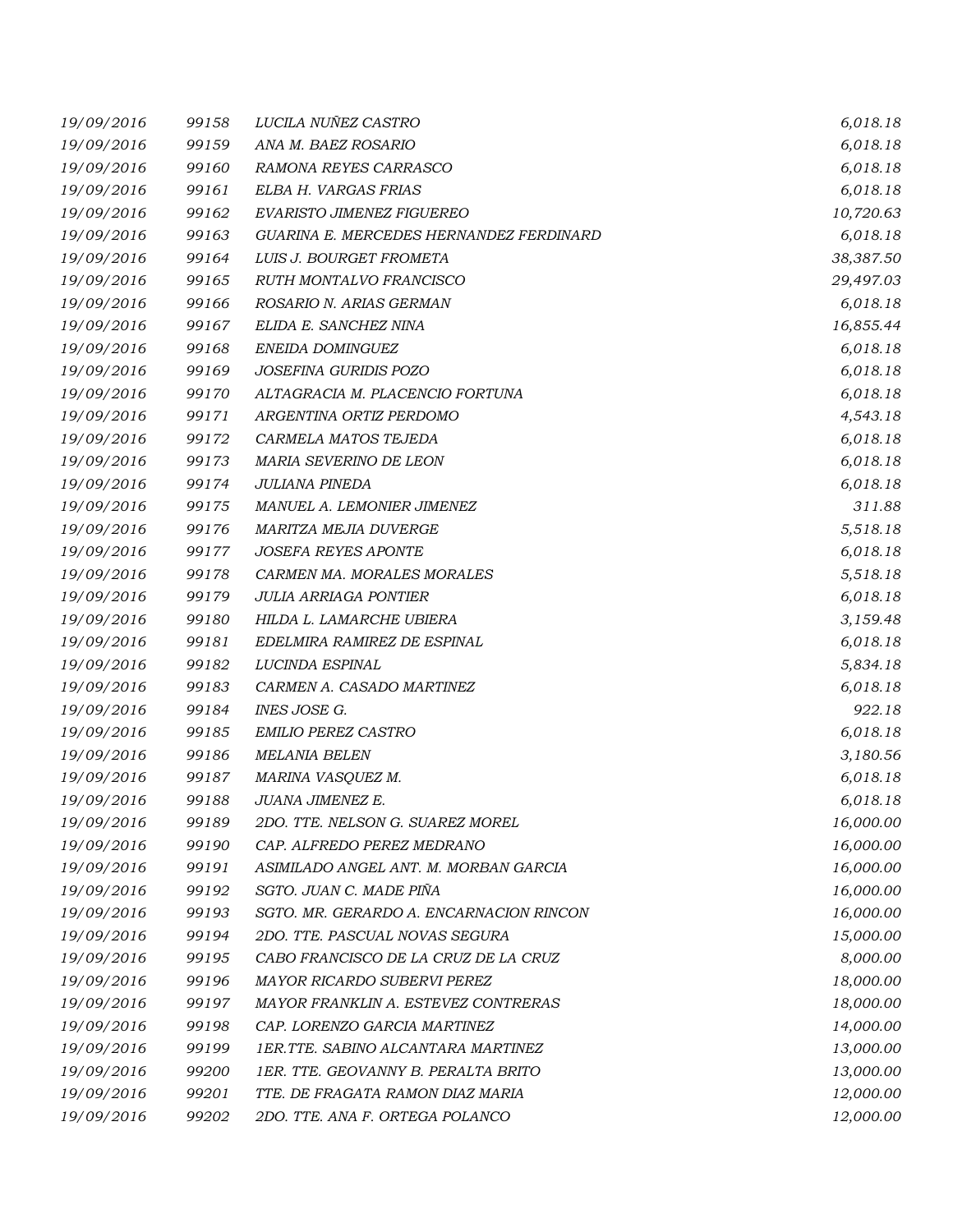| 19/09/2016 | 99203 | 2DO. TTE. EDGAR ANT. ROSARIO RODRIGUEZ  | 12,000.00 |
|------------|-------|-----------------------------------------|-----------|
| 19/09/2016 | 99204 | 2DO. TTE. SANTIAGO CONTRERAS HERRERA    | 12,000.00 |
| 19/09/2016 | 99205 | 2DO. TTE. PEDRO J. MARTINEZ ENCARNACION | 12,000.00 |
| 19/09/2016 | 99206 | 2DO. TTE. LAISY VASQUEZ SEGURA          | 12,000.00 |
| 19/09/2016 | 99207 | 2DO. TTE. FELIX GIRON FIGUEROA          | 12,000.00 |
| 19/09/2016 | 99208 | SGTO. MR. GREGORIO RAMIREZ DOMINGUEZ    | 11,000.00 |
| 19/09/2016 | 99209 | SGTO. MR. CARLOS Y. DE OLEO MATEO       | 11,000.00 |
| 19/09/2016 | 99210 | SGTO. MR. VICTOR ANT. CHECO CORNELIO    | 11,000.00 |
| 19/09/2016 | 99211 | SGTO. MR. RAULY LIZARDO LORENZO         | 11,000.00 |
| 19/09/2016 | 99212 | SGTO. MR. ALBERTO RAMIREZ DE LA CRUZ    | 11,000.00 |
| 19/09/2016 | 99213 | SGTO. PABLO BRAND ADON                  | 10,000.00 |
| 19/09/2016 | 99214 | SGTO. JULIO C. RODRIGUEZ HEREDIA        | 10,000.00 |
| 19/09/2016 | 99215 | RASO MICHELL D. ORTEGA ORTIZ            | 8,000.00  |
| 19/09/2016 | 99216 | RASO WILLIAM VALDEZ CABRERA             | 8,000.00  |
| 19/09/2016 | 99217 | RASO JOSE R. BRITO ORTEGA               | 8,000.00  |
| 19/09/2016 | 99218 | CABO DANNIS ACOSTA REINOSO              | 8,000.00  |
| 19/09/2016 | 99219 | MAYOR MARIO O. PEREZ NOVAS              | 29,000.00 |
| 19/09/2016 | 99220 | MAYOR MARCILIANO CUEVAS GARCIA          | 18,000.00 |
| 19/09/2016 | 99221 | CABO NELSON ARIAS ESPINAL               | 8,739.50  |
| 19/09/2016 | 99222 | 1ER. TTE. RANCIS N. ROSARIO RODRIGUEZ   | 13,000.00 |
| 19/09/2016 | 99223 | 1ER. TTE. ANGEL A. NERO ACOSTA          | 13,000.00 |
| 19/09/2016 | 99224 | 1ER. TTE. MANUEL CONTRERAS SANTANA      | 13,000.00 |
| 19/09/2016 | 99225 | 2DO. TTE. JOSE VLADIMIR UREÑA ORTEGA    | 11,950.00 |
| 19/09/2016 | 99226 | 2DO. TTE. EUGENIA RAMIREZ DE JESUS      | 12,000.00 |
| 19/09/2016 | 99227 | 2DO. TTE. RICARDO ANT. SOSA DISLA       | 12,000.00 |
| 19/09/2016 | 99228 | 2DO. TTE. EDDY ANT. OVALLE              | 12,000.00 |
| 19/09/2016 | 99229 | 2DO. TTE. DOMINGO NUÑEZ                 | 12,000.00 |
| 19/09/2016 | 99230 | 2DO. TTE. KENNEDY PINALES ENCARNACION   | 12,000.00 |
| 19/09/2016 | 99231 | SGTO. MR. JUAN ALB. ACOSTA MEJIA        | 10,000.00 |
| 19/09/2016 | 99232 | SGTO. JOSE ML. SOSA MARTE               | 10,000.00 |
| 19/09/2016 | 99233 | SGTO. MR. JOSE P. REYES CONCEPCION      | 10,000.00 |
| 19/09/2016 | 99234 | SGTO. BACILIO SILVERIO POLE             | 10,000.00 |
| 19/09/2016 | 99235 | SGTO. JOSE D. ADAMES HEREDIA            | 10,000.00 |
| 19/09/2016 | 99236 | SGTO. REYNARDO F. SELMO                 | 10,000.00 |
| 19/09/2016 | 99237 | SGTO. AMAURIS J. SANCHEZ CASTILLO       | 10,000.00 |
| 19/09/2016 | 99238 | CABO ANGELA MA. QUEZADA VASQUEZ         | 8,000.00  |
| 19/09/2016 | 99239 | RASO MARIO O. PEREZ PEREZ               | 8,000.00  |
| 19/09/2016 | 99240 | 2DO. TTE. YEAN E. ROBLES SOTO           | 22,000.00 |
| 19/09/2016 | 99241 | MAYOR JULIO PEREZ ESPINAL               | 20,000.00 |
| 19/09/2016 | 99242 | TTE. COR. SECUNDINO MERCEDES PEGUERO    | 20,000.00 |
| 19/09/2016 | 99243 | CAP. PABLO R. PEREZ VOLQUEZ             | 23,110.00 |
| 19/09/2016 | 99244 | 1ER. TTE. JUAN R. DUARTE LIRANZO        | 14,000.00 |
| 19/09/2016 | 99245 | CAP. FELICIANO OGANDO RODRIGUEZ         | 14,000.00 |
| 19/09/2016 | 99246 | CAP. CARLOS ROSARIO MORILLO             | 14,000.00 |
| 19/09/2016 | 99247 | 1ER. TTE. JOSE DEL C. BELLO PEREZ       | 13,000.00 |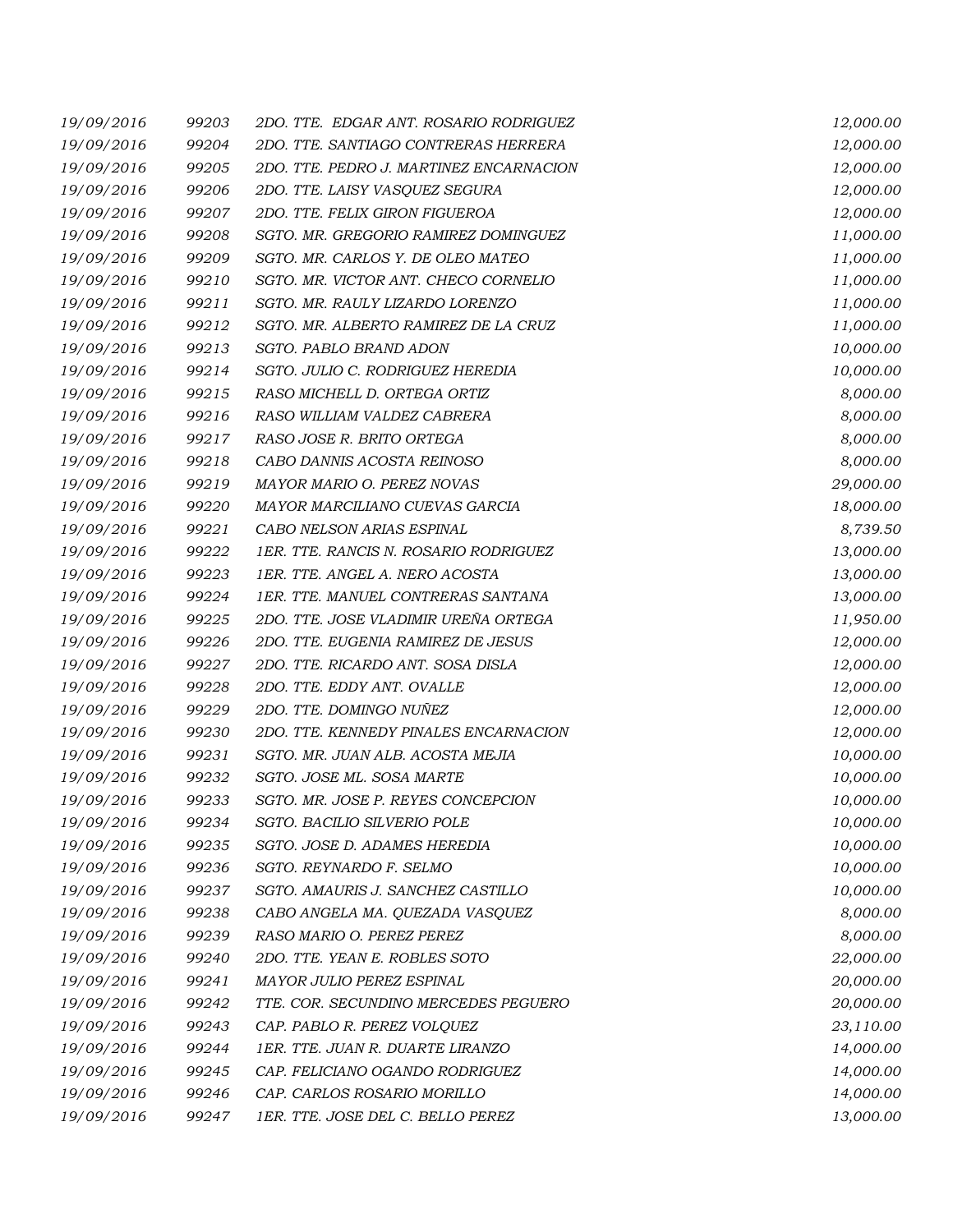| 19/09/2016 | 99248 | TTE. DE FRAGATA ARSENIO DIAZ RAMIREZ     | 12,000.00 |
|------------|-------|------------------------------------------|-----------|
| 19/09/2016 | 99249 | 2DO. TTE. RAFAEL ANT. FAÑA RODRIGUEZ     | 12,000.00 |
| 19/09/2016 | 99250 | 2DO. TTE. LUIS R. VARGAS GOMEZ           | 12,000.00 |
| 19/09/2016 | 99251 | 2DO. TTE. RAFAEL ESPINAL BRITO           | 12,000.00 |
| 19/09/2016 | 99252 | 2DO. TTE. NELCIDO RODRIGUEZ ACOSTA       | 12,000.00 |
| 19/09/2016 | 99253 | 2DO. TTE. JOSE ML. REYES MENDEZ          | 12,000.00 |
| 19/09/2016 | 99254 | 2DO. TTE. HENRY G. RAMIREZ LLAUGER       | 12,000.00 |
| 19/09/2016 | 99255 | 2DO. TTE. IDALINO DIAZ PEREZ             | 12,000.00 |
| 19/09/2016 | 99256 | 2DO. TTE. LEOCADIO MORILLO MORILLO       | 12,000.00 |
| 19/09/2016 | 99257 | SGTO. MR. CHARLES AMADO BENCOSME POLANCO | 11,000.00 |
| 19/09/2016 | 99258 | SGTO. MR. JEUDY V. READ TINEO            | 11,000.00 |
| 19/09/2016 | 99259 | SGTO. MR. ANTERO DECENA HEREDIA          | 11,000.00 |
| 19/09/2016 | 99260 | SGTO. EDGAR ML. BRITO MOTA               | 10,000.00 |
| 19/09/2016 | 99261 | SGTO. KELVIN DEL JESUS ENCARNACION       | 10,000.00 |
| 19/09/2016 | 99262 | SGTO. FELIX ANT NOBOA NOBOA              | 10,000.00 |
| 19/09/2016 | 99263 | SGTO. JOSE MONTERO VALDEZ                | 10,000.00 |
| 19/09/2016 | 99264 | SGTO. FRANCISCO DE LOS SANTOS CAPELLAN   | 10,000.00 |
| 19/09/2016 | 99265 | SGTO. JOSE ALB. ANTUNA CALDERON          | 10,000.00 |
| 19/09/2016 | 99266 | SGTO. FRANCISCO J. CARRASCO CABREJA      | 10,000.00 |
| 19/09/2016 | 99267 | SGTO. ELVIS RODRIGUEZ RODRIGUEZ          | 10,000.00 |
| 19/09/2016 | 99268 | SGTO. RICARDO MONTES DE OCA DE LA CRUZ   | 10,000.00 |
| 19/09/2016 | 99269 | SGTO. MR. JESUS D. RIVERA FRIAS          | 10,000.00 |
| 19/09/2016 | 99270 | SGTO. EZEQUIEL ALCANTARA ALCANTARA       | 10,000.00 |
| 19/09/2016 | 99271 | CABO ELISAUL FELIZ BATISTA               | 8,000.00  |
| 19/09/2016 | 99272 | RASO EDWARD DOÑE ALCANTARA               | 8,000.00  |
| 19/09/2016 | 99273 | CABO OSCAL L. NIN NIN                    | 8,000.00  |
| 19/09/2016 | 99274 | CABO ANDERSON PAREDES RAMIREZ            | 8,000.00  |
| 19/09/2016 | 99275 | RASO LUIS G. HERNANDEZ SOSA              | 8,000.00  |
| 19/09/2016 | 99276 | TTE. COR. RAMON ANT. NIN RAMIREZ         | 20,000.00 |
| 19/09/2016 | 99277 | MAYOR PEDRO L. ALVAREZ AGRAMONTE         | 20,000.00 |
| 19/09/2016 | 99278 | TTE. COR. JUNIOR SAVIÑON PEREZ           | 20,000.00 |
| 19/09/2016 | 99279 | CAPITAN LUIS MARIÑEZ PEÑA                | 19,197.23 |
| 19/09/2016 | 99280 | 1ER TTE. MARTIN NUÑEZ P.                 | 16,602.93 |
| 19/09/2016 | 99281 | MAYOR CARLOS J. LORA JIMENEZ             | 16,360.00 |
| 19/09/2016 | 99282 | RASO ANDY DE LOS SANTOS RODRIGUEZ        | 16,000.00 |
| 19/09/2016 | 99283 | SGTO. MR. TONY DE LA ROSA PEREZ          | 16,000.00 |
| 19/09/2016 | 99284 | 2DO TTE. PEDRO RAMIREZ M. P.N.           | 15,501.64 |
| 19/09/2016 | 99285 | 2DO. TTE. SANTOS SANTANA LEBRON          | 15,000.00 |
| 19/09/2016 | 99286 | 2DO TTE. PEDRO GARCIA ROMERO             | 13,354.00 |
| 19/09/2016 | 99287 | TTE. COR. DOMINGO A. SALAZAR M.          | 12,000.00 |
| 19/09/2016 | 99288 | SGTO. ISRRAEL CABRERA CABRERA            | 12,000.00 |
| 19/09/2016 | 99289 | TTE. COR. MIGUEL ALB. BALBUENA ALVAREZ   | 12,000.00 |
| 19/09/2016 | 99290 | MAYOR LUIS MARIA REYNOSO                 | 10,939.73 |
| 19/09/2016 | 99291 | MAYOR CARLOS E. AQUINO                   | 10,000.00 |
| 19/09/2016 | 99292 | 1ER. TTE. JUAN MARTINEZ SALAS            | 10,000.00 |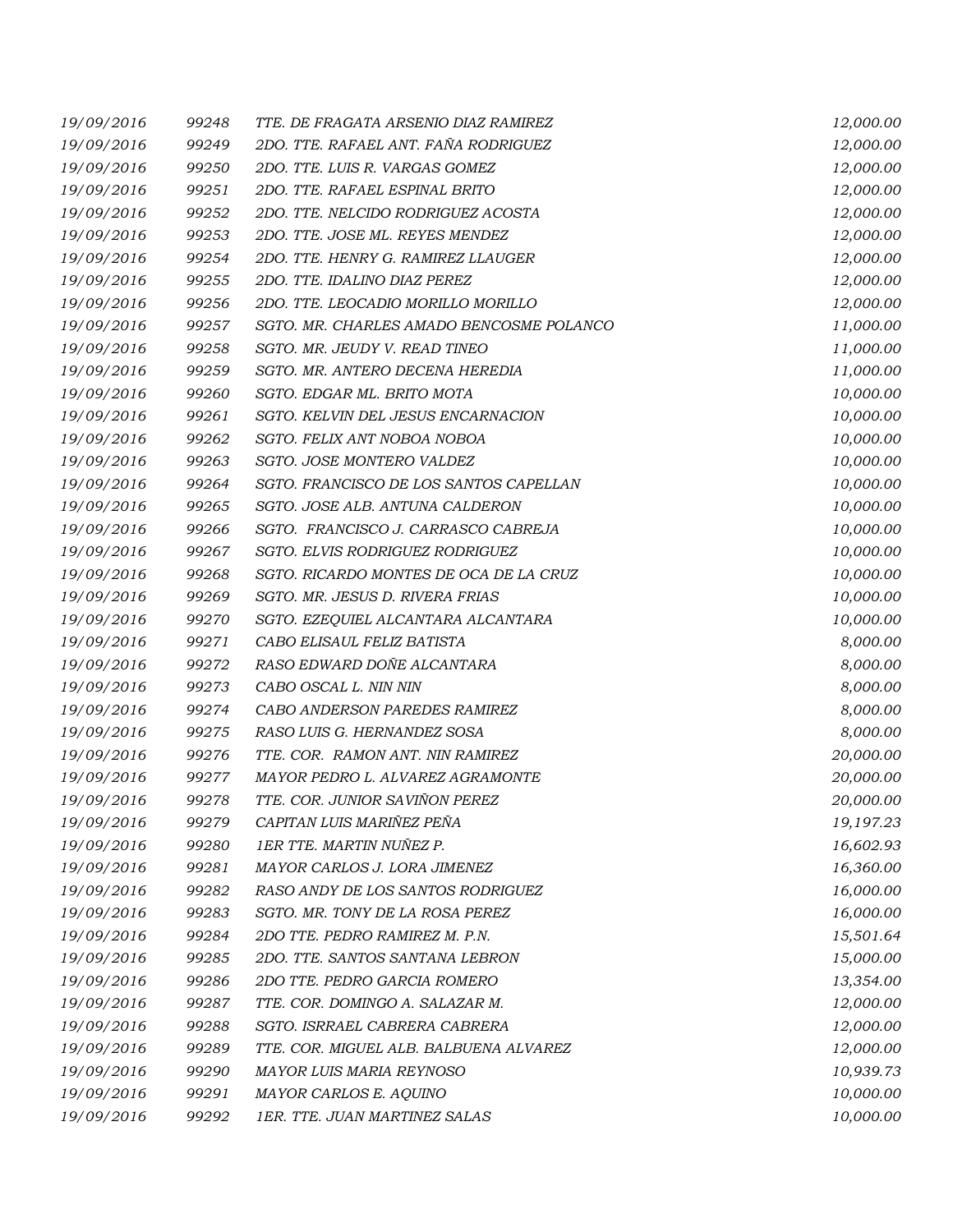| 19/09/2016 | 99293 | MAYOR VICTOR J. MOREL DE LA CRUZ              | 10,000.00 |
|------------|-------|-----------------------------------------------|-----------|
| 19/09/2016 | 99294 | MAYOR ROBERTO AVILA CONCEPCION                | 10,000.00 |
| 19/09/2016 | 99295 | MAYOR SANTIAGO B. FRANCO LORENZO              | 10,000.00 |
| 19/09/2016 | 99296 | MAYOR ROBERTO L. LEREBOURS GARCIA             | 10,000.00 |
| 19/09/2016 | 99297 | CAPITAN SEGUNDO RIVERA                        | 14,000.00 |
| 19/09/2016 | 99298 | CAP. ANATACIO S. MARIÑEZ BRUJAN               | 21,000.00 |
| 19/09/2016 | 99299 | SGTO. MR. PORFIRIO DE LOS SANTOS ROSARIO      | 8,000.00  |
| 19/09/2016 | 99300 | CAP. JOSE GARCIA BELTRE                       | 8,000.00  |
| 19/09/2016 | 99301 | 1ER. TTE. ISAAC VALDEZ CESPEDES               | 7,500.00  |
| 19/09/2016 | 99302 | 1ER. TTE. MANUEL A. CUEVAS ROSARIO            | 7,500.00  |
| 19/09/2016 | 99303 | 1ER. TTE. FRANCISCO ALB. MORA                 | 7,500.00  |
| 19/09/2016 | 99304 | 1ER. TTE. HENDRIK ANT. DE LOS SANTOS CESPEDES | 7,500.00  |
| 19/09/2016 | 99305 | 1ER. TTE. BIENVENIDA ALT. ORTIZ CUEVAS        | 7,500.00  |
| 19/09/2016 | 99306 | 1ER. TTE. DORKA O. PEÑA CAMPOS                | 7,500.00  |
| 19/09/2016 | 99307 | 1ER. TTE. NAPOLES O. MEJIA MORDAN             | 7,500.00  |
| 19/09/2016 | 99308 | 2DO. TTE. LUIS ANT. REYES CUEVAS              | 7,000.00  |
| 19/09/2016 | 99309 | 2DO. TTE. SIRIACO VARGAS PICHARDO             | 7,000.00  |
| 19/09/2016 | 99310 | 2DO. TTE. JOSE O. GUZMAN RAMIREZ              | 7,000.00  |
| 19/09/2016 | 99311 | 2DO. TTE. PEDRO BELTRE VICIOSO                | 7,000.00  |
| 19/09/2016 | 99312 | 2DO. TTE. EDDY ANT. TRIUNFEL SOCORRO          | 7,000.00  |
| 19/09/2016 | 99313 | 2DO. TTE. PABLO PAREDES DE JESUS              | 7,000.00  |
| 19/09/2016 | 99314 | 1ER. TTE. DIOMEDES VALLEJO ALCANTARA          | 7,000.00  |
| 19/09/2016 | 99315 | TTE. DE CORBETA DENNY ANT ANTIGUA PEÑA        | 7,000.00  |
| 19/09/2016 | 99316 | 2DO. TTE. ELADIO SANCHEZ PANIAGUA             | 7,000.00  |
| 19/09/2016 | 99317 | 2DO. TTE. DIONICIO DE LA ROSA CASILLA         | 7,000.00  |
| 19/09/2016 | 99318 | 2DO. TTE. EDUALDO DE LEON LORENZO             | 7,000.00  |
| 19/09/2016 | 99319 | 2DO. TTE. ANGEL DE JESUS TORIBIO              | 6,500.00  |
| 19/09/2016 | 99320 | SGTO. MR. ELIZABETH GERMOSEN REYES            | 6,500.00  |
| 19/09/2016 | 99321 | 1ER. TTE. JULIO E. LUGO GARCIA                | 6,500.00  |
| 19/09/2016 | 99322 | 2DO. TTE. ARIEL I. ORTEGA CORDERO             | 6,500.00  |
| 19/09/2016 | 99323 | 1ER. TTE. CARMENCITA NOVAS JAQUEZ             | 6,500.00  |
| 19/09/2016 | 99324 | SGTO. MR. RICHARD RAMIREZ RAMIREZ             | 11,000.00 |
| 19/09/2016 | 99325 | SGTO. AMAURYS GOMEZ SIMON                     | 6,000.00  |
| 19/09/2016 | 99326 | SGTO. SIMON DE LA ROSA ARCANGEL               | 6,000.00  |
| 19/09/2016 | 99327 | SGTO. VENTURA ADON MAMBRU                     | 6,000.00  |
| 19/09/2016 | 99328 | SGTO. CRISELVA GARCIA VALDEZ                  | 6,000.00  |
| 19/09/2016 | 99329 | SGTO. JEOVANNY H. PEÑA ORTIZ                  | 6,000.00  |
| 19/09/2016 | 99330 | SGTO. ROBERTO PEREZ VASQUEZ                   | 6,000.00  |
| 19/09/2016 | 99331 | SGTO. SERGIO H. NIN ABAD                      | 6,000.00  |
| 19/09/2016 | 99332 | SGTO. DIACONA LORENZO GARCIA                  | 6,000.00  |
| 19/09/2016 | 99333 | 1ER. TTE. AUDRY MA. OSORIA VILLAR             | 6,000.00  |
| 19/09/2016 | 99334 | SGTO. EURIPIDE R. ALBERTO TOLENTINO           | 6,000.00  |
| 19/09/2016 | 99335 | SGTO. FRAWILKEN CISNERO FARIÑA                | 6,000.00  |
| 19/09/2016 | 99336 | SGTO. VINICIO ROSARIO SANCHEZ                 | 10,000.00 |
| 19/09/2016 | 99337 | SGTO. MR. MILAGROS ALT. MEDINA ROSARIO        | 5,500.00  |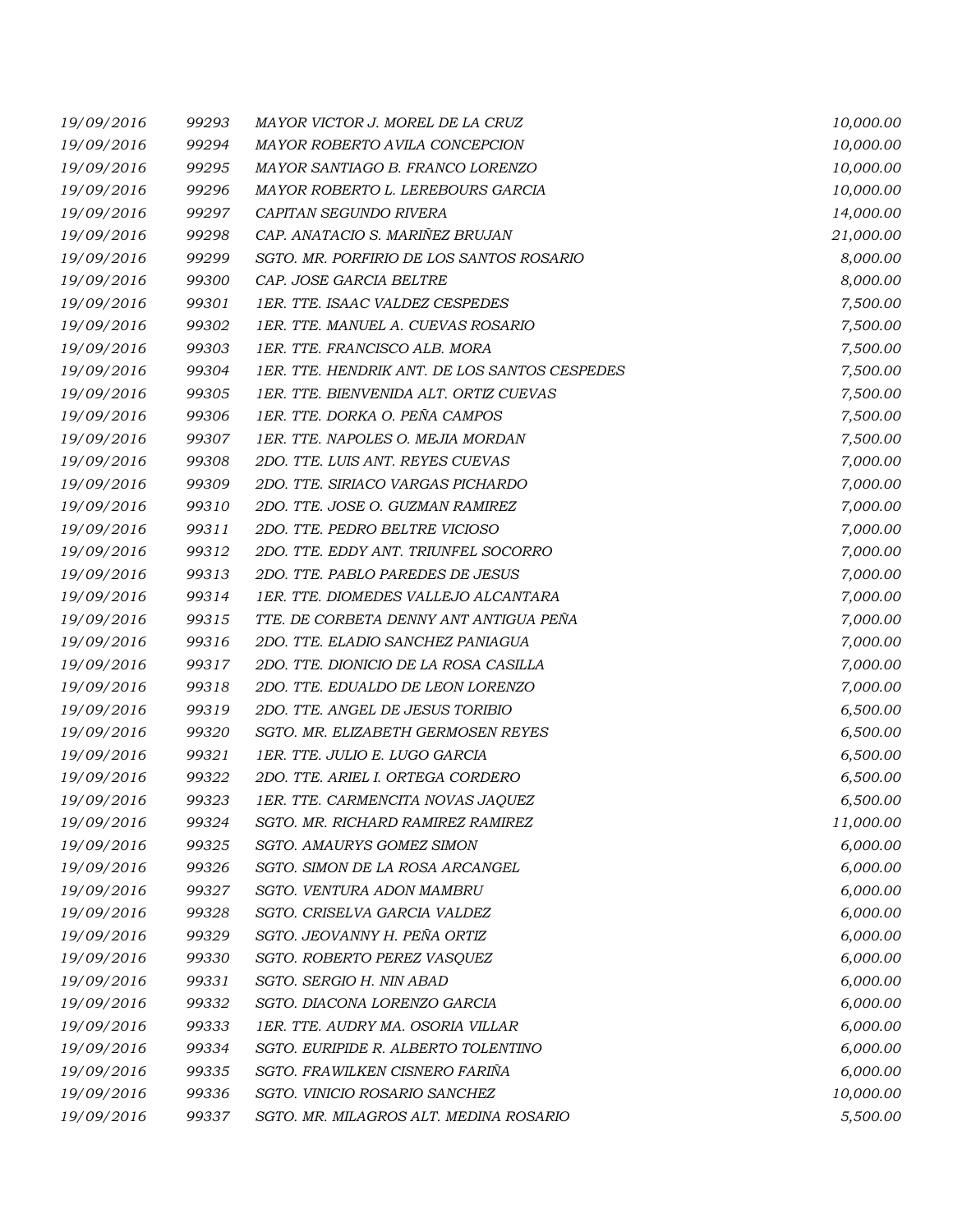| 19/09/2016 | 99338 | RASO ELIANA E. SENCION PEREZ              | 5,000.00  |
|------------|-------|-------------------------------------------|-----------|
| 19/09/2016 | 99339 | RASO HECTOR Y. GUERRERO RODRIGUEZ         | 5,000.00  |
| 19/09/2016 | 99340 | SGTO. MR. MARIO ANT. FULGENCIO GARCIA     | 5,000.00  |
| 19/09/2016 | 99341 | CABO ANGEL A. ARRIAGA RODRIGUEZ           | 5,000.00  |
| 19/09/2016 | 99342 | CABO EDGAR PINEDA ROSSO                   | 5,000.00  |
| 19/09/2016 | 99343 | RASO DIANA K. PERDOMO DE LA CRUZ          | 5,000.00  |
| 19/09/2016 | 99344 | RASO DEYVI RAMIREZ                        | 5,000.00  |
| 19/09/2016 | 99345 | RASO MARITZA SILFA FAÑA                   | 5,000.00  |
| 19/09/2016 | 99346 | 2DO. TTE. EDGAR ANT. RODRIGUEZ VEGA       | 5,000.00  |
| 19/09/2016 | 99347 | SGTO. RAFAEL ANT. UCETA MONTAN            | 5,000.00  |
| 19/09/2016 | 99348 | CABO WILLIAM HERNANDEZ ROSARIO            | 7,900.00  |
| 19/09/2016 | 99349 | SGTO. YOHANYS MA. ALVAREZ JIMENEZ         | 5,000.00  |
| 19/09/2016 | 99350 | RASO RICHARDSON OGANDO MELO               | 5,000.00  |
| 19/09/2016 | 99351 | RASO RENE A. MARCELINO MORAN              | 5,000.00  |
| 19/09/2016 | 99352 | SGTO. HILARIO AMPARO REYES                | 5,000.00  |
| 19/09/2016 | 99353 | SGTO. FELIX J. PUELLO JIMENEZ             | 5,000.00  |
| 19/09/2016 | 99354 | CABO EDUARDO ENCARNACION AQUINO           | 5,000.00  |
| 19/09/2016 | 99355 | RASO FERNANDO DE LOS SANTOS DE LOS SANTOS | 5,000.00  |
| 19/09/2016 | 99356 | SGTO. MR. ANTONIO PEREZ VOLQUEZ           | 5,000.00  |
| 19/09/2016 | 99357 | CABO MARCOS ANT. FRIAS SANCHEZ            | 5,000.00  |
| 19/09/2016 | 99358 | SGTO. HONARKIN DE LOS SANTOS RODRIGUEZ    | 4,000.00  |
| 19/09/2016 | 99359 | SGTO. WENDY G. REYES CEPEDA               | 4,000.00  |
| 19/09/2016 | 99360 | MAYOR ROQUE HERNANDEZ BENAVIDES           | 24,000.00 |
| 19/09/2016 | 99361 | 1ER. TTE. INRY J. ALCANTARA ROMERO        | 13,500.00 |
| 19/09/2016 | 99362 | SGTO. MR. SANDY M. PUENTE DE LOS SANTOS   | 16,000.00 |
| 19/09/2016 | 99363 | MAYOR RAUL TAVERAS D.                     | 18,000.00 |
| 19/09/2016 | 99364 | RASO NATANEL BELEN HERNANDEZ              | 8,739.50  |
| 19/09/2016 | 99365 | CAP. ANGEL DE LOS S. DUVERGE AGUASVIVAS   | 14,000.00 |
| 19/09/2016 | 99366 | CAP. FAUSTO CARRASCO RAMIREZ              | 14,000.00 |
| 19/09/2016 | 99367 | CAP. CAMILO DE JS. LAGUAL VALERIO         | 16,333.33 |
| 19/09/2016 | 99368 | 2DO. TTE. JOSE G. MARIÑEZ TURBI           | 12,000.00 |
| 19/09/2016 | 99369 | 2DO. TTE. YOHANIS GONZALEZ ALVAREZ        | 12,000.00 |
| 19/09/2016 | 99370 | SGTO. MR. WILSON NUÑEZ TOLENTINO          | 11,000.00 |
| 19/09/2016 | 99371 | SGTO. JUNIOR CUETO GIL                    | 10,000.00 |
| 19/09/2016 | 99372 | CABO CARLOS W. DIAZ BAEZ                  | 8,000.00  |
| 19/09/2016 | 99373 | CABO DOMINGO DE LEON MORENO               | 8,000.00  |
| 19/09/2016 | 99374 | RASO LUIS ANT. JAQUEZ DIAZ                | 8,000.00  |
| 19/09/2016 | 99375 | SGTO. EYOEL TOLENTINO DE LA CRUZ          | 10,000.00 |
| 19/09/2016 | 99376 | COR. PAUL CORDERO MONTES DE OCA           | 59,674.02 |
| 19/09/2016 | 99377 | MAYOR RAFAEL ESPINOSA F.                  | 18,000.00 |
| 19/09/2016 | 99378 | CAP. EDWARD A. CASTILLO RODRIGUEZ         | 24,000.00 |
| 19/09/2016 | 99379 | 2DO. TTE. JUAN A. MERCEDES VASQUEZ        | 18,000.00 |
| 19/09/2016 | 99380 | 1ER. TTE. VICTOR ML. PEREZ JIMENEZ        | 17,000.00 |
| 19/09/2016 | 99381 | 1ER. TTE. GARY A. MEDRANO SOTO            | 17,000.00 |
| 19/09/2016 | 99382 | 2DO. TTE. YSIDRO ML. RODRIGUEZ ROJAS      | 16,000.00 |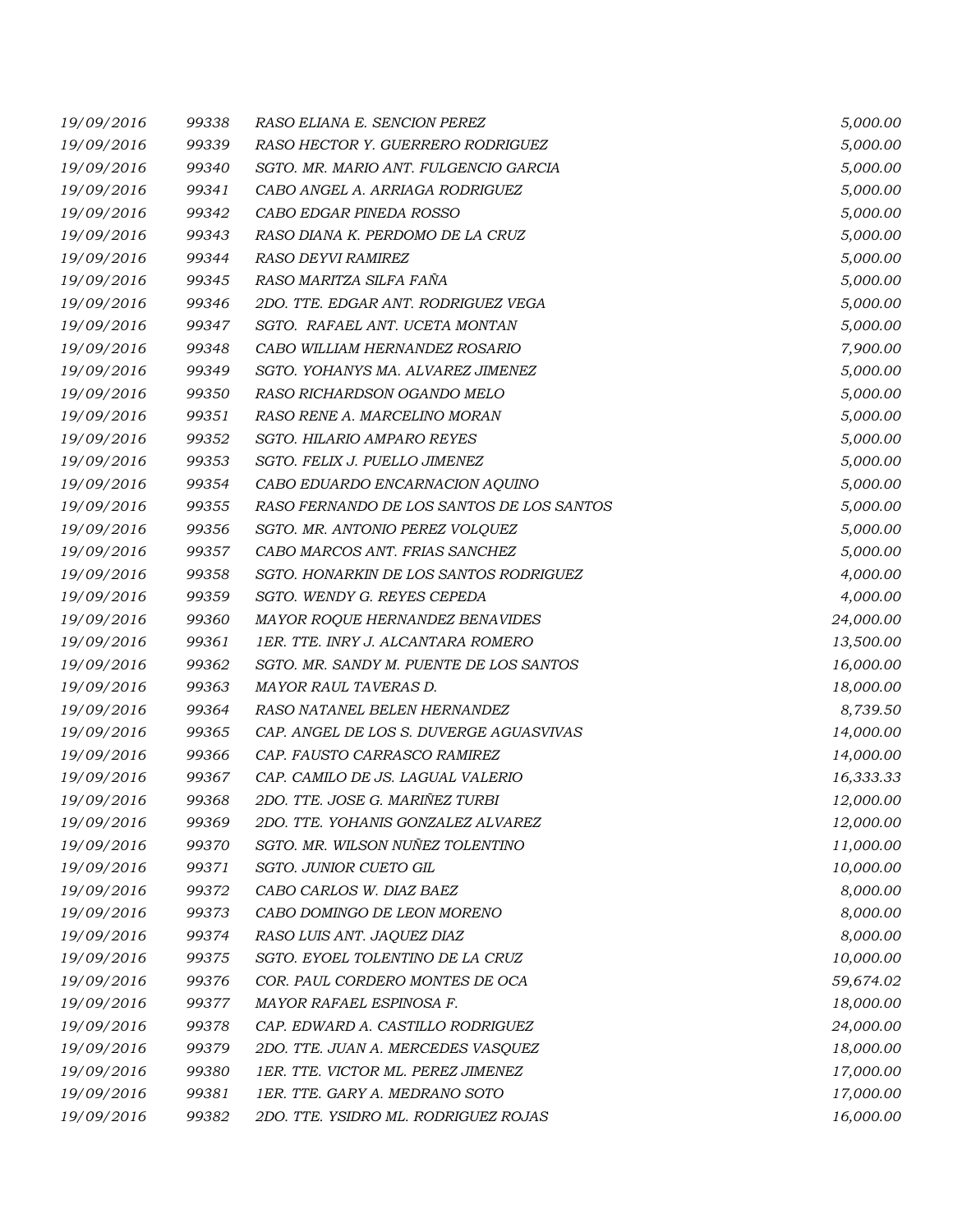| 19/09/2016 | 99383 | SGTO. GERFIS ROA DE LA ROSA            | 16,000.00 |
|------------|-------|----------------------------------------|-----------|
| 19/09/2016 | 99384 | CABO ANDRES A. MERCEDES MORILLO        | 16,000.00 |
| 19/09/2016 | 99385 | RASO HANSEL DE LOS SANTOS RODRIGUEZ    | 19,000.00 |
| 19/09/2016 | 99386 | CAP. KAROL R. MENDEZ ROSARIO           | 15,000.00 |
| 19/09/2016 | 99387 | SGTO. PEDRO ANT. SERRANO DILONE        | 15,000.00 |
| 19/09/2016 | 99388 | RASO JUNIOR A. VALENTIN PUENTE         | 15,000.00 |
| 19/09/2016 | 99389 | SGTO. JOSE L. MARIA                    | 15,000.00 |
| 19/09/2016 | 99390 | SGTO. DIONY GARCIA SUERO               | 16,000.00 |
| 19/09/2016 | 99391 | SGTO. RAMON ANT. ROSARIO PEÑA          | 12,000.00 |
| 19/09/2016 | 99392 | CABO YSAURI GOMEZ MENDEZ               | 11,000.00 |
| 19/09/2016 | 99393 | SGTO. REYES ARIAS                      | 10,196.33 |
| 19/09/2016 | 99394 | 1ER. TTE. YESENIA ANT. BATISTA ORTIZ   | 10,000.00 |
| 19/09/2016 | 99395 | MAYOR DAMIAN F. MORA                   | 18,000.00 |
| 19/09/2016 | 99396 | CABO HILARIO SEVERINO PASCUAL          | 9,000.00  |
| 19/09/2016 | 99397 | CABO SANTO A. BRUJAN AQUINO            | 8,739.81  |
| 19/09/2016 | 99398 | CABO ELPIDIO DIAZ VALLEJO              | 8,739.73  |
| 19/09/2016 | 99399 | CAP. VIRGILIO DE J. SARMIENTO          | 14,000.00 |
| 19/09/2016 | 99400 | CABO ENRIQUE RESTITUYO                 | 7,945.00  |
| 19/09/2016 | 99401 | 1ER. TTE. MARIO L. CASTRO RINCON       | 13,000.00 |
| 19/09/2016 | 99402 | SGTO. MR. VICTOR DE JS. BASILIO GARCIA | 11,000.00 |
| 19/09/2016 | 99403 | SGTO. MR. KELVIN W. ALMONTE MERCEDES   | 11,000.00 |
| 19/09/2016 | 99404 | SGTO. JUAN C. HEREDIA DE LOS SANTOS    | 10,000.00 |
| 19/09/2016 | 99405 | 1ER. TTE. JORGE E. CUEVAS SANTANA      | 10,000.00 |
| 19/09/2016 | 99406 | SGTO. MR. ADOLFO A. GOMEZ MIESES       | 9,000.00  |
| 19/09/2016 | 99407 | 2DO. TTE. LUIS ROSARIO MANZUETA        | 8,000.00  |
| 19/09/2016 | 99408 | RASO JUAN C. PERALTA                   | 8,000.00  |
| 19/09/2016 | 99409 | CABO JANEIRO MATOS CUEVAS              | 8,000.00  |
| 19/09/2016 | 99410 | SGTO. MR. JICLIES A. RONDON PERALTA    | 8,200.00  |
| 19/09/2016 | 99411 | CABO SUJENLI Y. HEREDIA DE LOS SANTOS  | 5,200.00  |
| 19/09/2016 | 99412 | 2DO. TTE. DANIEL PEREZ F.              | 9,200.00  |
| 19/09/2016 | 99413 | SGTO. VICTOR M. ESPIRITU SORIANO       | 7,200.00  |
| 19/09/2016 | 99414 | CABO STALIN J. ANDUJAR DIAZ            | 5,200.00  |
| 19/09/2016 | 99415 | RASO HERIBERTO A. ALVAREZ MONTAS       | 5,200.00  |
| 19/09/2016 | 99416 | RASO ANDDY SUAREZ BENITEZ              | 4,000.00  |
| 19/09/2016 | 99417 | RASO ANGEL R. ARROYO RIVAS             | 5,200.00  |
| 19/09/2016 | 99418 | TTE. COR. MANUEL R. ROJAS POLANCO      | 15,600.00 |
| 19/09/2016 | 99419 | MAYOR HENRY A. MEDRANO                 | 10,000.00 |
| 19/09/2016 | 99420 | TTE. COR. KELVIN R. MARTE ALMONTE      | 9,000.00  |
| 19/09/2016 | 99421 | CAPITAN ENRIQUE OLIVERO PEREZ          | 7,000.00  |
| 19/09/2016 | 99422 | CAP. MARINO RODRIGUEZ MARIÑEZ          | 7,000.00  |
| 19/09/2016 | 99423 | 1ER. TTE. ALEJANDRINA FORTUNA ROA      | 6,500.00  |
| 19/09/2016 | 99424 | 1RE. TTE. PREVISTILIO LUGO RAMIREZ     | 6,500.00  |
| 19/09/2016 | 99425 | CAP. LORENZO REYES DE LEON             | 6,500.00  |
| 19/09/2016 | 99426 | 1ER. TTE. HAMLET A. PEREZ MARTINEZ     | 6,500.00  |
| 19/09/2016 | 99427 | 1ER. TTE. JOSE L. REYES BAUTISTA       | 6,500.00  |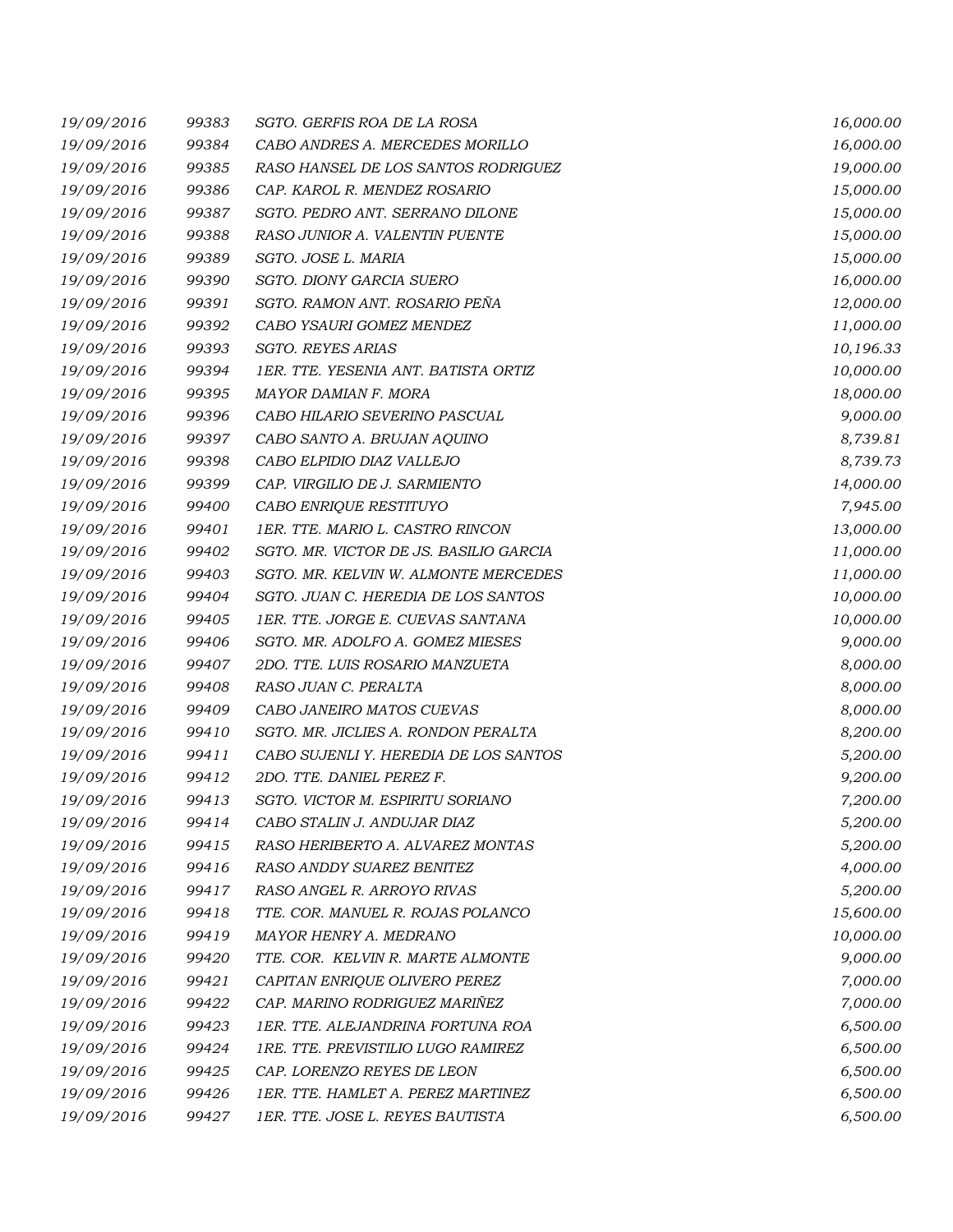| 19/09/2016 | 99428 | 2DO. TTE. ANA Y. BURGOS DURAN              | 6,000.00 |
|------------|-------|--------------------------------------------|----------|
| 19/09/2016 | 99429 | 2DO. TTE. ALEJANDRO E. MENDEZ VENTURA      | 6,000.00 |
| 19/09/2016 | 99430 | 2DO. TTE. TORIBIO J. FELIZ DIAZ            | 6,000.00 |
| 19/09/2016 | 99431 | 2DO. TTE. NEURY MERCEDES TAVAREZ           | 6,000.00 |
| 19/09/2016 | 99432 | 2DO. TTE. HAMLET JAQUEZ JIMENEZ            | 6,000.00 |
| 19/09/2016 | 99433 | 2DO. TTE. ALBERTO REYES SENA               | 6,000.00 |
| 19/09/2016 | 99434 | 2DO. TTE. ROBERT RINCON SALAS              | 6,000.00 |
| 19/09/2016 | 99435 | 2DO. TTE. MANUEL DE JS. ENCARNACION MONTAS | 6,000.00 |
| 19/09/2016 | 99436 | 2DO. TTE. MAXIMO FORTUNA DE LA CRUZ        | 6,000.00 |
| 19/09/2016 | 99437 | 2DO. TTE. JHONNY CADENA CORPORAN           | 6,000.00 |
| 19/09/2016 | 99438 | 2DO. TTE. JOSE D. RODRIGUEZ VENTURA        | 6,000.00 |
| 19/09/2016 | 99439 | SGTO. MR. GERSON ANTONIO ESCAÑO V.         | 5,500.00 |
| 19/09/2016 | 99440 | SGTO. MR. REYNALDO E. PEREZ CABRERA        | 5,500.00 |
| 19/09/2016 | 99441 | SGTO. MR. YSIDRO MOTA ESPINO               | 5,500.00 |
| 19/09/2016 | 99442 | SGTO. MR. EZEQUIEL LARA                    | 5,500.00 |
| 19/09/2016 | 99443 | SGTO. MR. ORLANDO ROMERO                   | 5,500.00 |
| 19/09/2016 | 99444 | SGTO. AQUILES MARTE SUERO                  | 5,000.00 |
| 19/09/2016 | 99445 | SGTO. ALEXANDER BELLO DE LEON              | 5,000.00 |
| 19/09/2016 | 99446 | SGTO. WILMAN PEÑA MENDEZ                   | 5,000.00 |
| 19/09/2016 | 99447 | SGTO. MARINO DE LA CRUZ GALVEZ             | 5,000.00 |
| 19/09/2016 | 99448 | SGTO. ALTAGRACIA ACOSTA ACOSTA             | 5,000.00 |
| 19/09/2016 | 99449 | SGTO. DOMINGO DE S. HERRAND ESPINOSA       | 5,000.00 |
| 19/09/2016 | 99450 | SGTO. DANIEL TEJEDA MARTINEZ               | 5,000.00 |
| 19/09/2016 | 99451 | SGTO. ROLANDO E. ENCARNACION ENCARNACION   | 5,000.00 |
| 19/09/2016 | 99452 | SGTO. WILLIAM BAEZ TAVAREZ                 | 5,000.00 |
| 19/09/2016 | 99453 | 2DO. TTE. ALEXANDER MONTAS DE JESUS        | 5,000.00 |
| 19/09/2016 | 99454 | SGTO. JOAN ML. BRITO NUÑEZ                 | 5,000.00 |
| 19/09/2016 | 99455 | 2DO. TTE. IGNACIO L. TRINIDAD              | 5,000.00 |
| 19/09/2016 | 99456 | SGTO. SLEVER Y. BRITO POLANCO              | 5,000.00 |
| 19/09/2016 | 99457 | CABO FRENCIS ANT. LEBRON VICENTE           | 4,000.00 |
| 19/09/2016 | 99458 | SGTO. LEUDIS J. CRUZ DECENA                | 4,000.00 |
| 19/09/2016 | 99459 | RASO RICHARD R. JACINTO MONTERO            | 4,000.00 |
| 19/09/2016 | 99460 | <b>RASO KEYDI PEREZ</b>                    | 4,000.00 |
| 19/09/2016 | 99461 | CABO FRANCISCO ALB. HERRAND BERIGUETE      | 4,000.00 |
| 19/09/2016 | 99462 | RASO GUSTAVO A. FELIZ FLORIAN              | 4,000.00 |
| 19/09/2016 | 99463 | RASO JEFFERSON PRENSA CALDERON             | 4,000.00 |
| 19/09/2016 | 99464 | CABO WILLIAM M. MENDEZ FERNANDEZ           | 4,000.00 |
| 19/09/2016 | 99465 | RASO MANUEL DE JS. MORA MATEO              | 4,000.00 |
| 19/09/2016 | 99466 | CABO RAFAEL G. CRUZ DIAZ                   | 4,000.00 |
| 19/09/2016 | 99467 | RASO FELIX ANT. DE LA CRUZ                 | 4,000.00 |
| 19/09/2016 | 99468 | CABO CHARLES L. FERRERA VASQUEZ            | 4,000.00 |
| 19/09/2016 | 99469 | CABO HENRRY J. RAMIREZ DE OLEO             | 4,000.00 |
| 19/09/2016 | 99470 | SGTO. ROLANDO OGANDO DE LOS SANTOS         | 4,000.00 |
| 19/09/2016 | 99471 | CABO WILSON A. ROMAN ESTEVEZ               | 4,000.00 |
| 19/09/2016 | 99472 | RASO RAILIN DE LA ROSA MOQUETE             | 4,000.00 |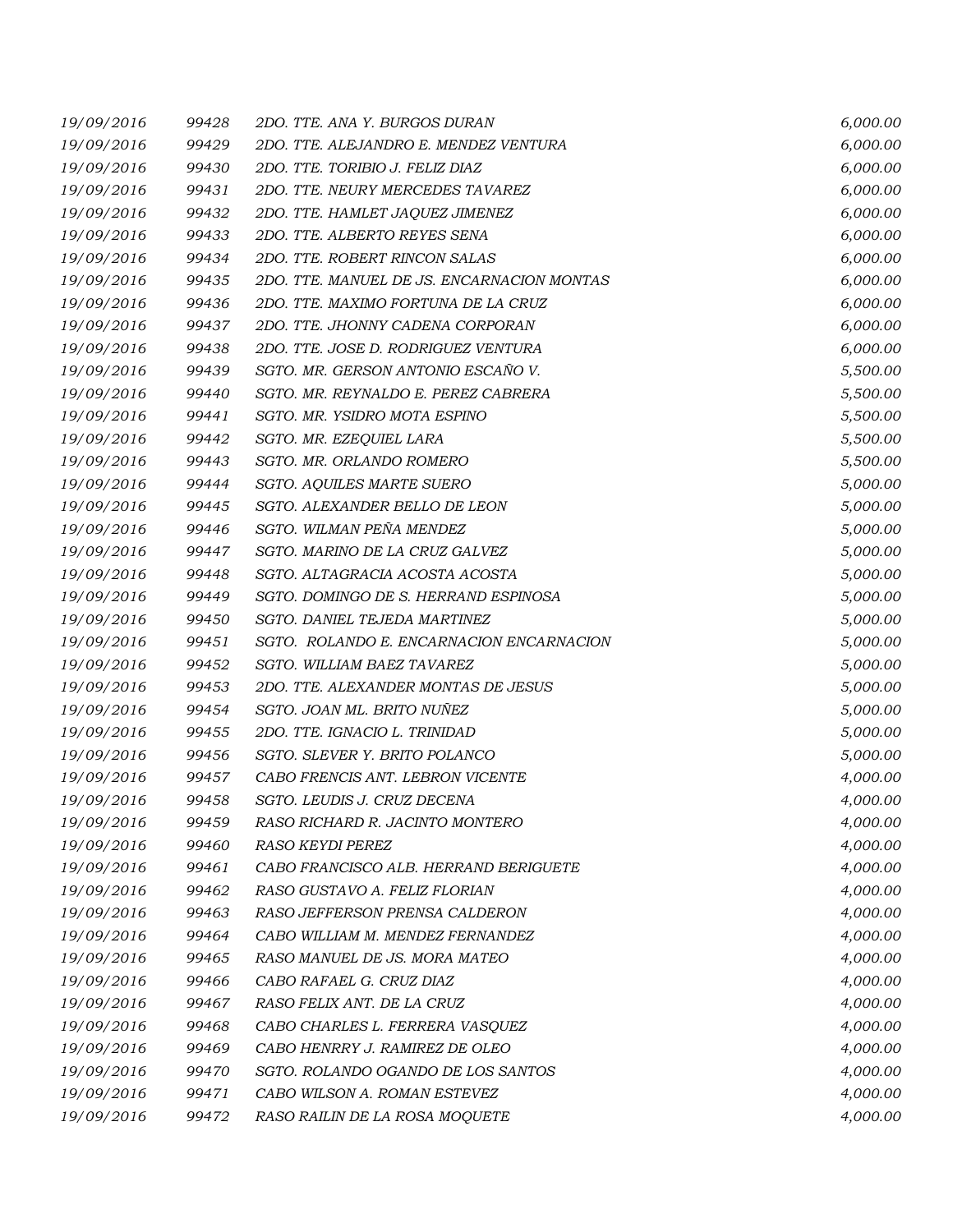| 19/09/2016 | 99473 | RASO JULIO E. BELLIARD RODRIGUEZ               | 4,000.00  |
|------------|-------|------------------------------------------------|-----------|
| 19/09/2016 | 99474 | CABO YAHAIRA C. PUJOLS FAMILIA                 | 4,000.00  |
| 19/09/2016 | 99475 | CABO ANTONIO MEDINA MEDINA                     | 5,000.00  |
| 19/09/2016 | 99476 | 2DO. TTE. ARSENIO DE OLEO MONTERO              | 6,000.00  |
| 19/09/2016 | 99477 | CABO EDELSON Y. CALDERON PEREZ                 | 4,000.00  |
| 19/09/2016 | 99478 | RASO JOSE ANT. MATEO MARTINEZ                  | 4,000.00  |
| 19/09/2016 | 99479 | CABO DELVIN B. CACERES CACERES                 | 5,200.00  |
| 19/09/2016 | 99480 | CABO JUAN PEÑA RAMIREZ                         | 4,000.00  |
| 19/09/2016 | 99481 | SGTO. NATHANAEL FELIZ LOPEZ                    | 7,200.00  |
| 19/09/2016 | 99482 | SGTO. MR. CRISTIAN ML. CAMPUSANO DE LOS SANTOS | 5,200.00  |
| 19/09/2016 | 99483 | CAP. HAIROL LUCIANO MONTERO                    | 6,500.00  |
| 19/09/2016 | 99484 | 2DO. TTE. RAMON ELIAS RAMIREZ PEÑA             | 6,000.00  |
| 19/09/2016 | 99485 | 2DO. TTE. CARLOS ANT. TRINIDAD MARINE          | 6,000.00  |
| 19/09/2016 | 99486 | 2DO. TTE. ADRIANO ENCARNACION ESCOTO           | 6,000.00  |
| 19/09/2016 | 99487 | SGTO. MR. ROLANDO DE LA CRUZ DE LA CRUZ        | 5,500.00  |
| 19/09/2016 | 99488 | SGTO. MR. DESIDERIO POLANCO BRITO              | 5,500.00  |
| 19/09/2016 | 99489 | SGTO. MR. MARIA TERRERO PEREZ                  | 5,500.00  |
| 19/09/2016 | 99490 | SGTO. YAQUIRA S. NIN LAHOZ                     | 5,000.00  |
| 19/09/2016 | 99491 | CABO MIGUEL NOVAS FLORIAN                      | 4,000.00  |
| 19/09/2016 | 99492 | RASO TOMAS MARTINEZ                            | 4,000.00  |
| 19/09/2016 | 99493 | SGTO. MR. JUAN G. MENDOZA CONCEPCION           | 5,000.00  |
| 19/09/2016 | 99494 | RASO MARCO A. BATISTA RUIZ                     | 5,200.00  |
| 19/09/2016 | 99495 | 2DO. TTE. FAUTINO MONTERO DE LOS SANTOS        | 5,500.00  |
| 19/09/2016 | 99496 | COR. FELIX ML. ANTIGUA GERMAN                  | 50,000.00 |
| 19/09/2016 | 99497 | MAYOR MANUEL DE JESUS DECENA                   | 10,060.00 |
| 19/09/2016 | 99498 | 1ER. TTE. ALCADIO HERRERA DE LA CRUZ           | 11,000.00 |
| 19/09/2016 | 99499 | CAP. PEDRO F. JIMENEZ CAPELLAN                 | 6,500.00  |
| 19/09/2016 | 99500 | 1ER. TTE. WILFREDO SANCHEZ CORDERO             | 6,500.00  |
| 19/09/2016 | 99501 | 2DO. TTE. JUAN ABAD                            | 6,000.00  |
| 19/09/2016 | 99502 | SGTO. MR. JOSE J. ENCARNACION MONTERO          | 5,500.00  |
| 19/09/2016 | 99503 | 2DO. TTE. BERNARDO QUEZADA PERALTA             | 5,500.00  |
| 19/09/2016 | 99504 | 1ER. TTE. SICTO HEREDIA                        | 5,500.00  |
| 19/09/2016 | 99505 | SGTO. LUIS M. DE LA ROSA DE LA ROSA            | 5,000.00  |
| 19/09/2016 | 99506 | CABO ELISON PEREZ RAMIREZ                      | 4,000.00  |
| 19/09/2016 | 99507 | MRO. JOSE ANT. MERCEDES BELLO                  | 4,000.00  |
| 19/09/2016 | 99508 | CABO RADHAIRSA GUZMAN DE LA CRUZ               | 4,000.00  |
| 19/09/2016 | 99509 | CABO FREDDY PEREZ OTAÑO                        | 6,000.00  |
| 19/09/2016 | 99510 | RASO JUAN C. ANTIGUA ACOSTA                    | 6,000.00  |
| 19/09/2016 | 99511 | RASO JUAN C. CRUZ VASQUEZ                      | 6,000.00  |
| 19/09/2016 | 99512 | 2DO. TTE. LOIDA E, REYES AMPARO                | 4,000.00  |
| 19/09/2016 | 99513 | RASO NICOL S. FIGUEROA ZAPEY                   | 4,000.00  |
| 19/09/2016 | 99514 | TTE. DE CORBETA BARTOLO NUÑEZ SMITH            | 8,200.00  |
| 19/09/2016 | 99515 | SGTO. MR. RAFAEL JAQUEZ RAFAEL                 | 5,200.00  |
| 19/09/2016 | 99516 | CAP. FELIX BRITO HERNANDEZ                     | 7,000.00  |
| 19/09/2016 | 99517 | 2DO. TTE. RAMON E. DEL ORBE GUILLEN            | 5,000.00  |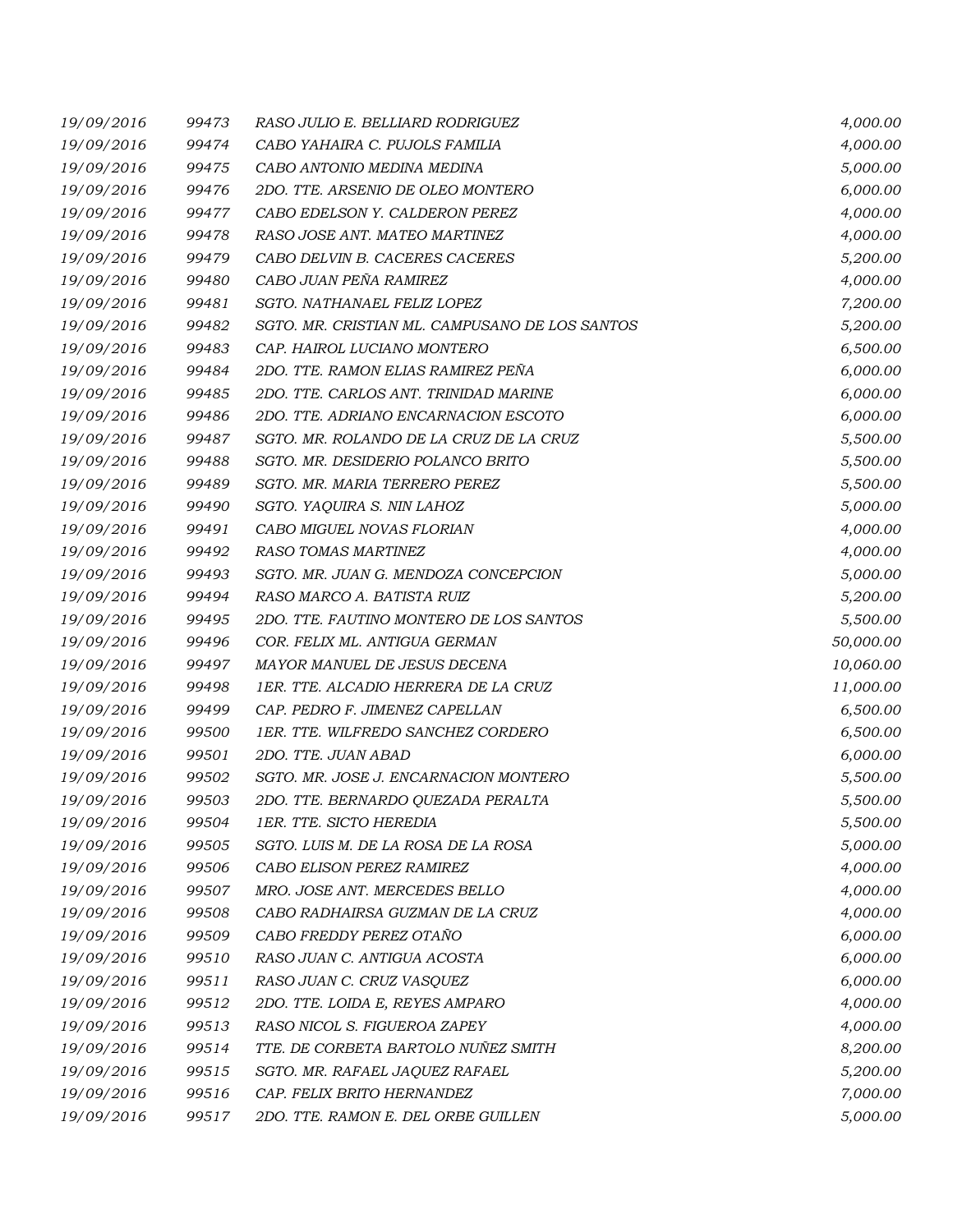| 19/09/2016 | 99518 | RASO JACQUELINE MERCEDES MARTINEZ         | 4,000.00  |
|------------|-------|-------------------------------------------|-----------|
| 19/09/2016 | 99519 | SGTO. NELFRAN D. BAUTISTA FELIX           | 5,000.00  |
| 19/09/2016 | 99520 | 2DO. TTE. JOSE T. DE LEON RODRIGUEZ       | 8,200.00  |
| 19/09/2016 | 99521 | SGTO. MR. ALEJANDRO BATISTA ROSARIO       | 7,200.00  |
| 19/09/2016 | 99522 | CABO MOISES CONTRERAS PAULINO             | 6,000.00  |
| 19/09/2016 | 99523 | SGTO. MR. JAINER CUEVAS FERRERAS          | 8,200.00  |
| 19/09/2016 | 99524 | MAYOR TEODORO VALDEZ PEREZ                | 9,000.00  |
| 19/09/2016 | 99525 | CAP. FELIPE SIERRA DOTEL                  | 7,000.00  |
| 19/09/2016 | 99526 | 2DO TTE. CIPRIAN ROSARIO SUERO            | 6,000.00  |
| 19/09/2016 | 99527 | CABO YASMIN MA. GONZALEZ CABRERA          | 4,000.00  |
| 19/09/2016 | 99528 | MAYOR JULIO C. HERNANDEZ CRUZ             | 7,000.00  |
| 19/09/2016 | 99529 | RASO WANDER MERCEDES MATEO                | 5,200.00  |
| 19/09/2016 | 99530 | SGTO. FREDDY A. REYES CAMPUSANO           | 5,000.00  |
| 19/09/2016 | 99531 | SGTO. MR. CANDIDA R. AGUERO ENCARNACION   | 5,500.00  |
| 19/09/2016 | 99532 | SGTO. GUARINA DEL P. PEREZ RODRIGUEZ      | 5,000.00  |
| 19/09/2016 | 99533 | CABO MERQUIADES LORENZO GONZALEZ          | 4,000.00  |
| 19/09/2016 | 99534 | 2DO. TTE CONCEPCION DEL C MENDOZA JORGE   | 6,000.00  |
| 19/09/2016 | 99535 | MARINERO HENRY VALERA GARCIA              | 4,000.00  |
| 19/09/2016 | 99536 | SGTO. FELIX MUESES MARTINEZ               | 7,200.00  |
| 19/09/2016 | 99537 | SGTO. MR. IVAN J. AMPARO                  | 12,000.00 |
| 19/09/2016 | 99538 | 1ER. TTE. MAXIMO DIAZ VALDEZ              | 11,000.00 |
| 19/09/2016 | 99539 | SGTO. LEON F. COLOMBO CASTILLO            | 8,000.00  |
| 19/09/2016 | 99540 | 1ER. TTE. TOMAS MONTERO M.                | 6,500.00  |
| 19/09/2016 | 99541 | 2DO. TTE. JUAN F. MANZANILLO PASCUAL      | 6,000.00  |
| 19/09/2016 | 99542 | 2DO. TTE. JOSE O. MENDOZA DE LA CRUZ      | 6,000.00  |
| 19/09/2016 | 99543 | SGTO. SIXTA SANCHEZ SANTOS                | 5,000.00  |
| 19/09/2016 | 99544 | SGTO. MR. MARIO DE LA ROSA LIRANZO        | 5,000.00  |
| 19/09/2016 | 99545 | RASO BIENVENIDO CABRERA NOVAS             | 4,000.00  |
| 19/09/2016 | 99546 | 1ER. TTE. PEDRO CONTRERAS ALCANTARA       | 6,500.00  |
| 19/09/2016 | 99547 | SGTO. MR. WENDY D. TEJEDA TORRES          | 5,500.00  |
| 19/09/2016 | 99548 | TTE. DE FRAGATA MANUEL MONTAÑO MENDEZ     | 6,500.00  |
| 19/09/2016 | 99549 | 2DO. TTE. FRANCISCO DE LA CRUZ TEJEDA     | 6,000.00  |
| 19/09/2016 | 99550 | SGTO. ELIZABETH ACEVEDO QUIROZ            | 5,000.00  |
| 19/09/2016 | 99551 | CABO IRENO BAUTISTA MANZUETA              | 4,000.00  |
| 19/09/2016 | 99552 | RASO JUAN FCO. HERASME PEÑA               | 4,900.00  |
| 19/09/2016 | 99553 | 1ER. TTE. REYNA I. CARABALLO MENDEZ       | 6,500.00  |
| 19/09/2016 | 99554 | SGTO. MR. PEDRO A. MOQUETE                | 5,500.00  |
| 19/09/2016 | 99555 | RASO MARIA H. ESPINAL FABIAN              | 4,000.00  |
| 19/09/2016 | 99556 | RASO JUAN D. PEREZ ROJAS                  | 4,000.00  |
| 19/09/2016 | 99557 | 2DO. TTE. CRUZ ANT. FELIZ MEDRANO         | 6,000.00  |
| 19/09/2016 | 99558 | MAYOR JOEL SANTANA HERNANDEZ              | 20,000.00 |
| 19/09/2016 | 99559 | MAYOR FLORENTINO LOPEZ ROJAS              | 15,000.00 |
| 19/09/2016 | 99560 | 2DO. TTE. FRANCISCO DE A. JIMENEZ ALMONTE | 12,000.00 |
| 19/09/2016 | 99561 | 1ER. TTE. YERDY FCO. MENDEZ TRINIDAD      | 6,500.00  |
| 19/09/2016 | 99562 | 1ER. TTE. LAZARO B. CAMACHO DE LA CRUZ    | 6,500.00  |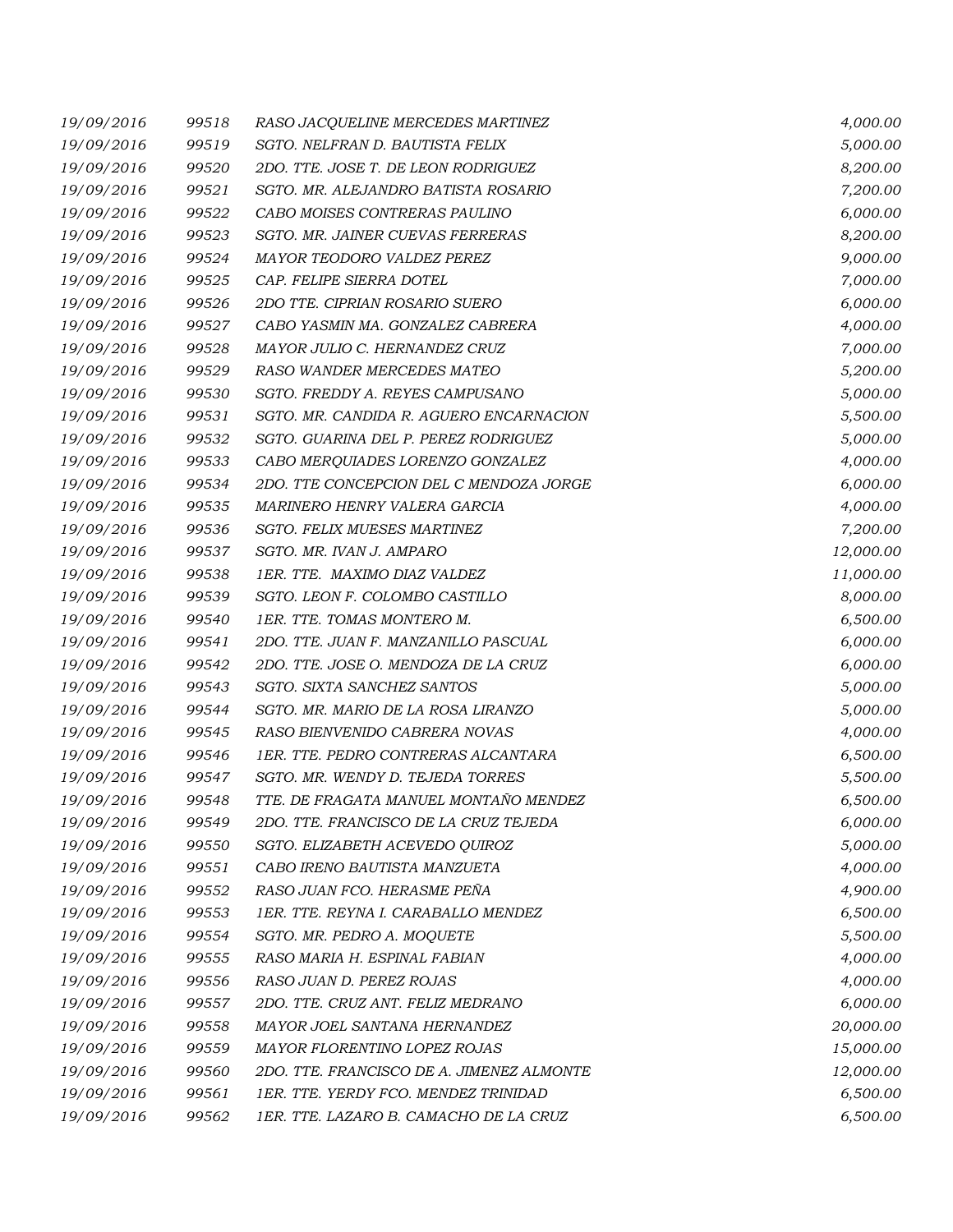| 19/09/2016 | 99563 | 1ER. TTE. JOSE E. VALDEZ VALDEZ        | 11,050.00 |
|------------|-------|----------------------------------------|-----------|
| 19/09/2016 | 99564 | 2DO. TTE. DOMINGA G. DE JESUS AMPARO   | 6,000.00  |
| 19/09/2016 | 99565 | 2DO. TTE. EPIFANIO SANCHEZ LLUBERES    | 6,000.00  |
| 19/09/2016 | 99566 | 2DO. TTE. DIEGO ML. PEÑA FIGUEROA      | 6,000.00  |
| 19/09/2016 | 99567 | 2DO. TTE. HERIBERTO COMAS DE LEON      | 6,000.00  |
| 19/09/2016 | 99568 | SGTO. MR. BOLIVIA B. TERRERO PEREZ     | 5,500.00  |
| 19/09/2016 | 99569 | SGTO. MR. ANYELO MORENO GARCIA         | 5,500.00  |
| 19/09/2016 | 99570 | SGTO. MR. FELIX MARCELO MESA           | 5,500.00  |
| 19/09/2016 | 99571 | SGTO. MR. JUAN C. DIAZ HERRERA         | 5,500.00  |
| 19/09/2016 | 99572 | SGTO. KELVIN PANIAGUA DE LOS SANTOS    | 5,000.00  |
| 19/09/2016 | 99573 | SGTO. AMAURYS CALZADO JAVIER           | 5,000.00  |
| 19/09/2016 | 99574 | SGTO. MR. PEDRO ENCARNACION SANCHEZ    | 5,000.00  |
| 19/09/2016 | 99575 | SGTO. CRISTIAN GUZMAN                  | 4,000.00  |
| 19/09/2016 | 99576 | RASO JOSE M. PEREZ CUEVAS              | 4,000.00  |
| 19/09/2016 | 99577 | RASO MABEL P. SANCHEZ LOPEZ            | 4,000.00  |
| 19/09/2016 | 99578 | RASO JULIO C. SOLANO PEÑA              | 4,000.00  |
| 19/09/2016 | 99579 | RASO LUCIA M. CRUZ POLANCO             | 4,000.00  |
| 19/09/2016 | 99580 | CABO MIGUEL A. DIAZ BENITEZ            | 4,000.00  |
| 19/09/2016 | 99581 | RASO ANTONIS DOMINGUEZ GARCIA          | 4,000.00  |
| 19/09/2016 | 99582 | SGTO. DOMINGO E. MONTERO PEÑA          | 8,000.00  |
| 19/09/2016 | 99583 | 1ER. TTE. FELIX ANT. MOQUETE MONTILLA  | 11,000.00 |
| 19/09/2016 | 99584 | 2DO. TTE. RAMON MA. CABRERA RINCON     | 10,000.00 |
| 19/09/2016 | 99585 | SGTO. JULIO C. ESPINAL PEREZ           | 8,000.00  |
| 19/09/2016 | 99586 | RASO OCTAVIANO MONTERO BAEZ            | 13,000.00 |
| 19/09/2016 | 99587 | SGTO. PEDRO MONEGRO ROSA               | 5,000.00  |
| 19/09/2016 | 99588 | SGTO. HELIN E. SANCHEZ PIÑA            | 8,000.00  |
| 19/09/2016 | 99589 | 2DO. TTE. ORLANDO DUVAL MELENDEZ       | 5,500.00  |
| 19/09/2016 | 99590 | SGTO. RICARDO ANT. CAMPUSANO TERRERO   | 8,253.33  |
| 19/09/2016 | 99591 | CABO MARCIA MONTERO MONTERO            | 5,000.00  |
| 19/09/2016 | 99592 | SGTO. MR. GETULIO RODRIGUEZ FIGUEREO   | 8,200.00  |
| 19/09/2016 | 99593 | SGTO. MR. SACARIA E. DOMINGUEZ HEREDIA | 9,000.00  |
| 19/09/2016 | 99594 | SGTO. MR. CRISTIAN DEMORIZI BALBUENA   | 9,000.00  |
| 19/09/2016 | 99595 | 1ER. TTE. FIDIAN GONZALEZ              | 11,000.00 |
| 19/09/2016 | 99596 | 1ER. TTE. BIENVENIDO RUBIO SENA        | 11,000.00 |
| 19/09/2016 | 99597 | 2DO. TTE. ANGEL MA. MORILLO ROSARIO    | 10,000.00 |
| 19/09/2016 | 99598 | SGTO. MR. CARLOS ML. SANCHEZ CUEVAS    | 9,000.00  |
| 19/09/2016 | 99599 | SGTO. LUIS ML. GONZALEZ CARPIO         | 8,000.00  |
| 19/09/2016 | 99600 | RASO LUIS A. LARA PUJOLS               | 6,000.00  |
| 19/09/2016 | 99601 | 1ER. TTE. SANTOS E. GARCIA OGANDO      | 11,000.00 |
| 19/09/2016 | 99602 | 1ER. TTE. JACOBO DE LEON PEREZ         | 11,000.00 |
| 19/09/2016 | 99603 | 1ER. TTE. REMEDIO PEREZ FELIZ          | 11,000.00 |
| 19/09/2016 | 99604 | 2DO. TTE. JUAN B. OLMOS HERNANDEZ.     | 10,000.00 |
| 19/09/2016 | 99605 | 2DO. TTE. JUAN C. NOVAS ROSARIO        | 10,000.00 |
| 19/09/2016 | 99606 | SGTO. GUILLERMO DEL ROSARIO MUÑOZ      | 8,000.00  |
| 19/09/2016 | 99607 | SGTO. MR. RUBEN ALCANTARA JIMENEZ      | 4,000.00  |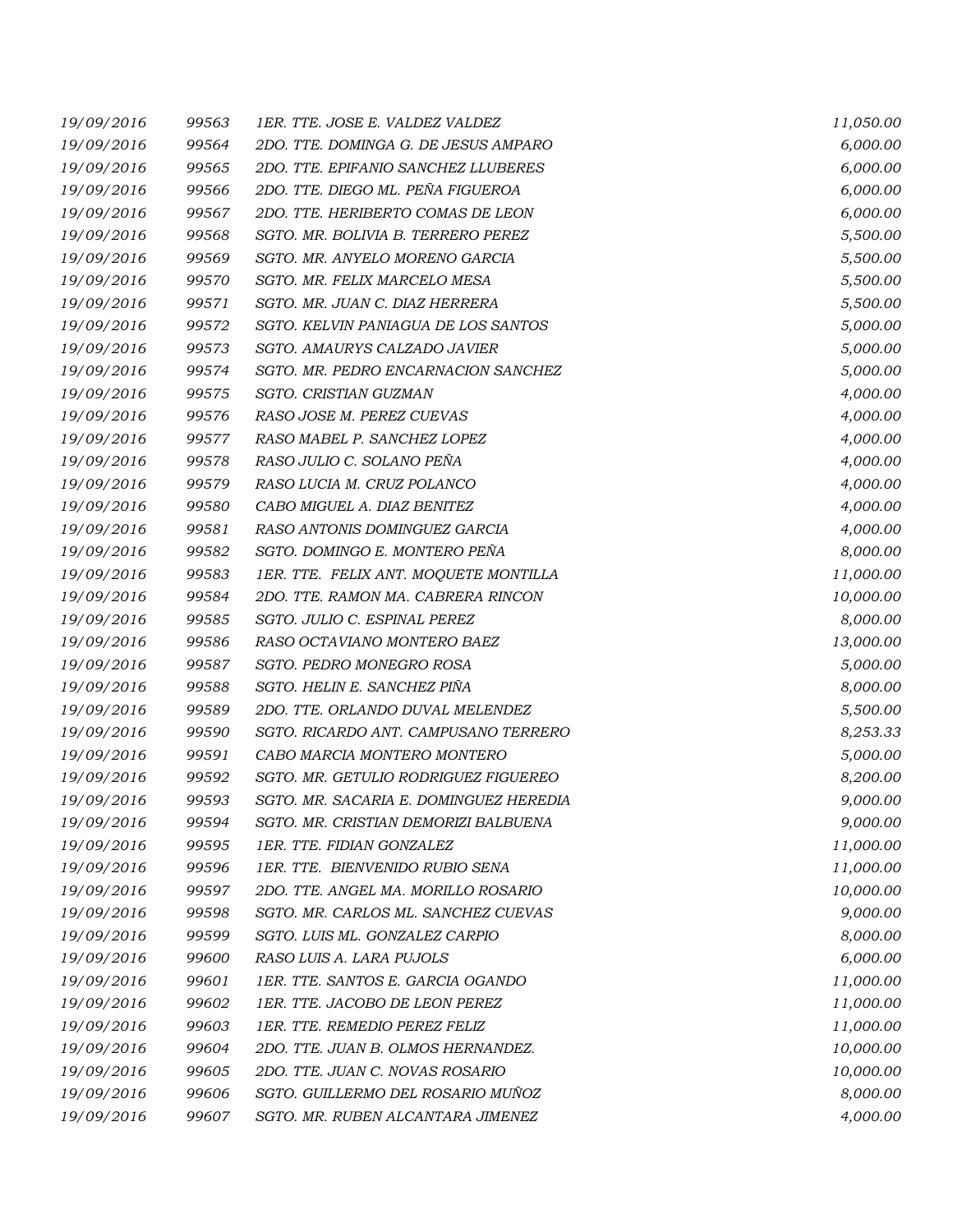| 19/09/2016 | 99608 | RASO LUIS A. PEREZ MEDINA                 | 6,000.00  |
|------------|-------|-------------------------------------------|-----------|
| 19/09/2016 | 99609 | 1ER. TTE. DIGNO JIMENEZ ROMERO            | 11,000.00 |
| 19/09/2016 | 99610 | 2DO. TTE. CLODOMIRO ZABALA SANTOS         | 10,000.00 |
| 19/09/2016 | 99611 | SGTO. JUAN C. MONTILLA MONTERO            | 8,000.00  |
| 19/09/2016 | 99612 | SGTO. MR. WINKY R. REYES ZABALA           | 12,000.00 |
| 19/09/2016 | 99613 | 1ER. TTE. FERNANDO GOMEZ MENDEZ           | 9,900.00  |
| 19/09/2016 | 99614 | SGTO. RAUL GARCIA HENRIQUEZ               | 7,900.00  |
| 19/09/2016 | 99615 | CABO FRANKLIN MONTERO MONTERO             | 4,900.00  |
| 19/09/2016 | 99616 | CAP. JOSE M. JAQUEZ FERNANDEZ             | 6,500.00  |
| 19/09/2016 | 99617 | 2DO. TTE. MIRIAM ALT. LARA CUEVAS         | 6,000.00  |
| 19/09/2016 | 99618 | 2DO. TTE. NELSON SANTANA BAUTISTA         | 6,000.00  |
| 19/09/2016 | 99619 | SGTO. MR. ENEROLINDA AQUINO DE LOS SANTOS | 5,500.00  |
| 19/09/2016 | 99620 | SGTO. CARMELINO CONTRERAS OFFRER          | 5,000.00  |
| 19/09/2016 | 99621 | SGTO. JOSE ALT. ENCARNACION VALDEZ        | 5,000.00  |
| 19/09/2016 | 99622 | 2DO. TTE. JORGE DE LOS SANTOS ANDUJAR     | 12,000.00 |
| 19/09/2016 | 99623 | SGTO. MR. JOVANNY ABREU SURIEL            | 8,200.00  |
| 19/09/2016 | 99624 | SGTO. MARINO ABAD PUELLO                  | 8,000.00  |
| 19/09/2016 | 99625 | SGTO. MARTIN BERNABEL VIZCAINO            | 8,000.00  |
| 19/09/2016 | 99626 | RASO CARLOS ML. ROSARIO NUÑEZ             | 6,000.00  |
| 19/09/2016 | 99627 | CAP. JOSE DIAZ FLORIAN                    | 7,000.00  |
| 19/09/2016 | 99628 | 2DO TTE. FELICIANO REYES FLORIAN          | 6,000.00  |
| 19/09/2016 | 99629 | 1ER. TTE. JOSE FCO. RODRIGUEZ ROSARIO     | 6,000.00  |
| 19/09/2016 | 99630 | SGTO. CEVERO RODRIGUEZ RODRIGUEZ          | 5,000.00  |
| 19/09/2016 | 99631 | 2DO. TTE. RAFAEL FRANCO LUNA              | 10,000.00 |
| 19/09/2016 | 99632 | 2DO. TTE. MAXIMO F. CRUZ ROSARIO          | 8,200.00  |
| 19/09/2016 | 99633 | CABO JUAN C. NATERA SANTANA               | 6,000.00  |
| 19/09/2016 | 99634 | SGTO. MR. LEANDRO ALB. JAVIER ENCARNACION | 9,000.00  |
| 19/09/2016 | 99635 | SGTO. MR. RAMON R. VICTORIANO AQUINO      | 9,000.00  |
| 19/09/2016 | 99636 | SGTO. WILSON MATEO PEREZ                  | 8,000.00  |
| 19/09/2016 | 99637 | SGTO, ALEXANDER A. MATEO AGUASVIVA        | 5,000.00  |
| 19/09/2016 | 99638 | CABO CARLOS FLORENTINO FLORENTINO         | 4,000.00  |
| 19/09/2016 | 99639 | 2DO. TTE. WILLIAN DISLA BAEZ              | 6,000.00  |
| 19/09/2016 | 99640 | SGTO. MR. AQUINO BELLIARD ROJAS           | 4,000.00  |
| 19/09/2016 | 99641 | RASO HUGO M. RODRIGUEZ OGANDO             | 6,000.00  |
| 19/09/2016 | 99642 | CABO MIGUEL DE JS. SANCHEZ DIAZ           | 5,500.00  |
| 19/09/2016 | 99643 | TTE. COR. JOSE M. ROSARIO AQUINO          | 10,000.00 |
| 19/09/2016 | 99644 | MAYOR HILARIO O. AYBAR POLANCO            | 9,000.00  |
| 19/09/2016 | 99645 | MAYOR JORGE L. ZOUAIN TAVAREZ             | 9,000.00  |
| 19/09/2016 | 99646 | CAP. JOSE L. MENDEZ CRUZ                  | 7,000.00  |
| 19/09/2016 | 99647 | CAP. FELIPE ANT. GARCIA PERALTA           | 7,000.00  |
| 19/09/2016 | 99648 | CAP. JOSE L. MORROBEL                     | 7,000.00  |
| 19/09/2016 | 99649 | 2DO. TTE. BLAS FERNANDEZ GIL              | 6,000.00  |
| 19/09/2016 | 99650 | 1ER. TTE. ISIDRO A. HERRERA MADERA        | 6,000.00  |
| 19/09/2016 | 99651 | 1ER. TTE. SANTO CALZADO                   | 6,000.00  |
| 19/09/2016 | 99652 | 1ER. TTE. JOSE N. BETANCES DIAZ           | 6,000.00  |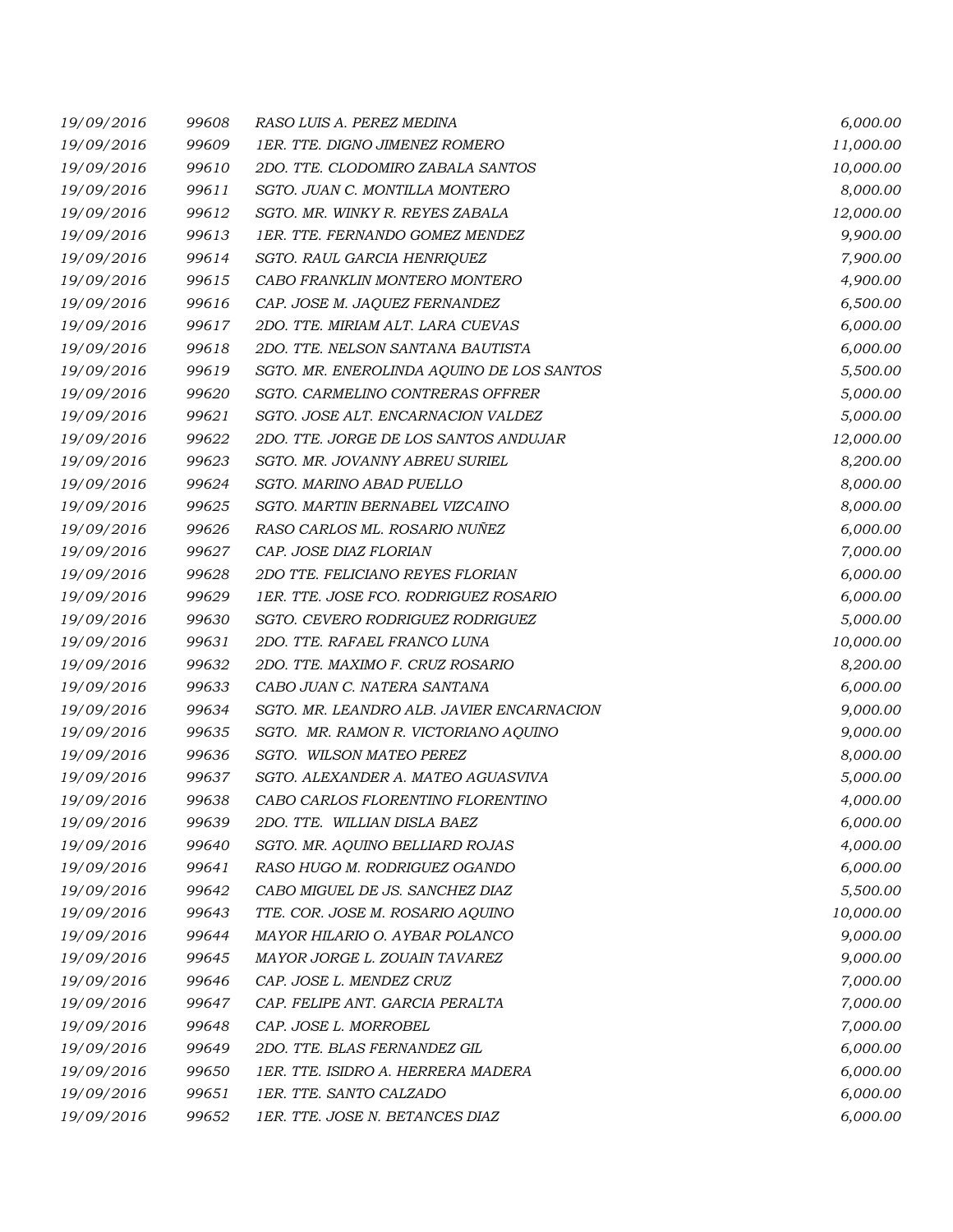| 19/09/2016 | 99653 | 1ER. TTE. CARLOS J. BIDO D OLEO        | 6,000.00  |
|------------|-------|----------------------------------------|-----------|
| 19/09/2016 | 99654 | SGTO. MR. ELIAS R. MEDINA TERRERO      | 5,500.00  |
| 19/09/2016 | 99655 | SGTO. MR. REIMUNDO ALVAREZ PEÑA        | 5,500.00  |
| 19/09/2016 | 99656 | SGTO. MR. RAYMUNDO FAÑAS REYES         | 5,500.00  |
| 19/09/2016 | 99657 | SGTO. MAYOR GUSTAVO A. ZARZUELA ARROYO | 5,500.00  |
| 19/09/2016 | 99658 | SGTO. MR. RAFAEL ANT. ALCANTARA REYES  | 5,500.00  |
| 19/09/2016 | 99659 | SGTO. MR. MANUEL ANT. GIL DE LEON      | 5,500.00  |
| 19/09/2016 | 99660 | SGTO. MR. GILBERTO ACOSTA GONZALEZ     | 5,500.00  |
| 19/09/2016 | 99661 | 2DO. TTE. JUAN J. PIMENTEL             | 5,500.00  |
| 19/09/2016 | 99662 | SGTO. ALBERTO ANT. DE LA CRUZ MATA     | 5,000.00  |
| 19/09/2016 | 99663 | SGTO. DANNY R. ABREU CONCEPCION        | 5,000.00  |
| 19/09/2016 | 99664 | SGTO. ROBERT E. TEJADA SUAREZ          | 5,000.00  |
| 19/09/2016 | 99665 | SGTO. MIGUEL ANT. PASCUAL LAHOZ        | 5,000.00  |
| 19/09/2016 | 99666 | CABO ROBERTO DEL ROSARIO CENA          | 4,000.00  |
| 19/09/2016 | 99667 | CABO HECTOR R. BAUTISTA PICHARDO       | 4,000.00  |
| 19/09/2016 | 99668 | RASO KATIUSKA DEL C. MERCEDES          | 4,000.00  |
| 19/09/2016 | 99669 | RASO JALBRIN R. SANTANA GOMEZ          | 4,000.00  |
| 19/09/2016 | 99670 | RASO EDINSON J. MARTINEZ GIL           | 4,000.00  |
| 19/09/2016 | 99671 | CABO JUAN STGO. PEÑA RODRIGUEZ         | 4,000.00  |
| 19/09/2016 | 99672 | RASO LUIS ML. RODRIGUEZ SIGOLLEN       | 4,000.00  |
| 19/09/2016 | 99673 | CABO ARELIS M. VILLAR SANTOS           | 4,000.00  |
| 19/09/2016 | 99674 | CABO JOSE R. ACEVEDO FAMILIA           | 4,000.00  |
| 19/09/2016 | 99675 | SGTO. GERMAN RAMIREZ JIMENEZ           | 4,000.00  |
| 19/09/2016 | 99676 | CABO HECTOR A. DE LOS SANTOS NONE      | 4,000.00  |
| 19/09/2016 | 99677 | 2DO. TTE. JULIO A. FRANCO DE AZA       | 9,200.00  |
| 19/09/2016 | 99678 | SGTO. MR. JOSE ANT. ROSARIO MARTINEZ   | 4,000.00  |
| 19/09/2016 | 99679 | 2DO. TTE. JOSE LUIS CRUZ JORGE         | 9,200.00  |
| 19/09/2016 | 99680 | SGTO. MIGUEL SILVERIO MARIA            | 5,000.00  |
| 19/09/2016 | 99681 | SGTO. JOSE ALT. SANCHEZ DE LA CRUZ     | 5,200.00  |
| 19/09/2016 | 99682 | <b>SGTO. MARTIRES ULLOA HERNANDEZ</b>  | 5,000.00  |
| 19/09/2016 | 99683 | CABO ALFREDO ABREU                     | 5,200.00  |
| 19/09/2016 | 99684 | SGTO. DOMINGO DE LOS S. ESTEVEZ        | 7,200.00  |
| 19/09/2016 | 99685 | SGTO. FELIX ANT. JAQUEZ                | 7,200.00  |
| 19/09/2016 | 99686 | RASO MIGUEL FELIZ CABRERA              | 4,000.00  |
| 19/09/2016 | 99687 | SGTO. CARLOS O. BRITO PEÑA             | 7,200.00  |
| 19/09/2016 | 99688 | SGTO. MR. FRANCISCO D. BAEZ VALERIO    | 4,000.00  |
| 19/09/2016 | 99689 | RASO FRANCISCO DURAN RAMIREZ           | 4,000.00  |
| 19/09/2016 | 99690 | CABO MIGUEL V. ARAGONEZ GOMEZ          | 4,000.00  |
| 19/09/2016 | 99691 | CAP. LUCILO PEÑA PASCUAL               | 6,500.00  |
| 19/09/2016 | 99692 | 2DO. TTE. ERNESTO ENCARNACION ROSARIO  | 6,000.00  |
| 19/09/2016 | 99693 | SGTO. MR. JUAN ANT. ROSA GOMEZ         | 5,500.00  |
| 19/09/2016 | 99694 | CABO SANTA M. HENRIQUEZ PASCUAL        | 4,000.00  |
| 19/09/2016 | 99695 | SGTO. REYNOSO PIÑA GUERRERO            | 5,000.00  |
| 19/09/2016 | 99696 | CABO JOSE M. MINAYA GOMEZ              | 4,000.00  |
| 19/09/2016 | 99697 | 2DO. TTE. SILVESTRE FELIZ HERNANDEZ    | 10,000.00 |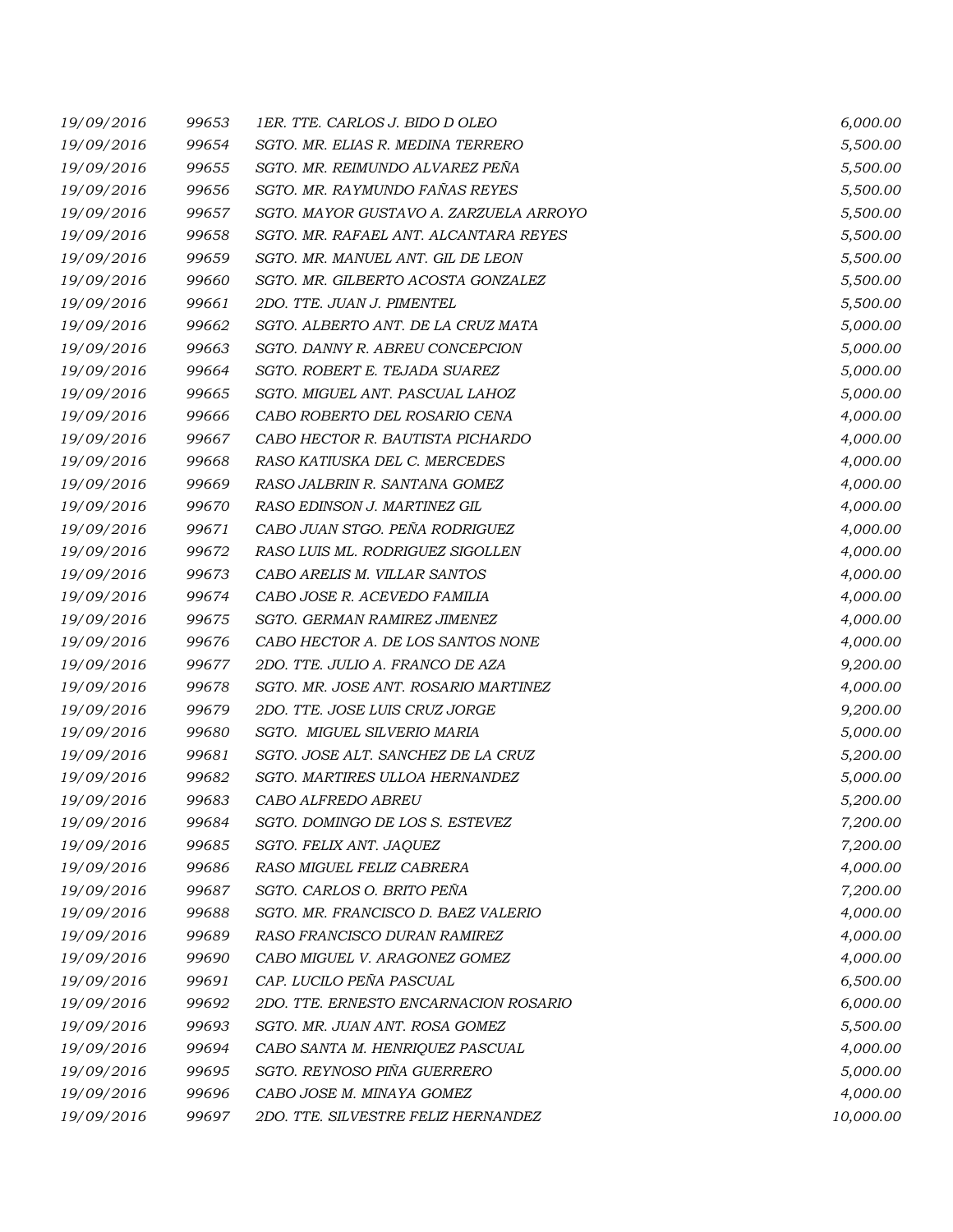| 19/09/2016 | 99698 | SGTO. ANTONIO CASTRO BELEN                 | 8,000.00  |
|------------|-------|--------------------------------------------|-----------|
| 19/09/2016 | 99699 | SGTO. JAIME Y. VERAS QUEZADA               | 12,000.00 |
| 19/09/2016 | 99700 | MAYOR LORENZO DE LEON FLORES               | 9,000.00  |
| 19/09/2016 | 99701 | SGTO. MR. ISMAEL DE LA CRUZ TAPIA          | 5,500.00  |
| 19/09/2016 | 99702 | SGTO. MR. JUAN G. BONIFACIO GUTIERREZ      | 5,500.00  |
| 19/09/2016 | 99703 | RASO RUDDY R. RUIZ GARCIA                  | 4,000.00  |
| 19/09/2016 | 99704 | RASO ROSA ANT. RODRIGUEZ JORAN             | 4,000.00  |
| 19/09/2016 | 99705 | 1ER. TTE. HENRY R. HILARIO PERALTA         | 6,500.00  |
| 19/09/2016 | 99706 | SGTO. JOSE VICTORIANO ROSA                 | 5,000.00  |
| 19/09/2016 | 99707 | SGTO. NICOLAS HERRERA GRATEREAUX           | 5,000.00  |
| 19/09/2016 | 99708 | RASO FRANKLIN PICHARDO VICTORIANO          | 4,000.00  |
| 19/09/2016 | 99709 | CAP. MANUEL DE JS. SENA HERNANDEZ          | 7,000.00  |
| 19/09/2016 | 99710 | CAP. GERSON ACOSTA POLANCO                 | 7,000.00  |
| 19/09/2016 | 99711 | 2DO. TTE. JOSE D. TIFA                     | 6,000.00  |
| 19/09/2016 | 99712 | SGTO. MARIA L. ADAMES MARTE                | 5,000.00  |
| 19/09/2016 | 99713 | CABO ALBIN ML. HICIANO GONZALEZ            | 4,000.00  |
| 19/09/2016 | 99714 | 1ER. TTE. AGUSTIN NUÑEZ NUÑEZ              | 6,000.00  |
| 19/09/2016 | 99715 | SGTO. MR. PABLO ML. MORONTA REYES          | 5,000.00  |
| 19/09/2016 | 99716 | CABO RAMON ANT. PICHARDO ALVAREZ           | 4,000.00  |
| 19/09/2016 | 99717 | SGTO. MR. SANTIAGO BATISTA DIAZ            | 5,500.00  |
| 19/09/2016 | 99718 | <b>SGTO. SOREMINDA FLETE ADAMES</b>        | 5,000.00  |
| 19/09/2016 | 99719 | CABO JUAN CISNEROS ALMANZAR                | 4,000.00  |
| 19/09/2016 | 99720 | 2DO. TTE. FRANCISCO S. FULCAR VILORIO      | 5,500.00  |
| 19/09/2016 | 99721 | CABO JOSE ANT. TAVERAS ARIAS               | 4,000.00  |
| 19/09/2016 | 99722 | CAP. CANDIDO AMPARO JEREZ                  | 7,000.00  |
| 19/09/2016 | 99723 | SGTO. JOSE A. FELIX PEREZ                  | 5,000.00  |
| 19/09/2016 | 99724 | CABO WILLIAMS ADAMES ESPINAL               | 4,000.00  |
| 19/09/2016 | 99725 | 2DO. TTE. JOSE ALB. EVANGELISTA CONCEPCION | 5,000.00  |
| 19/09/2016 | 99726 | RASO JUNIOR CABRERA RODRIGUEZ              | 5,200.00  |
| 19/09/2016 | 99727 | 2DO. TTE. JOSE ML. PAULINO ACOSTA          | 5,000.00  |
| 19/09/2016 | 99728 | RASO DELKIN L. ROSARIO GUZMAN              | 4,900.00  |
| 19/09/2016 | 99729 | CABO JESUS ANT. DE LA CRUZ SUERO           | 4,000.00  |
| 19/09/2016 | 99730 | SGTO. MR. WILSON GERMAN DE LA CRUZ         | 5,500.00  |
| 19/09/2016 | 99731 | SGTO. EDUARDO DE JS. CRUZ VENTURA          | 5,000.00  |
| 19/09/2016 | 99732 | CABO YENNY ALT. ROSARIO GARCIA             | 5,200.00  |
| 19/09/2016 | 99733 | <b>SGTO. RAMON SEVERINO PAREDES</b>        | 7,200.00  |
| 19/09/2016 | 99734 | SGTO. MR. SANTO E. TEJEDA                  | 9,000.00  |
| 19/09/2016 | 99735 | 1ER. TTE. RUBEN D. GARCIA DE LEON          | 6,500.00  |
| 19/09/2016 | 99736 | CAP. NELSON RODRIGUEZ BEATO                | 6,000.00  |
| 19/09/2016 | 99737 | SGTO. MR. LUIS CASTRO ACOSTA               | 5,500.00  |
| 19/09/2016 | 99738 | SGTO. MR. JACOBO ANT. HURTADO MARIA        | 5,500.00  |
| 19/09/2016 | 99739 | RASO ROANGEL FCO. FRIAS ROJAS              | 4,000.00  |
| 19/09/2016 | 99740 | RASO ROBINSON OVIEDO FARIAS                | 4,000.00  |
| 19/09/2016 | 99741 | SGTO. RAMON ANT. JIMENEZ NUÑEZ             | 7,200.00  |
| 19/09/2016 | 99742 | RASO DANIEL ADAMES PERALTA                 | 4,000.00  |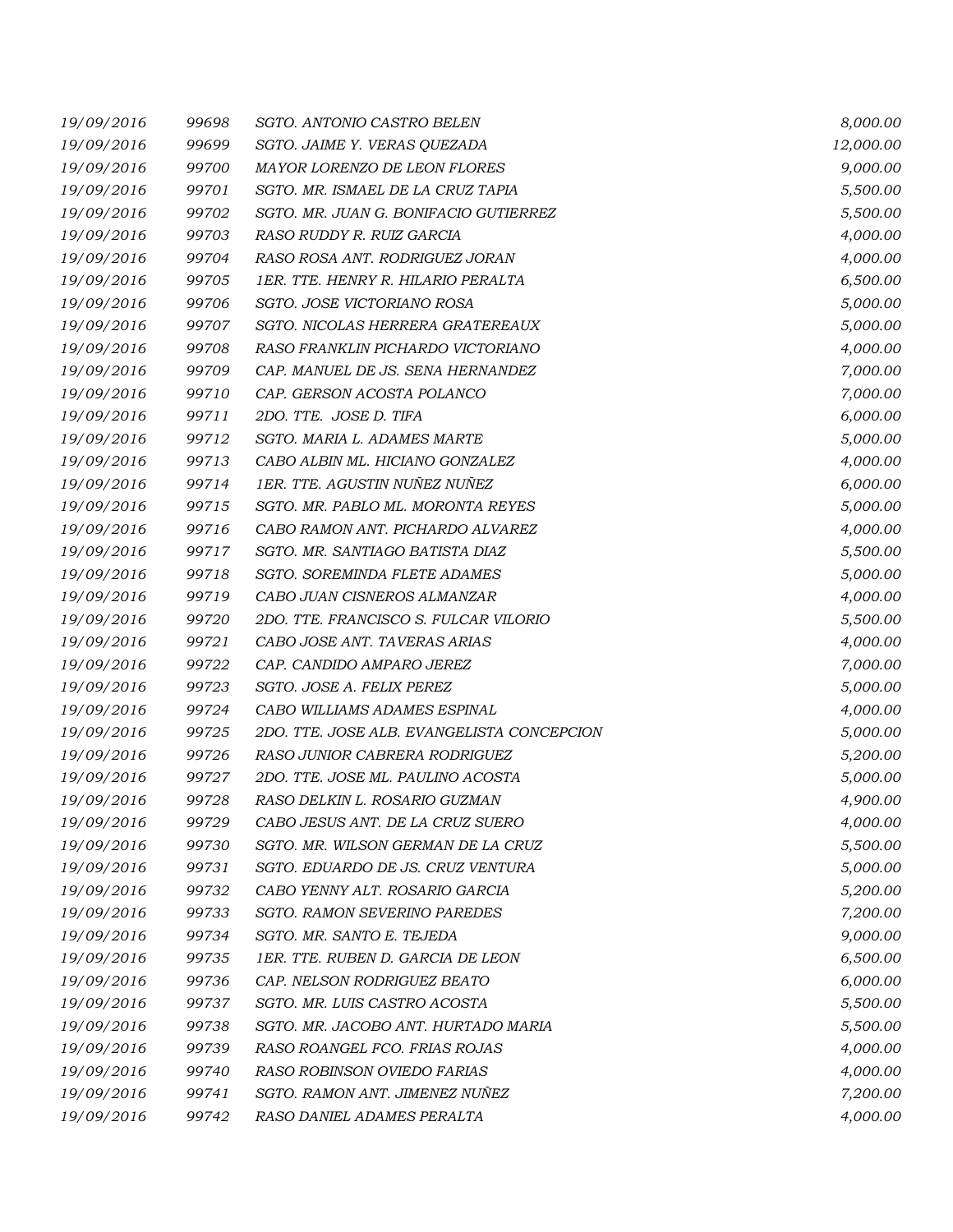| 19/09/2016 | 99743 | RASO LORENZO L. VERAS DE LA ROSA         | 4,000.00 |
|------------|-------|------------------------------------------|----------|
| 19/09/2016 | 99744 | SGTO. JOSE L. BONIFACIO GUTIERREZ        | 5,000.00 |
| 19/09/2016 | 99745 | SGTO. MR. MATIAS CRUCETA REINOSO         | 8,200.00 |
| 19/09/2016 | 99746 | SGTO. JOSE R. HERNANDEZ PAULINO          | 4,000.00 |
| 19/09/2016 | 99747 | SGTO. MR. FREDDY DE JESUS                | 8,200.00 |
| 19/09/2016 | 99748 | 2DO. TTE. CARLOS ANT. FORTUNA MONCION    | 6,000.00 |
| 19/09/2016 | 99749 | SGTO. RAFAEL DEL C. GUZMAN LOPEZ         | 5,000.00 |
| 19/09/2016 | 99750 | CAP. NOEL S. SOSA PAULINO                | 7,000.00 |
| 19/09/2016 | 99751 | SGTO. EDUARDO MONTERO GRULLON            | 6,000.00 |
| 19/09/2016 | 99752 | RASO ANTONIO PANIAGUA PANIAGUA           | 5,000.00 |
| 19/09/2016 | 99753 | SGTO. MR. FAUSTINO BASIL LUIS            | 6,900.00 |
| 19/09/2016 | 99754 | RASO ROBERT O. VASQUEZ FELIZ             | 4,000.00 |
| 19/09/2016 | 99755 | RASO PETRONILA LOPEZ MEDINA              | 4,000.00 |
| 19/09/2016 | 99756 | RASO ROSELIA PEREZ DE LA CRUZ            | 4,000.00 |
| 19/09/2016 | 99757 | 1ER. TTE. ANGEL M. PERALTA PEÑA          | 6,500.00 |
| 19/09/2016 | 99758 | 2DO. TTE. PABLO GARCIA MONTERO           | 6,000.00 |
| 19/09/2016 | 99759 | 2DO. TTE. APOLINAR PEÑA PEÑA             | 6,000.00 |
| 19/09/2016 | 99760 | 2DO. TTE. LEODAN URBAEZ FELIZ            | 6,000.00 |
| 19/09/2016 | 99761 | SGTO. JOSE DOLORES TRINIDAD FELIZ        | 5,000.00 |
| 19/09/2016 | 99762 | SGTO. LUIS L. ARIAS SANCHEZ              | 5,000.00 |
| 19/09/2016 | 99763 | RASO DIONERIS DE LA CRUZ LOPEZ           | 4,000.00 |
| 19/09/2016 | 99764 | CABO WANDER SANTANA FERRERAS             | 4,000.00 |
| 19/09/2016 | 99765 | CABO ESTERVIN ML. CRUZ PEREZ             | 4,000.00 |
| 19/09/2016 | 99766 | RASO JUAN C. ACOSTA SOLIS                | 4,000.00 |
| 19/09/2016 | 99767 | SGTO. ALEXANDER DE LEON GARCIA           | 7,200.00 |
| 19/09/2016 | 99768 | RASO WILMER A. URBAEZ FELIZ              | 4,000.00 |
| 19/09/2016 | 99769 | SGTO. LIBRADO M. SEGURA ALCANTARA        | 5,000.00 |
| 19/09/2016 | 99770 | SGTO. MR. REILYN D. FELIZ GUEVARA        | 4,000.00 |
| 19/09/2016 | 99771 | <b>1ER. TTE. MERGEN F. BATISTA RIVAS</b> | 6,500.00 |
| 19/09/2016 | 99772 | 2DO. TTE. FAUSTO D. ROCHA PEREZ          | 9,200.00 |
| 19/09/2016 | 99773 | SGTO. MR. ANGEL R. GONZALEZ CUEVAS       | 5,500.00 |
| 19/09/2016 | 99774 | SGTO. GILTON MATEO MEDINA                | 7,200.00 |
| 19/09/2016 | 99775 | 2DO. TTE. PATRICIO GOMEZ SEGURA          | 6,000.00 |
| 19/09/2016 | 99776 | RASO WARLIN ANT. CARVAJAL CUEVAS         | 4,000.00 |
| 19/09/2016 | 99777 | SGTO. MR. JAVIEL MEDINA GONZALEZ         | 5,500.00 |
| 19/09/2016 | 99778 | SGTO. ELVIN U. NOVAS MEDRANO             | 5,000.00 |
| 19/09/2016 | 99779 | CAP. JUAN DE D. NOVAS VARGAS             | 6,000.00 |
| 19/09/2016 | 99780 | SGTO. MR. LUIS F. JOSE GARCIA            | 5,500.00 |
| 19/09/2016 | 99781 | SGTO. ROBERTO ANT. FELIZ MATOS           | 7,200.00 |
| 19/09/2016 | 99782 | CABO FRANCIS L. VOLQUEZ NOVAS            | 4,000.00 |
| 19/09/2016 | 99783 | 2DO. TTE. JOSELIN DIAZ SENA              | 6,000.00 |
| 19/09/2016 | 99784 | 1ER. TTE. DELIS G. COLON VALDEZ          | 5,500.00 |
| 19/09/2016 | 99785 | SGTO. HUMBERTO MEDINA ROA                | 7,200.00 |
| 19/09/2016 | 99786 | MAYOR RAFAEL ANT. SOTO MORETA            | 9,000.00 |
| 19/09/2016 | 99787 | RASO MIGUELINA PEREZ BELTRE              | 4,000.00 |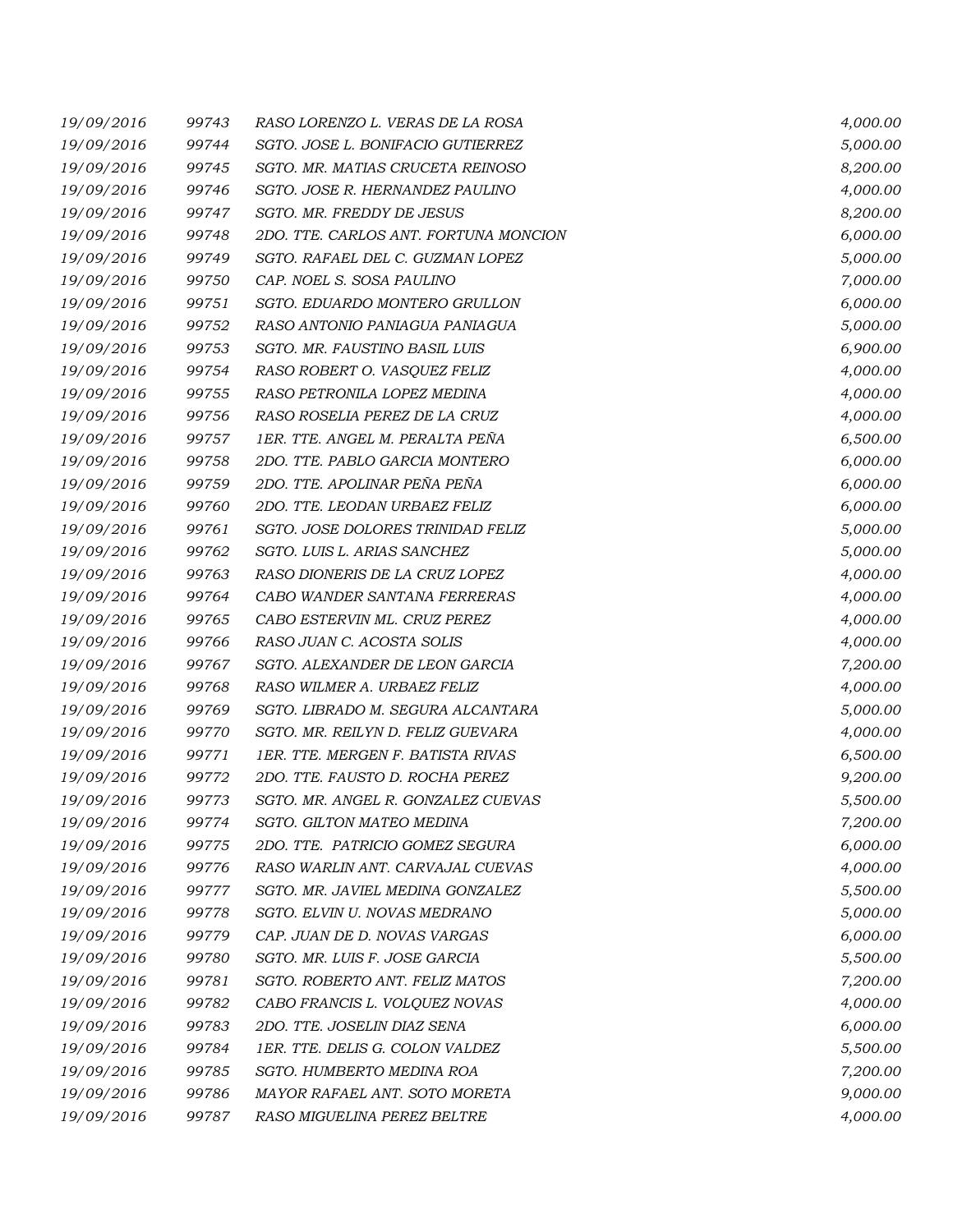| 19/09/2016 | 99788 | CABO WILKINS E. HERNANDEZ GARCIA          | 6,000.00  |
|------------|-------|-------------------------------------------|-----------|
| 19/09/2016 | 99789 | RASO YOHAN ML. LUCIANO BAUTISTA           | 6,000.00  |
| 19/09/2016 | 99790 | RASO EDWARD ANT. OGANDO TERRERO           | 4,000.00  |
| 19/09/2016 | 99791 | SGTO. MR. JOSE ML. REYES BELLO            | 8,200.00  |
| 19/09/2016 | 99792 | CABO JEOVANNY A. SANCHEZ ADAMES           | 4,000.00  |
| 19/09/2016 | 99793 | CABO JOSE R. COHEN BERAS                  | 4,000.00  |
| 19/09/2016 | 99794 | SGTO. LUIS FCO. AMADOR VICIOSO            | 5,200.00  |
| 19/09/2016 | 99795 | SGTO. MR. FERNANDO MATEO                  | 5,500.00  |
| 19/09/2016 | 99796 | CABO VICTOR ESPINOSA GONZALEZ             | 4,900.00  |
| 19/09/2016 | 99797 | 2DO. TTE. ELADIO CABRERA ROA              | 6,000.00  |
| 19/09/2016 | 99798 | 1ER. TTE. TEODORO VALLEJO MORILLO         | 5,500.00  |
| 19/09/2016 | 99799 | 1ER. TTE. WILSON GUZMAN PEREZ             | 5,500.00  |
| 19/09/2016 | 99800 | SGTO. CRISTHIAN R. CONCEPCION ORTIZ       | 5,000.00  |
| 19/09/2016 | 99801 | SGTO. ELVIN ENCARNACION OGANDO            | 5,000.00  |
| 19/09/2016 | 99802 | SGTO. MR. CRISTIAN ENCARNACION VALENZUELA | 5,000.00  |
| 19/09/2016 | 99803 | CABO HECTOR CALDERON CAPELLAN             | 4,000.00  |
| 19/09/2016 | 99804 | CABO JONATHAN F. MEDINA                   | 4,000.00  |
| 19/09/2016 | 99805 | RASO ALTAGRACIA MATEO SOLIS               | 4,000.00  |
| 19/09/2016 | 99806 | CABO RAMONA MATEO BUGUE                   | 4,000.00  |
| 19/09/2016 | 99807 | RASO ANYELA N. DE LOS SANTOS PINA         | 4,000.00  |
| 19/09/2016 | 99808 | 2DO. TTE. JOSE E. CABRAL Y CABRAL         | 6,000.00  |
| 19/09/2016 | 99809 | SGTO. ARTURO VILLEGAS DE LOS SANTOS       | 5,000.00  |
| 19/09/2016 | 99810 | 2DO. TTE. SILVIO E. ZABALA OGANDO         | 6,000.00  |
| 19/09/2016 | 99811 | 2DO. TTE. JOSE A. DIAZ VALDEZ             | 6,000.00  |
| 19/09/2016 | 99812 | SGTO. MR. MANUEL S. MONTILLA MADE         | 5,500.00  |
| 19/09/2016 | 99813 | SGTO. SALVADOR DE LOS SANTOS TURBI        | 7,200.00  |
| 19/09/2016 | 99814 | CABO EDDY A. MONTILLA MONTERO             | 4,000.00  |
| 19/09/2016 | 99815 | 1ER. TTE. WILLIAM G. PEREZ                | 5,500.00  |
| 19/09/2016 | 99816 | CABO AGUSTIN FLORENTINO ROSARIO           | 5,200.00  |
| 19/09/2016 | 99817 | SGTO. MR. MARIOLIN LORENZO MEDINA         | 5,000.00  |
| 19/09/2016 | 99818 | RASO ANGELO VALLEJO ALCANTARA             | 4,000.00  |
| 19/09/2016 | 99819 | SGTO. LUIS ALB. DE LA ROSA GONZALEZ       | 6,200.00  |
| 19/09/2016 | 99820 | RASO VALERIO MORILLO MERAN                | 5,200.00  |
| 19/09/2016 | 99821 | CABO JORGE L. FIGUEREO DIAZ               | 4,000.00  |
| 19/09/2016 | 99822 | 1ER. TTE. FRANCISCO ALBER VALDEZ          | 6,500.00  |
| 19/09/2016 | 99823 | 2DO. TTE. RAFAEL E. ENCARNACION ADAMES    | 6,000.00  |
| 19/09/2016 | 99824 | SGTO. ANTONIO GOMEZ TAPIA                 | 4,000.00  |
| 19/09/2016 | 99825 | CABO MARIBEL DEL C. MOREL                 | 4,000.00  |
| 19/09/2016 | 99826 | CABO AGUSTIN CORONADO CORONADO            | 4,000.00  |
| 19/09/2016 | 99827 | SGTO. JOSE L. VALDEZ MEDINA               | 5,000.00  |
| 19/09/2016 | 99828 | CABO ALEXANDER Y. TAPIA CRUZ              | 4,000.00  |
| 19/09/2016 | 99829 | SGTO. GUILLERMO E. RODRIGUEZ              | 6,900.00  |
| 19/09/2016 | 99830 | SGTO. JUNIOR CUEVAS GUZMAN                | 5,200.00  |
| 19/09/2016 | 99831 | RASO LEIDY ALB. HERNANDEZ MINYETTY        | 4,900.00  |
| 19/09/2016 | 99832 | 2DO. TTE. FRANK FELIZ ALCANTARA           | 10,000.00 |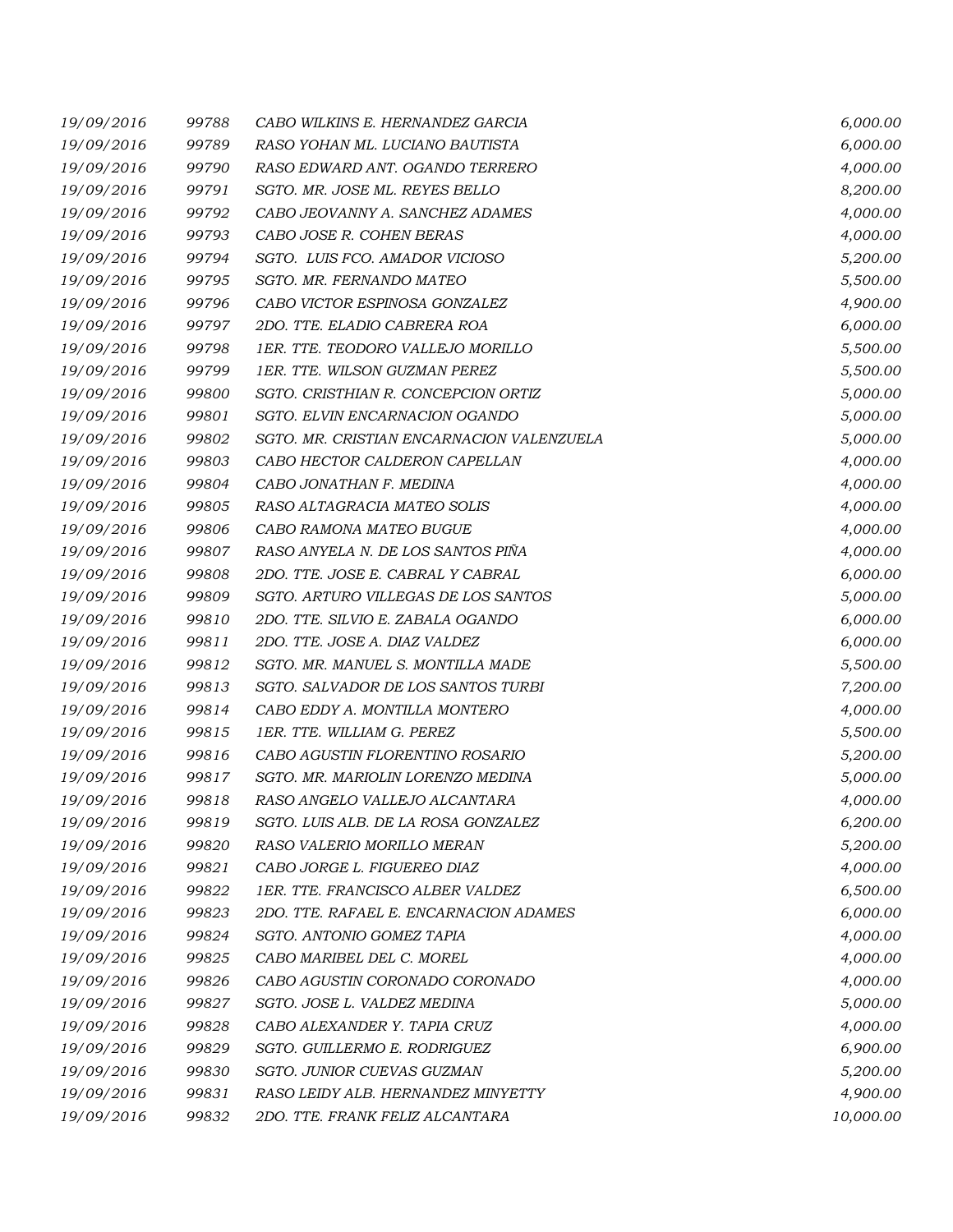| 19/09/2016 | 99833 | SGTO. MR. PEDRO SOTO                      | 9,000.00  |
|------------|-------|-------------------------------------------|-----------|
| 19/09/2016 | 99834 | SGTO. FELIX SANCHEZ GUZMAN                | 8,000.00  |
| 19/09/2016 | 99835 | RASO TOMAS DE JESUS MEJIA                 | 6,000.00  |
| 19/09/2016 | 99836 | RASO ADRIAN A. PALACIO MARTINEZ           | 6,000.00  |
| 19/09/2016 | 99837 | RASO SANDRO T. REYES LERBOURS             | 6,000.00  |
| 19/09/2016 | 99838 | RASO MIGUEL L. CABRERA DEL ROSARIO        | 6,000.00  |
| 19/09/2016 | 99839 | MAYOR PEDRO ML. R. DOMINGUEZ MORCELO      | 9,000.00  |
| 19/09/2016 | 99840 | 2DO. TTE. MARINO SANCHEZ VASQUEZ          | 6,000.00  |
| 19/09/2016 | 99841 | SGTO. MR. WILMIN ALB. TRINIDAD ACEVEDO    | 5,500.00  |
| 19/09/2016 | 99842 | SGTO. NILSON M. CUEVAS CAPELLAN           | 5,000.00  |
| 19/09/2016 | 99843 | CABO FRANCISCO ANT. GUANCE                | 4,000.00  |
| 19/09/2016 | 99844 | RASO AMADO E. GUZMAN PEREZ                | 4,000.00  |
| 19/09/2016 | 99845 | RASO MILCIADES MESA ENCARNACION           | 4,000.00  |
| 19/09/2016 | 99846 | SGTO. MR. VICTOR M. CASTILLO HERNANDEZ    | 9,000.00  |
| 19/09/2016 | 99847 | SGTO. MR. JORGE LUCIANO MARTINEZ          | 8,000.00  |
| 19/09/2016 | 99848 | RASO FELIX E. VALENZUELA SIERRA           | 4,000.00  |
| 19/09/2016 | 99849 | RASO LUIS F. VALLEJO MARTINEZ             | 5,200.00  |
| 19/09/2016 | 99850 | CABO JEUDIS PAREDES MOJICA                | 5,200.00  |
| 19/09/2016 | 99851 | CABO MANOLIN BASILIO SALOMON              | 5,200.00  |
| 19/09/2016 | 99852 | CABO JUAN DIAZ ENCARNACION                | 5,200.00  |
| 19/09/2016 | 99853 | SGTO. JOSE ML. DE LA ROSA DE LEON         | 7,200.00  |
| 19/09/2016 | 99854 | MAYOR DAMIAN ANT. OVALLES JORGE           | 9,000.00  |
| 19/09/2016 | 99855 | 1ER. TTE. EUGENIO PEGUERO DEL ROSARIO     | 6,500.00  |
| 19/09/2016 | 99856 | RASO DAWRYN GARCIA PERALTA                | 4,000.00  |
| 19/09/2016 | 99857 | CAPITAN EVARISTO VELAZQUEZ                | 11,200.00 |
| 19/09/2016 | 99858 | SGTO. MR. SANTOS RODRIGUEZ RIVERA         | 9,000.00  |
| 19/09/2016 | 99859 | CABO SALVADOR A. HEREDIA MATEO            | 6,000.00  |
| 19/09/2016 | 99860 | SGTO. MR. MANUEL S. SOTO CABRAL           | 7,200.00  |
| 19/09/2016 | 99861 | RASO KELVIN A. FRANCO TURBI               | 4,000.00  |
| 19/09/2016 | 99862 | SGTO. WIQUIN LAVALE GONZALEZ              | 6,900.00  |
| 19/09/2016 | 99863 | SGTO. MR. PEDRO LAUREANO PAULA            | 5,500.00  |
| 19/09/2016 | 99864 | CABO MILKELIS FIGUEROA SUAREZ             | 4,000.00  |
| 19/09/2016 | 99865 | SGTO. MR. CESAR ANT. SERRANO GARCIA       | 7,900.00  |
| 19/09/2016 | 99866 | CABO CARLOS D. REYNOSO PEREYRA            | 4,000.00  |
| 19/09/2016 | 99867 | 2DO. TTE. JUAN FCO. JIMENEZ DE LOS SANTOS | 6,000.00  |
| 19/09/2016 | 99868 | SGTO. MR. MARCELO UREÑA ROSADO            | 8,200.00  |
| 19/09/2016 | 99869 | 1ER. TTE. MANUEL DE LOS R DOTEL MATOS     | 9,200.00  |
| 19/09/2016 | 99870 | RASO MELANEA MILIANO FRIAS                | 4,000.00  |
| 19/09/2016 | 99871 | SGTO. MR. JOHAN ML. SOSA                  | 5,500.00  |
| 19/09/2016 | 99872 | 2DO. TTE. JOSE R. LUGO CARMONA            | 4,900.00  |
| 19/09/2016 | 99873 | 2DO. TTE. DIOMEDES DE LA CRUZ DE LA CRUZ  | 9,200.00  |
| 19/09/2016 | 99874 | RASO JUAN U. ARIAS                        | 5,200.00  |
| 19/09/2016 | 99875 | MAYOR JUAN B. DIPRE ISABEL                | 5,000.00  |
| 19/09/2016 | 99876 | SGTO. CRISTINO SOTO SOTO                  | 5,000.00  |
| 19/09/2016 | 99877 | 1ER. TTE. VIRGINIO ARISMENDY PEREZ        | 6,500.00  |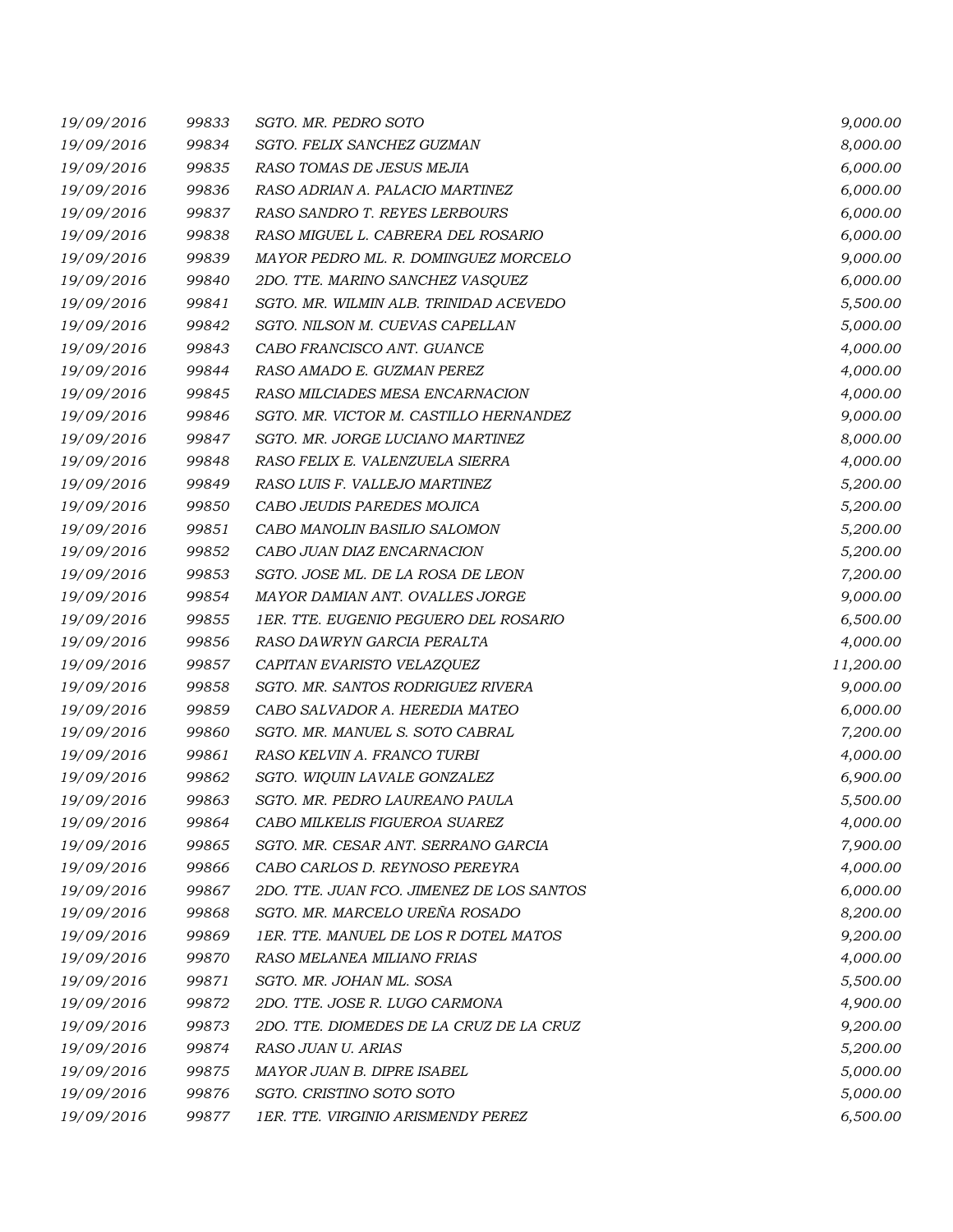| 19/09/2016 | 99878 | SGTO, DANTE E. GALAN SANTANA          | 7,200.00  |
|------------|-------|---------------------------------------|-----------|
| 19/09/2016 | 99879 | CABO WANDER AGRAMONTE CESPEDES        | 5,200.00  |
| 19/09/2016 | 99880 | 2DO. TTE. RAMON E. MENDEZ RUIZ        | 6,000.00  |
| 19/09/2016 | 99881 | 2DO. TTE. SALVADOR MEDINA MEDINA      | 6,000.00  |
| 19/09/2016 | 99882 | 2DO. TTE. PASCUAL SEGURA OLIVERO      | 4,000.00  |
| 19/09/2016 | 99883 | RASO JULIAN SUAZO CASADO              | 4,000.00  |
| 19/09/2016 | 99884 | CABO LEONIDES SUAZO CASADO            | 5,200.00  |
| 19/09/2016 | 99885 | 2DO. TTE. JOSE D. TAPIA TAVERAS       | 9,200.00  |
| 19/09/2016 | 99886 | 2DO. TTE. EMILIO ROBLES PLASENCIO     | 6,000.00  |
| 19/09/2016 | 99887 | CABO FRANKLIN ANT. RODRIGUEZ CASTILLO | 4,900.00  |
| 19/09/2016 | 99888 | CAP. JOE ANT. GARCIA HOFFMAN          | 7,000.00  |
| 19/09/2016 | 99889 | 2DO. TTE. JUAN DEL A. FELIZ FELIZ     | 10,000.00 |
| 19/09/2016 | 99890 | 2DO. TTE. GIL ML. CAMPECHANO GARCIA   | 9,000.00  |
| 19/09/2016 | 99891 | SGTO. CRISTIAN JAVIER ARREDONDO       | 9,000.00  |
| 19/09/2016 | 99892 | RASO FELIX F. REYNOSO REYES           | 6,000.00  |
| 19/09/2016 | 99893 | RASO MODESTO MONTERO POLANCO          | 6,000.00  |
| 19/09/2016 | 99894 | CABO GUDRICH M. ORTIZ CABREJA         | 6,000.00  |
| 19/09/2016 | 99895 | RASO ROSELIO SOLANO SILVESTRE         | 5,200.00  |
| 19/09/2016 | 99896 | SGTO. MR. JUAN ALB. REED GOMEZ        | 7,200.00  |
| 19/09/2016 | 99897 | CABO ENMANUEL BAEZ YAN                | 5,200.00  |
| 19/09/2016 | 99898 | RASO JUNIOR ALB. CASTILLO ESCANIO     | 5,200.00  |
| 19/09/2016 | 99899 | 2DO. TTE. GERVASIO DEGOLLADO RINCON   | 8,900.00  |
| 19/09/2016 | 99900 | CABO JOHNNY OZORIA DANIEL             | 4,000.00  |
| 19/09/2016 | 99901 | 2DO. TTE. NIXON RAMIREZ CANDELARIO    | 6,000.00  |
| 19/09/2016 | 99902 | SGTO. GRECIA I. ASTACIO JIMENEZ       | 5,000.00  |
| 19/09/2016 | 99903 | CABO ANGEL GONZALEZ BORQUEZ           | 4,900.00  |
| 19/09/2016 | 99904 | CAP. ERNESTO MEJIA SARMIENTO          | 7,000.00  |
| 19/09/2016 | 99905 | CAP. PACO MORILLO RAMIREZ             | 7,000.00  |
| 19/09/2016 | 99906 | 1ER. TTE. PEDRO BERIGUETE CUELLO      | 6,500.00  |
| 19/09/2016 | 99907 | 2DO. TTE. ANGEL ML. SOSA VANTERPOOL   | 6,000.00  |
| 19/09/2016 | 99908 | 2DO. TTE. GERSON ALCANTARA GOMEZ      | 6,000.00  |
| 19/09/2016 | 99909 | 2DO. TTE. RAMON E. RAMIREZ PACHECO    | 6,000.00  |
| 19/09/2016 | 99910 | SGTO. MR. LEONARDO MONEGRO ORTEGA     | 5,500.00  |
| 19/09/2016 | 99911 | SGTO. MR. WILSON S. CUELLO            | 5,500.00  |
| 19/09/2016 | 99912 | SGTO. MR. RAFAEL REYES MEJIA          | 5,500.00  |
| 19/09/2016 | 99913 | 2DO. TTE. MARIO M. VICIOSO MANZANILLO | 5,000.00  |
| 19/09/2016 | 99914 | SGTO. PEDRO OZORIA EMILIANO           | 5,000.00  |
| 19/09/2016 | 99915 | SGTO. FIOR R. SEGURA CANA             | 5,000.00  |
| 19/09/2016 | 99916 | SGTO. PAULA C. BELEN PAULINO          | 5,000.00  |
| 19/09/2016 | 99917 | CABO JUAN H. RAMIREZ PACHECO          | 4,000.00  |
| 19/09/2016 | 99918 | CABO GASPAR ABREU CASTILLO            | 4,000.00  |
| 19/09/2016 | 99919 | CABO JACOB ROMERO RODRIGUEZ           | 4,000.00  |
| 19/09/2016 | 99920 | RASO FRANK ALBURQUERQUE MOTA          | 4,000.00  |
| 19/09/2016 | 99921 | CABO JULIO S. MAZARA REINOSO          | 4,000.00  |
| 19/09/2016 | 99922 | CABO FRANCISCO ANT. BASTARDO CORDERO  | 4,000.00  |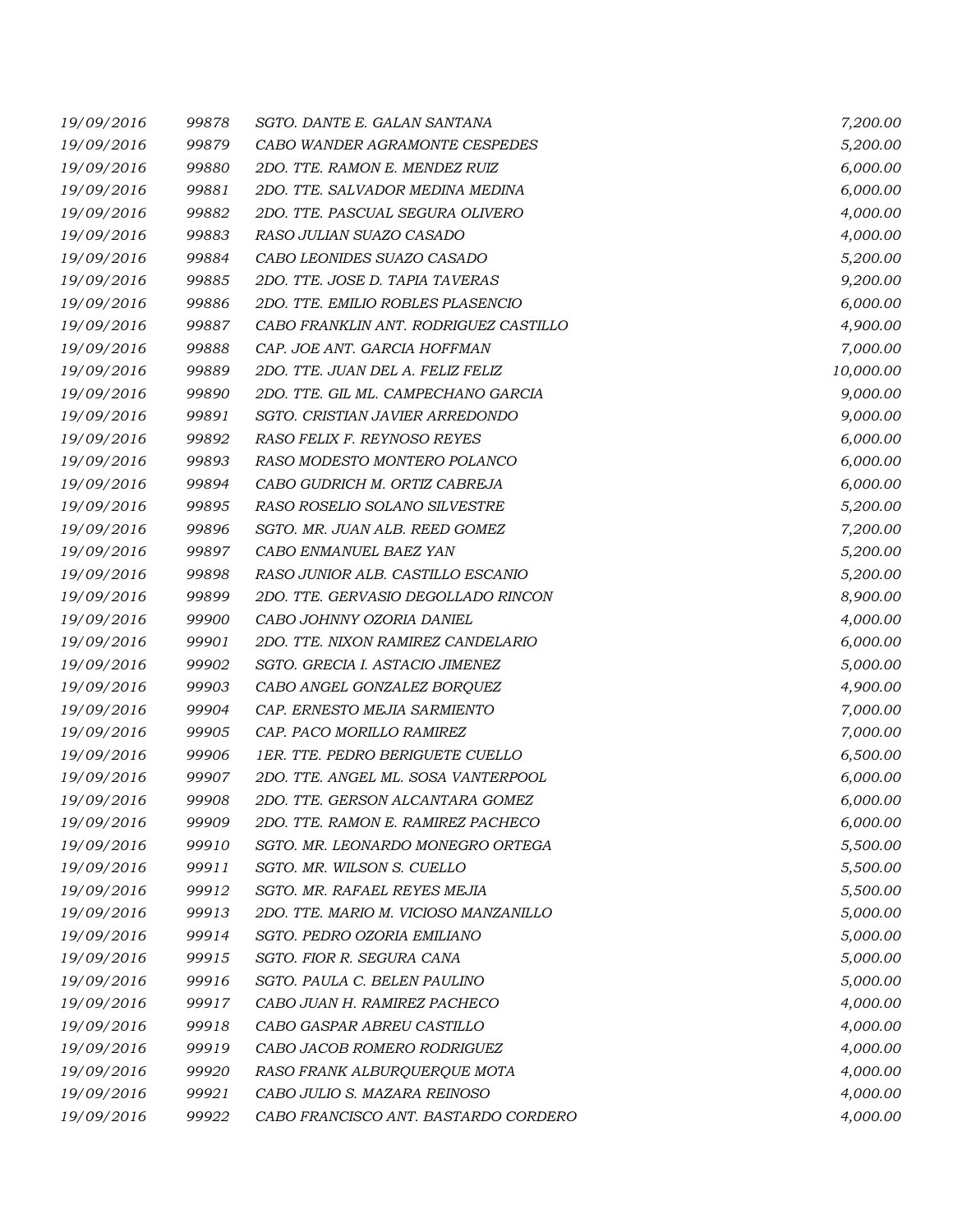| 19/09/2016 | 99923 | RASO DANIEL ALCANTARA BARREIRO            | 4,000.00  |
|------------|-------|-------------------------------------------|-----------|
| 19/09/2016 | 99924 | RASO ELY E. DE LA ROSA AMBROSIO           | 4,000.00  |
| 19/09/2016 | 99925 | CABO ARACELIS MARTINEZ RIVERA             | 4,000.00  |
| 19/09/2016 | 99926 | CABO JULIO NOLASCO PEREZ                  | 5,200.00  |
| 19/09/2016 | 99927 | SGTO. TITO ROJAS MOTA                     | 5,000.00  |
| 19/09/2016 | 99928 | SGTO. ANGEL REYES BAEZ                    | 5,000.00  |
| 19/09/2016 | 99929 | CABO ANASTACIO JOSEPH FOSTEL              | 4,000.00  |
| 19/09/2016 | 99930 | SGTO. MR. JOEL A. GUERRERO MEDINA         | 5,500.00  |
| 19/09/2016 | 99931 | SGTO. HECTOR R. MOTA SANTANA              | 7,200.00  |
| 19/09/2016 | 99932 | SGTO. CRISTIAN DE PAULA POLANCO           | 7,200.00  |
| 19/09/2016 | 99933 | CAP. VICTOR ML. GONZALEZ ALVAREZ          | 7,000.00  |
| 19/09/2016 | 99934 | SGTO. FRANKLIN S. ACOSTA SOLIS            | 5,000.00  |
| 19/09/2016 | 99935 | CABO CLAUDIO CORNIELLE                    | 4,000.00  |
| 19/09/2016 | 99936 | RASO WILLIAM E. JIMENEZ SOSA              | 4,000.00  |
| 19/09/2016 | 99937 | 2DO. TTE. CARLOS ML. VIDAL SEGURA         | 10,000.00 |
| 19/09/2016 | 99938 | CABO MANUEL L. NUÑEZ SANCHEZ              | 4,900.00  |
| 19/09/2016 | 99939 | 1ER. TTE. FELIX ALB. PEREYRA ROA          | 6,500.00  |
| 19/09/2016 | 99940 | RASO MAXIMO AQUINO GOMEZ                  | 4,000.00  |
| 19/09/2016 | 99941 | CABO EDGAL EFRAIN SANTANA DIAZ            | 4,000.00  |
| 19/09/2016 | 99942 | 2DO. TTE. DIOMEDES PAREDES SANTANA        | 6,000.00  |
| 19/09/2016 | 99943 | CABO DHAIN S. BERAS FIGUEROA              | 4,000.00  |
| 19/09/2016 | 99944 | RASO ALEXIS BDO. CABRERA SOLANO           | 4,000.00  |
| 19/09/2016 | 99945 | RASO VLADIMIR ML. SANTANA PEÑA            | 4,900.00  |
| 19/09/2016 | 99946 | SGTO. ALCADIO JOSE ROSARIO                | 7,200.00  |
| 19/09/2016 | 99947 | SGTO. HENRY ML. ESCORBORES AVILA          | 7,200.00  |
| 19/09/2016 | 99948 | RASO YOEL ML. AGESTA SILVESTRE            | 5,200.00  |
| 19/09/2016 | 99949 | CAP. HECTOR DE LOS SANTOS A.              | 10,000.00 |
| 19/09/2016 | 99950 | 1ER TTE. EMELINDO BATISTA                 | 7,000.00  |
| 19/09/2016 | 99951 | 1ER. TTE. JUAN JIMENEZ SANTANA            | 6,500.00  |
| 19/09/2016 | 99952 | 2DO. TTE. CIRIACO PAYANO SEVERINO         | 6,000.00  |
| 19/09/2016 | 99953 | 2DO. TTE. DOMINGO ANT. SEVERINO HENRIQUEZ | 6,000.00  |
| 19/09/2016 | 99954 | SGTO. MR. LUISA J. JIMENEZ BORT           | 5,500.00  |
| 19/09/2016 | 99955 | SGTO. BELKIS A. RICHARDSON GUILLEN        | 5,000.00  |
| 19/09/2016 | 99956 | SGTO. FRANKLIN GUZMAN LEONARDO            | 5,000.00  |
| 19/09/2016 | 99957 | RASO ISMAEL ALB. PEGUERO GONZALEZ         | 4,000.00  |
| 19/09/2016 | 99958 | CABO DANIEL E. RAMIREZ MESA               | 4,000.00  |
| 19/09/2016 | 99959 | SGTO. MR. ANDRES GUERRERO                 | 5,500.00  |
| 19/09/2016 | 99960 | SGTO. CARLOS ALB. PEGUERO MOTA            | 7,200.00  |
| 19/09/2016 | 99961 | SGTO. JOAQUIN SALAS CEDENO                | 5,000.00  |
| 19/09/2016 | 99962 | CABO YEIMY RIVAS PEGUERO                  | 4,000.00  |
| 19/09/2016 | 99963 | SGTO. LISANDRO CHALAS TRINIDAD            | 4,000.00  |
| 19/09/2016 | 99964 | SGTO. MR. BIENVENIDO ALFONSECA JAVIER     | 4,000.00  |
| 19/09/2016 | 99965 | CABO SANTO SEVERINO SANTANA               | 4,000.00  |
| 19/09/2016 | 99966 | RASO JEAN C. PUENTE REINA                 | 4,900.00  |
| 19/09/2016 | 99967 | MAYOR JOSE FCO. FRIAS MOTA                | 9,000.00  |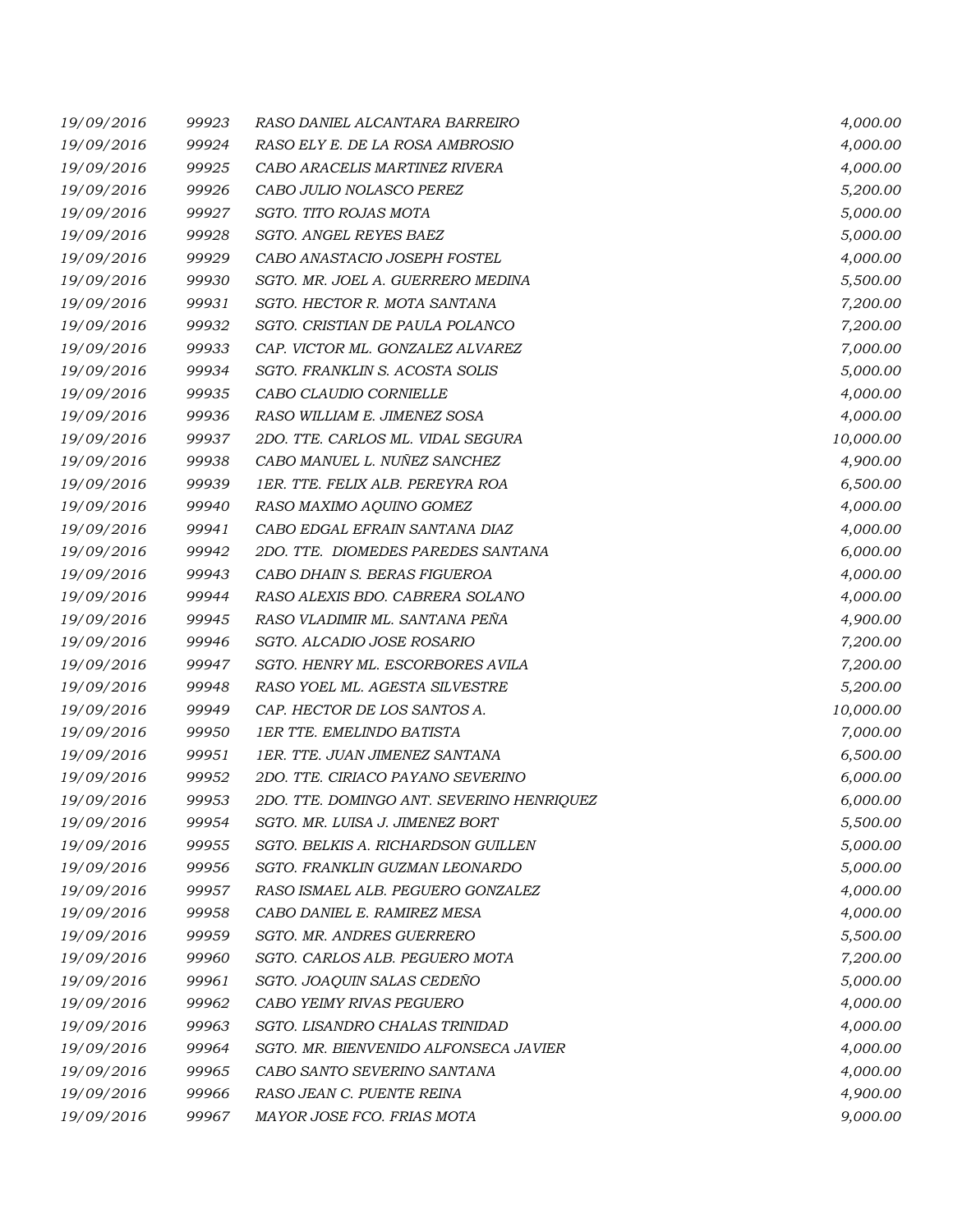| 19/09/2016 | 99968  | CAP. CESAREO PEGUERO PRADO              | 11,000.00 |
|------------|--------|-----------------------------------------|-----------|
| 19/09/2016 | 99969  | 1ER. TTE. SANTO A. BRUJAN AQUINO        | 11,000.00 |
| 19/09/2016 | 99970  | 2DO. TTE. PEDRO LAUREANO GUZMAN         | 8,000.00  |
| 19/09/2016 | 99971  | SGTO. NELDIS A. BELLO PEREZ             | 8,000.00  |
| 19/09/2016 | 99972  | SGTO. MR. NIORVIS M. FABIAN TOLENTINO   | 8,000.00  |
| 19/09/2016 | 99973  | CABO LEORYS ANT. MARTINEZ OVIEDO        | 6,000.00  |
| 19/09/2016 | 99974  | CABO ANGEL MA. RAMIREZ SEPULVEDA        | 6,000.00  |
| 19/09/2016 | 99975  | SGTO. EDWIN ALB. CUEVAS MARCANO         | 4,900.00  |
| 19/09/2016 | 99976  | SGTO. MR. WILLIAM DE LA CRUZ CABRAL     | 8,200.00  |
| 19/09/2016 | 99977  | SGTO. MR. HARRY A. CASTILLO MADERA      | 8,200.00  |
| 19/09/2016 | 99978  | SGTO. JORGE M. MARTE OLIVERO            | 5,200.00  |
| 19/09/2016 | 99979  | TTE. COR. WILLIAN CABRERA ARIAS         | 10,000.00 |
| 19/09/2016 | 99980  | MAYOR ERASMO ALCANTARA VARGAS           | 9,000.00  |
| 19/09/2016 | 99981  | MAYOR ELVIS R. HERNANDEZ FERNANDEZ      | 9,000.00  |
| 19/09/2016 | 99982  | CAP. EMETERIO A. SANTANA HERNANDEZ      | 7,000.00  |
| 19/09/2016 | 99983  | CAP. RAUL FCO. SURIEL ARIAS             | 7,000.00  |
| 19/09/2016 | 99984  | CAP. IGNACIO G. MUÑOZ MORA              | 7,000.00  |
| 19/09/2016 | 99985  | CAP. SAMUEL HERNANDEZ OTAÑO             | 7,000.00  |
| 19/09/2016 | 99986  | CAP. CLODOMIRO H. DOTEL NOVAS           | 7,000.00  |
| 19/09/2016 | 99987  | CAP. PASCUAL CASTRO MARTE               | 7,000.00  |
| 19/09/2016 | 99988  | 1ER. TTE. YNABER Y. SANTANA VASQUEZ     | 6,500.00  |
| 19/09/2016 | 99989  | 1ER. TTE. JULIO E. FELIZ URBAEZ         | 6,500.00  |
| 19/09/2016 | 99990  | 1ER. TTE. FELICIA CONRADO JIMENEZ       | 6,500.00  |
| 19/09/2016 | 99991  | 1ER. TTE. ADOLFO CARRASCO FELIZ         | 6,500.00  |
| 19/09/2016 | 99992  | 1ER. TTE. JOSE CASTRO HERNANDEZ         | 6,000.00  |
| 19/09/2016 | 99993  | 2DO. TTE. FLERIDA A. GARCIA NICOLAS     | 6,000.00  |
| 19/09/2016 | 99994  | ALFEREZ DE FRAGATA NILO PUJOLS GARCIA   | 6,000.00  |
| 19/09/2016 | 99995  | 2DO. TTE. JOSE S. MOREL DE LA CRUZ      | 6,000.00  |
| 19/09/2016 | 99996  | 2DO. TTE. ALEJANDRO FORTUNATO ARIAS     | 6,000.00  |
| 19/09/2016 | 99997  | SGTO. MR. ANTONIO DE LA ROSA RAMIREZ    | 5,500.00  |
| 19/09/2016 | 99998  | SGTO. MR. HENRY SOSA GOMEZ              | 5,500.00  |
| 19/09/2016 | 99999  | SGTO. MR. YOKASTA CASTILLO SUERO        | 5,500.00  |
| 19/09/2016 | 100000 | SGTO. MR. LUCIANO SANTOS                | 5,500.00  |
| 19/09/2016 | 100001 | SGTO. MERCEDES M. LECLER GARCIA         | 5,000.00  |
| 19/09/2016 | 100002 | SGTO. MR. NANCY SUSANA HERNANDEZ CASADO | 4,000.00  |
| 19/09/2016 | 100003 | CABO FEDERICO HERNANDEZ BERROA          | 4,000.00  |
| 19/09/2016 | 100004 | CABO GLADYS SANTANA HERNANDEZ           | 4,000.00  |
| 19/09/2016 | 100005 | SGTO. BRUNO LORENZO JIMENEZ             | 4,000.00  |
| 19/09/2016 | 100006 | <b>RASO MELISA REYES</b>                | 4,000.00  |
| 19/09/2016 | 100007 | CABO RAFAEL MARTES FIGUEROA             | 4,000.00  |
| 19/09/2016 | 100008 | CABO ELIEZER HIRALDO CARRASCO           | 7,733.33  |
| 19/09/2016 | 100009 | 1ER. TTE. DOMINGO M. REYES RODRIGUEZ    | 10,200.00 |
| 19/09/2016 | 100010 | 2DO. TTE. NAZARIO MOLINA RODRIGUEZ      | 6,000.00  |
| 19/09/2016 | 100011 | SGTO. MR. CONFESOR BERROA DE LOS SANTOS | 5,500.00  |
| 19/09/2016 | 100012 | 2DO. TTE. SILVESTRE PEÑA GOMEZ          | 10,000.00 |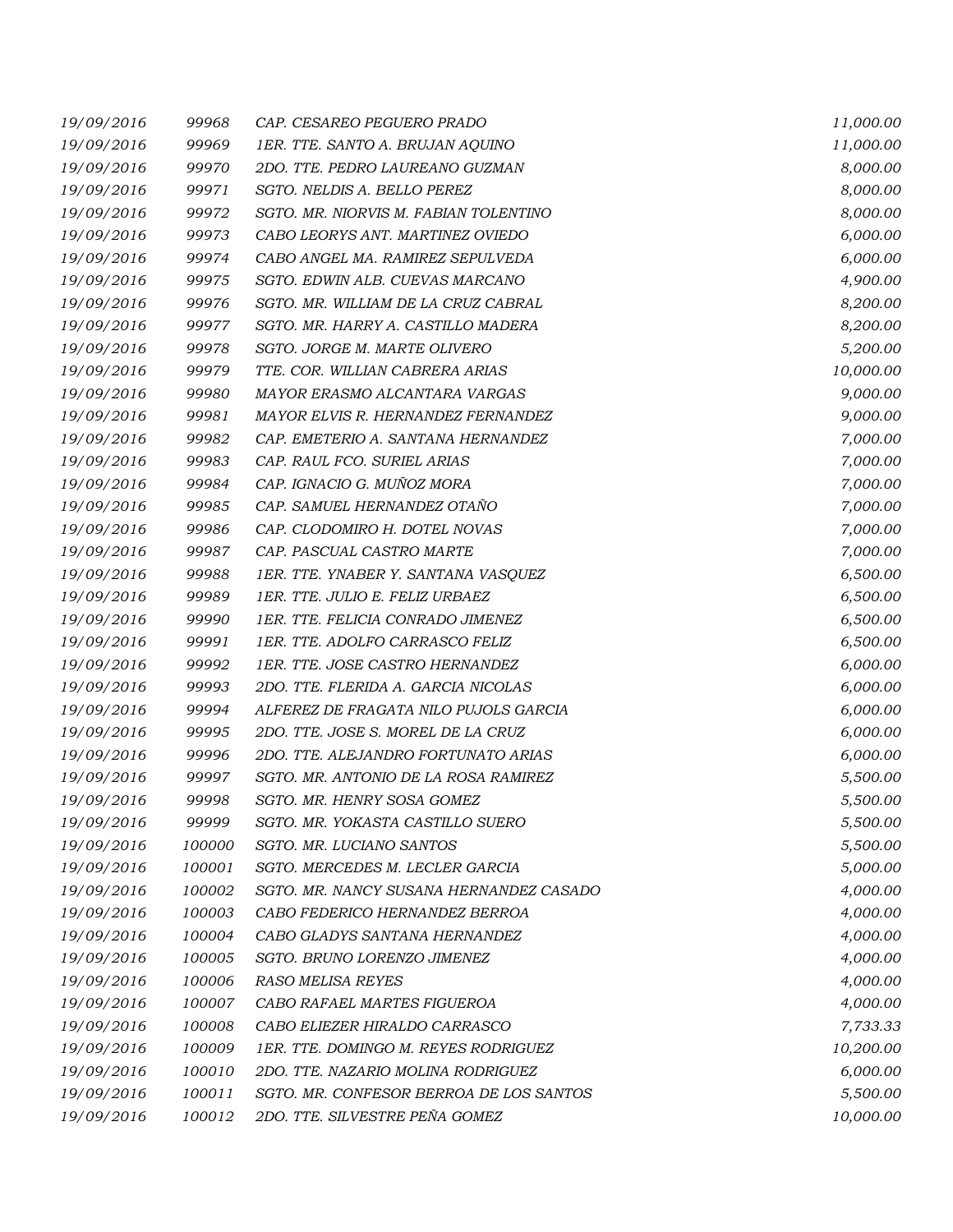| 19/09/2016 | 100013 | 2DO. TTE. FRANCISCO ROA GONZALEZ       | 6,000.00  |
|------------|--------|----------------------------------------|-----------|
| 19/09/2016 | 100014 | 2DO. TTE. ABRAHAN D. FELIZ FELIZ       | 10,000.00 |
| 19/09/2016 | 100015 | SGTO. MR. JOSE RAMON DE LA ROSA        | 4,000.00  |
| 19/09/2016 | 100016 | CABO OLIVIO SENA FERRERAS              | 6,000.00  |
| 19/09/2016 | 100017 | RASO JOSE V. MATEO DE LA CRUZ          | 5,200.00  |
| 19/09/2016 | 100018 | MARINERO FRANCISCO ANT. FELIZ SANCHEZ  | 6,000.00  |
| 19/09/2016 | 100019 | CABO ALFI A. URIBE EMILIANO            | 4,000.00  |
| 19/09/2016 | 100020 | CABO ARIEL SANCHEZ DE OLEO             | 4,000.00  |
| 19/09/2016 | 100021 | SGTO. CIRILO DE JESUS PASCUAL          | 7,200.00  |
| 19/09/2016 | 100022 | 1ER. TTE. DANIELA ALT. LOPEZ MIRABAL   | 6,000.00  |
| 19/09/2016 | 100023 | RASO JOSE A. SUAZO PEREZ               | 5,200.00  |
| 19/09/2016 | 100024 | 1ER. TTE. LETER R. DUARTE PEREZ        | 6,500.00  |
| 19/09/2016 | 100025 | SGTO. MR. ANA I. FERMIN PEÑA           | 5,500.00  |
| 19/09/2016 | 100026 | 1ER. TTE. AURA C. HERASME TEJEDA       | 6,500.00  |
| 19/09/2016 | 100027 | SGTO. MR. ROBERTO QUEZADA SANCHEZ      | 5,500.00  |
| 19/09/2016 | 100028 | 1ER. TTE. DOMINGO NUEZ GUZMAN          | 6,500.00  |
| 19/09/2016 | 100029 | CAP. LUIS E. ARIAS BETHANCOURT         | 6,500.00  |
| 19/09/2016 | 100030 | SGTO. MR. CARMEN VALENZA               | 5,500.00  |
| 19/09/2016 | 100031 | SGTO. MAR. ARIAS A. GONZALES PEÑA      | 5,500.00  |
| 19/09/2016 | 100032 | MAYOR NATANAEL ARIAS DOMINGUEZ         | 8,828.04  |
| 19/09/2016 | 100033 | 1ER. TTE. SENCION ROMERO BRUJAN        | 9,200.00  |
| 19/09/2016 | 100034 | ALF. DE NAVIO FRANKLIN HERASME         | 6,500.00  |
| 19/09/2016 | 100035 | MAYOR EDUARD O. MENDEZ VOLQUEZ         | 6,500.00  |
| 19/09/2016 | 100036 | 2DO. TTE. ENEROLIZA RUIZ               | 6,000.00  |
| 19/09/2016 | 100037 | 2DO. TTE. HERINELDO VASQUEZ            | 6,000.00  |
| 19/09/2016 | 100038 | SGTO. MAGALY ALT. TEJADA BRITO         | 5,000.00  |
| 19/09/2016 | 100039 | SGTO. JOSE GUZMAN RODRIGUEZ            | 5,000.00  |
| 19/09/2016 | 100040 | SGTO. WILYERIS GARCIA MEDRANO          | 5,000.00  |
| 19/09/2016 | 100041 | MARINERO BERNARDO ANT. PEREZ LOPEZ     | 4,000.00  |
| 19/09/2016 | 100042 | CABO MAURO MEDINA MATOS                | 4,000.00  |
| 19/09/2016 | 100043 | 1ER. TTE. MILAGROS ESPINOSA MONTERO    | 6,500.00  |
| 19/09/2016 | 100044 | SGTO. SANTO B. BERAS BAUTISTA          | 7,200.00  |
| 19/09/2016 | 100045 | TTE. COR. OCTAVIO ROMERO ENCARNACION   | 10,000.00 |
| 19/09/2016 | 100046 | TTE. COR. MELIDO AMPARO ESPIRITU       | 9,360.00  |
| 19/09/2016 | 100047 | MAYOR RAMON ANT. PEREZ MENDEZ          | 7,000.00  |
| 19/09/2016 | 100048 | 1ER. TTE. MANUEL BASILIO               | 6,000.00  |
| 19/09/2016 | 100049 | SGTO. RAMON C. PAULINO OTAÑE           | 8,000.00  |
| 19/09/2016 | 100050 | CABO FELIX MUESES NUÑEZ                | 6,000.00  |
| 19/09/2016 | 100051 | SGTO. MR. LUIS A. OGANDO RUBIO         | 4,000.00  |
| 19/09/2016 | 100052 | SGTO. JOSE L. SEGURA ALCANTARA         | 4,000.00  |
| 19/09/2016 | 100053 | RASO ERNESTO F. MORONTA RUIZ           | 6,000.00  |
| 19/09/2016 | 100054 | 1ER. TTE. ESTHER M. RAMIREZ BEATO      | 10,200.00 |
| 19/09/2016 | 100055 | SGTO. ELEONARDO REGALADO SERRANO       | 5,000.00  |
| 19/09/2016 | 100056 | CABO ELIAS VALDEZ VALDEZ               | 11,433.33 |
| 19/09/2016 | 100057 | SGTO. MR. DOMINGUITO GREGORIO MARTINEZ | 5,500.00  |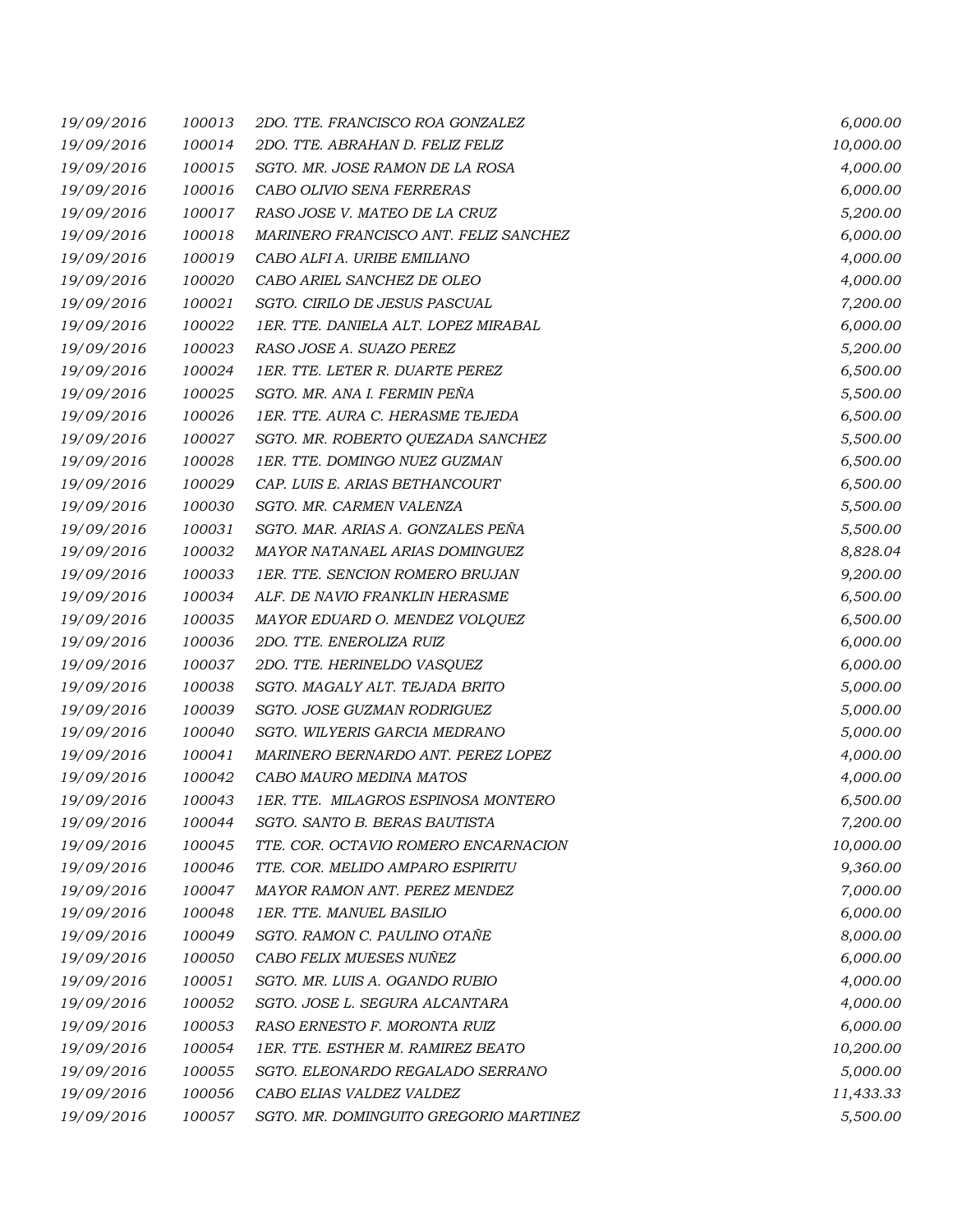| 19/09/2016 | 100058 | SGTO. DANY F. CAMPUSANO VALDEZ            | 5,000.00  |
|------------|--------|-------------------------------------------|-----------|
| 19/09/2016 | 100059 | SGTO. GLENNY K. RODRIGUEZ ALVAREZ         | 5,000.00  |
| 19/09/2016 | 100060 | RASO LUISA MA. LEDESMA                    | 4,000.00  |
| 19/09/2016 | 100061 | CABO JUAN A. SANTOS MORBAN                | 4,000.00  |
| 19/09/2016 | 100062 | SGTO. MR. JULIO L. CRUZ                   | 8,200.00  |
| 19/09/2016 | 100063 | 2DO. TTE. SANTO A. LARA                   | 8,900.00  |
| 19/09/2016 | 100064 | SGTO. JUAN C. PEREZ                       | 4,000.00  |
| 19/09/2016 | 100065 | RASO GEORGINA CASTILLO OZUNA              | 4,000.00  |
| 19/09/2016 | 100066 | RASO WINSTON A. ACOSTA URBINO             | 4,000.00  |
| 19/09/2016 | 100067 | 2DO. TTE. FRANCISCO ANT. HERNANDEZ JAVIER | 6,000.00  |
| 19/09/2016 | 100068 | SGTO. FREMIS DE LEON ALCANTARA            | 5,000.00  |
| 19/09/2016 | 100069 | CABO AGUSTIN DE LOS SANTOS ADON           | 4,900.00  |
| 19/09/2016 | 100070 | SGTO. JUAN R. ROSARIO VASQUEZ             | 5,000.00  |
| 19/09/2016 | 100071 | SGTO. ANDRES C. FIGUEROA AQUINO           | 5,000.00  |
| 19/09/2016 | 100072 | RASO MANUEL ANT. MEJIA PEÑA               | 4,000.00  |
| 19/09/2016 | 100073 | 2DO. TTE. ANGEL DE LOS SANTOS DE LA ROSA  | 6,000.00  |
| 19/09/2016 | 100074 | 1ER. TTE. MODESTO DE LEON BELLO           | 6,500.00  |
| 19/09/2016 | 100075 | SGTO. MR. LUIS D. REYES PEÑA              | 8,200.00  |
| 19/09/2016 | 100076 | 2DO. TTE. JOEL E. LOPEZ FELIZ             | 9,200.00  |
| 19/09/2016 | 100077 | MAYOR ANGEL A. MICELI CALDERON            | 9,000.00  |
| 19/09/2016 | 100078 | SGTO. MR. JOSE M. BELLIARD DISLA          | 5,500.00  |
| 19/09/2016 | 100079 | SGTO. MR. DANIEL ANT. VERAS GERMOSEN      | 5,500.00  |
| 19/09/2016 | 100080 | SGTO. FELIPE S. FRANCISCO POLANCO         | 5,000.00  |
| 19/09/2016 | 100081 | SGTO. JOSE A. SANCHEZ SANCHEZ             | 5,000.00  |
| 19/09/2016 | 100082 | SGTO. ALFREDO A. PANIAGUA SANTANA         | 5,000.00  |
| 19/09/2016 | 100083 | CABO JUAN A. NOVAS HERASME                | 4,000.00  |
| 19/09/2016 | 100084 | RASO YEFRICA MA. HIDALGO MARTINEZ         | 4,000.00  |
| 19/09/2016 | 100085 | RASO ELIZABETH METIVIER MARTINEZ          | 4,000.00  |
| 19/09/2016 | 100086 | CABO MODESTO V. VALENZUELA LUGO           | 4,900.00  |
| 21/09/2016 | 100087 | RAMONA DIAZ                               | 0.00      |
| 19/09/2016 | 100088 | CARMEN L. PERALTA CASTELLANOS             | 6,018.18  |
| 21/09/2016 | 100089 | CONSEJO DEL PODER JUDICIAL                | 21,000.00 |
| 21/09/2016 | 100090 | CIRO Y. PEREZ FIGUEREO                    | 48,874.02 |
| 21/09/2016 | 100091 | JULIO C. HERNANDEZ JAVIER                 | 49,574.02 |
| 21/09/2016 | 100092 | LENIN R. SOSA VASQUEZ                     | 50,974.02 |
| 21/09/2016 | 100093 | ALEXIS VASQUEZ ROSADO                     | 29,899.00 |
| 21/09/2016 | 100094 | CALEB DE LOS SANTOS MONCION               | 31,649.00 |
| 21/09/2016 | 100095 | JOSE R. POZO LEONARDO                     | 31,649.00 |
| 21/09/2016 | 100096 | ROBIN E. SANDOVAL FONTANA                 | 50,974.02 |
| 21/09/2016 | 100097 | WASCAR D. ARIAS TEJEDA                    | 29,899.00 |
| 21/09/2016 | 100098 | MANUEL DE JS. MATOS ESPINOSA              | 18,800.00 |
| 21/09/2016 | 100099 | WILBERTO JUBILEO MARTINEZ                 | 19,675.00 |
| 21/09/2016 | 100100 | MELVIN C. DEL ORBE SANCHEZ                | 17,250.00 |
| 21/09/2016 | 100101 | JOSE ML. DE PADUA MORENO                  | 16,375.00 |
| 21/09/2016 | 100102 | HUGO D. REYES PEREZ                       | 17,250.00 |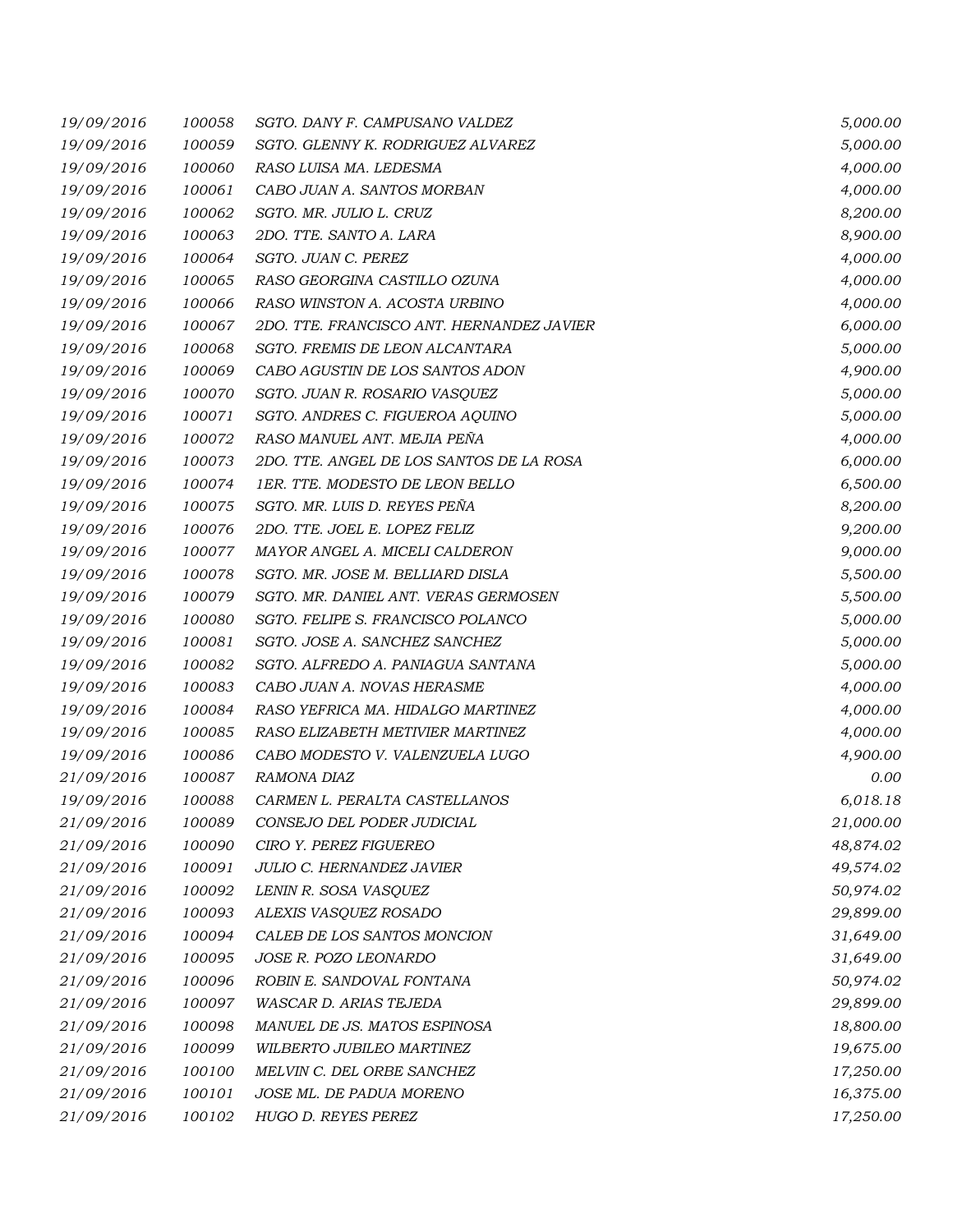| 21/09/2016 | 100103 | FAUSTO A. DUARTE BLANCO                  | 18,125.00 |
|------------|--------|------------------------------------------|-----------|
| 21/09/2016 | 100104 | BERONICA VARGAS PEREZ                    | 17,250.00 |
| 21/09/2016 | 100105 | MIQUELY BAEZ CASTILLO                    | 17,250.00 |
| 21/09/2016 | 100106 | ETNOEL D. REYES                          | 17,250.00 |
| 21/09/2016 | 100107 | GEOVANNA LEBRON PENA                     | 18,125.00 |
| 21/09/2016 | 100108 | JARLIN ANT. FRIAS FRIAS                  | 18,125.00 |
| 21/09/2016 | 100109 | YONATAN I. GARCIA PENA                   | 17,250.00 |
| 21/09/2016 | 100110 | ESTEBAN LORENZO SEGURA DE LA CRUZ        | 31,649.00 |
| 21/09/2016 | 100111 | COLECTOR DE IMPUESTOS INTERNOS           | 17,523.20 |
| 21/09/2016 | 100112 | MIGUELINA ANTONIA MEJIA SANTANA          | 2,541.69  |
| 21/09/2016 | 100113 | RAMON EMILIO MEJIA SANTANA               | 2,541.69  |
| 21/09/2016 | 100114 | RAMONA DIAZ                              | 6,018.18  |
| 23/09/2016 | 100115 | RAYSA R. TRINIDAD                        | 18,547.20 |
| 23/09/2016 | 100116 | CELIA MA. LUNA ZAPATA                    | 36,540.81 |
| 23/09/2016 | 100117 | FIDEL E. GONZALEZ INFANTE                | 8,861.96  |
| 23/09/2016 | 100118 | ERLYN J. DE LA ROSA LISANDRO             | 5,788.32  |
| 23/09/2016 | 100119 | MAYRA DE LA CRUZ MATEO                   | 16,891.20 |
| 23/09/2016 | 100120 | BRAYAN C. AMARANTE YNFANTE               | 8,590.15  |
| 23/09/2016 | 100121 | AUSTRIA I. GONZALEZ RAMIREZ              | 12,146.27 |
| 23/09/2016 | 100122 | JOSE R. HILARIO SANCHEZ                  | 8,089.17  |
| 23/09/2016 | 100123 | ALEXANDER BRITO                          | 8,613.03  |
| 23/09/2016 | 100124 | DAVID VELEZ ENCARNACION                  | 6,974.81  |
| 23/09/2016 | 100125 | MIGUEL CUEVAS CUEVAS                     | 9,214.74  |
| 23/09/2016 | 100126 | LUISA C. SANCHEZ MORETA                  | 6,974.81  |
| 23/09/2016 | 100127 | CRUCITANIA TRINIDAD CALDERON             | 9,486.12  |
| 23/09/2016 | 100128 | JEIMY DE LA ROSA DE LA CRUZ              | 15,456.00 |
| 23/09/2016 | 100129 | JENNIFER M. MATOS SANTANA                | 14,330.85 |
| 23/09/2016 | 100130 | YASMIN PEREZ PEÑA                        | 14,049.36 |
| 23/09/2016 | 100131 | JEFRY F. SANTOS PEGUERO                  | 9,625.99  |
| 23/09/2016 | 100132 | <b>ILAURIE TORRES RODRIGUEZ</b>          | 12,750.00 |
| 23/09/2016 | 100133 | <b>INSTITUTO DE AUXILIOS Y VIVIENDAS</b> | 375.00    |
| 23/09/2016 | 100134 | FONDO DE PENSIONES Y JUBILACIONES        | 5,407.16  |
| 23/09/2016 | 100135 | CONSEJO DEL PODER JUDICIAL               | 3,628.93  |
| 27/09/2016 | 100136 | COLECTOR DE IMPUESTOS INTERNOS           | 2,891.19  |
| 27/09/2016 | 100137 | SANDY ML. ALMARANTE BAEZ                 | 2,310.62  |
| 27/09/2016 | 100138 | RIGO A. MENDOZA FEBLES                   | 15,404.11 |
| 27/09/2016 | 100139 | <b>GLERWINS VICIOSO</b>                  | 4,236.14  |
| 27/09/2016 | 100140 | ANTONIO MENDEZ FELIZ                     | 8,810.32  |
| 27/09/2016 | 100141 | DALVIN CABRERA CASTILLO                  | 7,454.89  |
| 27/09/2016 | 100142 | NOEL A. FELIX OLIVO                      | 7,454.89  |
| 27/09/2016 | 100143 | SAN E. SANCHEZ                           | 770.20    |
| 27/09/2016 | 100144 | ALAN R. ENCARNACION RAMON                | 770.20    |
| 27/09/2016 | 100145 | ROBERT DAVID VASQUEZ                     | 7,454.89  |
| 27/09/2016 | 100146 | JEANNETTE J. JIMENEZ DURAN               | 43,945.02 |
| 27/09/2016 | 100147 | MERY C. MATTA HILARIO                    | 49,354.60 |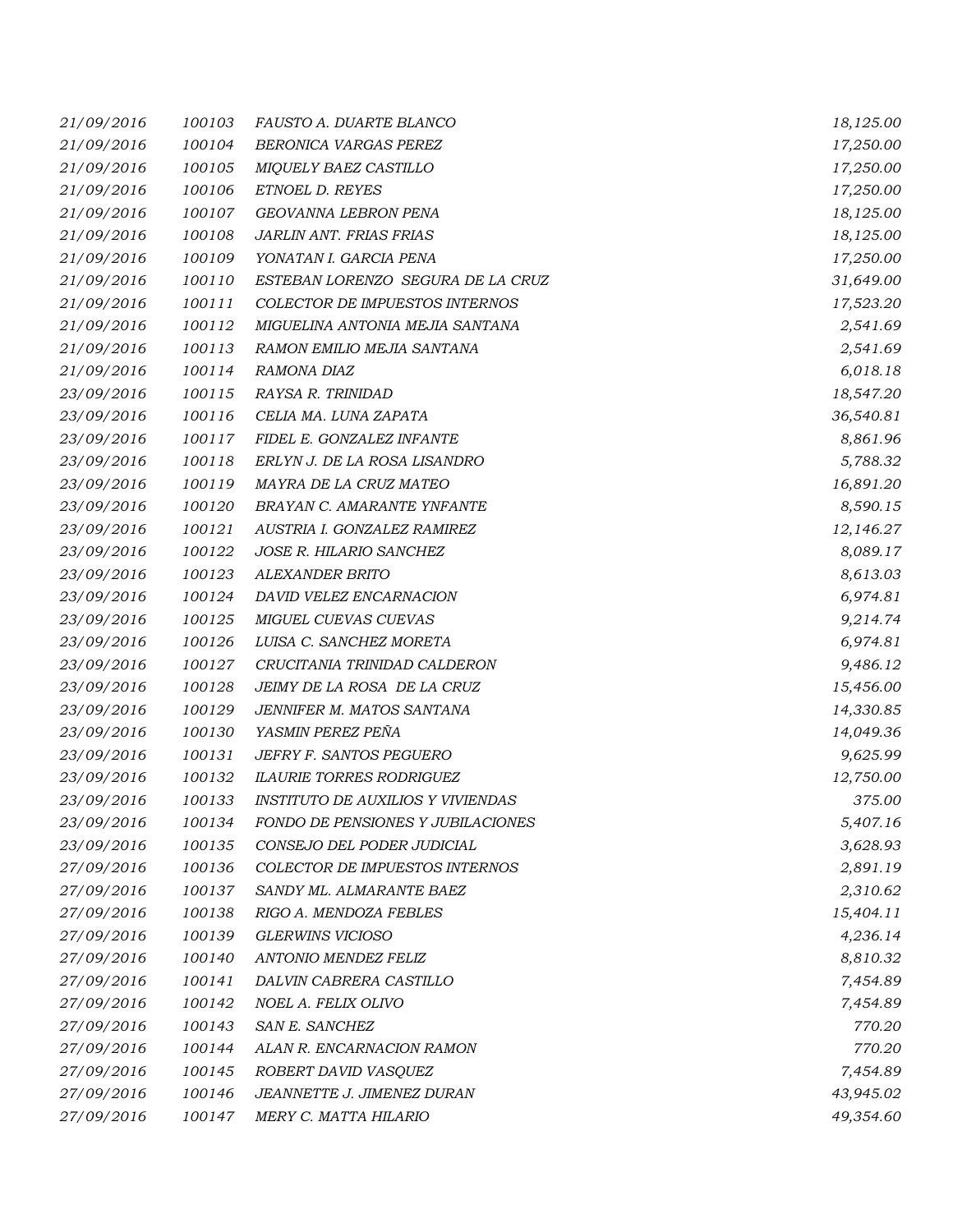| 27/09/2016 | 100148 | NELSON B. DE LA ROSA PAULINO   | 17,820.00  |
|------------|--------|--------------------------------|------------|
| 27/09/2016 | 100149 | BADIA A. WEHBE GUZMAN          | 85,248.85  |
| 27/09/2016 | 100150 | BERTA G. DE LOS M. GOMEZ GIL   | 115,288.58 |
| 27/09/2016 | 100151 | STARLYN R. ESPINAL ALMONTE     | 12,708.40  |
| 27/09/2016 | 100152 | JOEL ANT. ARIAS CRUZ           | 11,553.08  |
| 27/09/2016 | 100153 | JUAN A. POLANCO MARTINEZ       | 12,708.40  |
| 27/09/2016 | 100154 | JUNIOR A. NICASIO GARCIA       | 12,708.40  |
| 27/09/2016 | 100155 | DAVID MEJIA DE LA CRUZ         | 14,633.92  |
| 27/09/2016 | 100156 | VIDAL A. TORIBIO CRUZ          | 2,243.39   |
| 27/09/2016 | 100157 | JUAN ANT. REYES UREÑA          | 13,460.34  |
| 27/09/2016 | 100158 | CANDIDA OLIVO                  | 15,703.73  |
| 27/09/2016 | 100159 | LUIS N. GOMEZ GIL              | 11,216.95  |
| 27/09/2016 | 100160 | LIDIA A. PUIG FRANCISCO        | 78,518.65  |
| 27/09/2016 | 100161 | PURA M. LOPEZ CRUZ             | 44,867.82  |
| 27/09/2016 | 100162 | ELIZABETH MARTE LIRIO          | 53,460.00  |
| 27/09/2016 | 100163 | KATIUSCA MENDOZA PERALTA       | 108,702.00 |
| 27/09/2016 | 100164 | THELMA V. REYES GARCIA         | 17,947.12  |
| 27/09/2016 | 100165 | ELLIN J. CORDERO TEJADA        | 31,407.46  |
| 27/09/2016 | 100166 | FRANCIA Y. CLASE CLASE         | 49,354.60  |
| 27/09/2016 | 100167 | ANA R. DE LEON GUZMAN          | 53,460.00  |
| 27/09/2016 | 100168 | LORENZO A. VARGAS CRUZ         | 6,730.17   |
| 27/09/2016 | 100169 | CESAR E. CABRAL ORTIZ          | 33,650.85  |
| 27/09/2016 | 100170 | MODESTO R. CAMACHO SANTANA     | 49,354.58  |
| 27/09/2016 | 100171 | MILTON C. MONTES POLANCO       | 4,486.78   |
| 27/09/2016 | 100172 | ROSA M. ALMONTE FRANCISCO      | 53,460.00  |
| 27/09/2016 | 100173 | BERNARDINA PEÑA JIMENEZ        | 53,460.00  |
| 27/09/2016 | 100174 | BEATO A. SANTANA TEJADA        | 2,243.39   |
| 27/09/2016 | 100175 | ABEL ANT. SIERRA RONDON        | 13,460.34  |
| 27/09/2016 | 100176 | HILARIA ALT. PERALTA JIMENEZ   | 53,460.00  |
| 27/09/2016 | 100177 | GRISELDA R. SALAZAR TAVERAS    | 81,972.00  |
| 27/09/2016 | 100178 | JOSE F. THEN REINOSO           | 36,753.46  |
| 27/09/2016 | 100179 | ALBANIA ALT. CONTRERAS SANCHEZ | 39,665.39  |
| 27/09/2016 | 100180 | ADALGISA M. TEJADA DE AZA      | 35,640.00  |
| 27/09/2016 | 100181 | PABLO ALB. MERCEDES SUAREZ     | 40,381.02  |
| 27/09/2016 | 100182 | CARMEN M. ALONZO MARTE         | 48,114.00  |
| 27/09/2016 | 100183 | LORENZO FLORIMON ESPINAL       | 22,433.90  |
| 27/09/2016 | 100184 | FRANCISCO TORRES DE LA CRUZ    | 145,820.39 |
| 27/09/2016 | 100185 | MAYRA J. DE LA CRUZ LORA       | 124,740.00 |
| 27/09/2016 | 100186 | RAYSA M. URBAEZ RUBIO          | 39,204.00  |
| 27/09/2016 | 100187 | LELIS Y. GUEVARA MEDINA        | 62,814.92  |
| 27/09/2016 | 100188 | GUSTAVO A. RUIZ FELIZ          | 15,250.07  |
| 27/09/2016 | 100189 | LUISA I. MATOS SAMBOY          | 20,190.52  |
| 27/09/2016 | 100190 | FRANKLYN A. CUEVAS CARRASCO    | 6,730.17   |
| 27/09/2016 | 100191 | MANUEL GUEVARA FERRERAS        | 15,703.73  |
| 27/09/2016 | 100192 | RUTH M. GONZALEZ DE LOS SANTOS | 13,460.34  |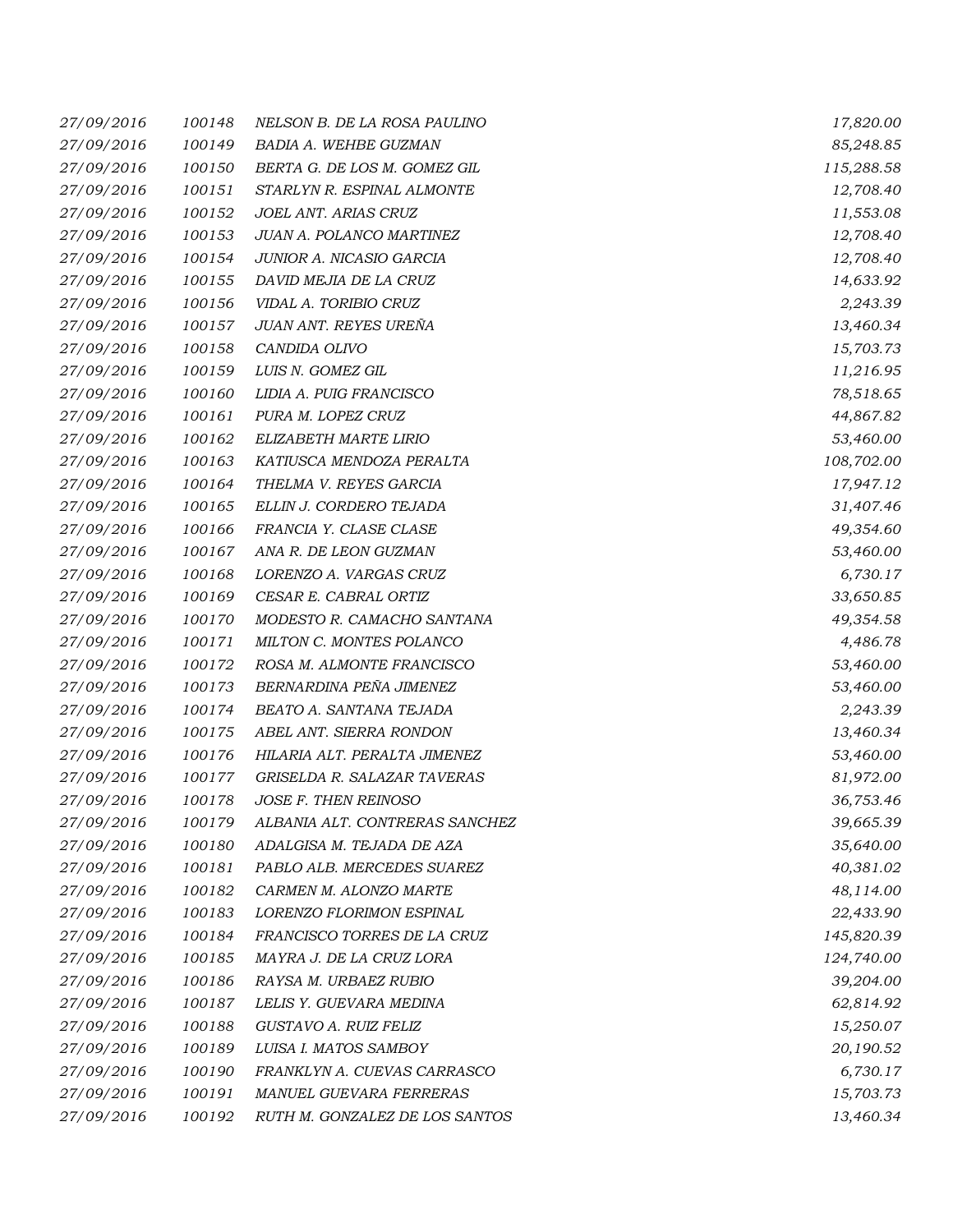| 27/09/2016 | 100193 | EUDOCIO FERRERAS MEDINA          | 22,433.90 |
|------------|--------|----------------------------------|-----------|
| 27/09/2016 | 100194 | WILSON J. SIERRA FERRERAS        | 24,677.29 |
| 27/09/2016 | 100195 | MIGUEL VALDEZ PEREZ              | 42,624.42 |
| 27/09/2016 | 100196 | CLARO TRINIDAD SANTANA           | 33,650.85 |
| 27/09/2016 | 100197 | MIGUEL A. PEREZ MENDEZ           | 31,407.46 |
| 27/09/2016 | 100198 | EDIS Y. RODRIGUEZ MUÑOZ          | 31,407.46 |
| 27/09/2016 | 100199 | DENNIS M. PEREZ GUZMAN           | 31,407.46 |
| 27/09/2016 | 100200 | EDGAR E. PIÑA MATEO              | 33,650.86 |
| 27/09/2016 | 100201 | CARMENNELIA BELTRE DIAZ          | 11,614.78 |
| 27/09/2016 | 100202 | DIOGENES OGANDO OGANDO           | 9,371.39  |
| 27/09/2016 | 100203 | NELY J. ARNAUT DE LOS SANTOS     | 69,498.00 |
| 27/09/2016 | 100204 | JUANA M. CONCEPCION MORETA       | 29,164.09 |
| 27/09/2016 | 100205 | FELIX ML. MENDEZ CABRAL          | 2,243.39  |
| 27/09/2016 | 100206 | ZORAIRA MARQUEZ MERAN            | 37,612.68 |
| 27/09/2016 | 100207 | VALDEMIRA BAUTISTA LEBRON        | 17,947.12 |
| 27/09/2016 | 100208 | MELANIO MATOS JIMENEZ            | 58,328.15 |
| 27/09/2016 | 100209 | SERVIO ANT. MONTILLA MONTILLA    | 63,212.76 |
| 27/09/2016 | 100210 | DOMINGA T. MORILLO MONTERO       | 6,730.17  |
| 27/09/2016 | 100211 | WILFREDO ENCARNACION JIMENEZ     | 13,460.34 |
| 27/09/2016 | 100212 | JACKELINE DE JS. TORIBIO FORTUNA | 8,973.56  |
| 27/09/2016 | 100213 | JEMMY E. BARRIENTOS MOLINA       | 4,951.32  |
| 27/09/2016 | 100214 | DIMARKY M. REYES COLON           | 825.22    |
| 27/09/2016 | 100215 | CRISMALDI E. ESTEVEZ GARCIA      | 23,042.38 |
| 27/09/2016 | 100216 | JUANA E. PEREZ CASTILLO          | 12,537.77 |
| 27/09/2016 | 100217 | WANDA Y. VARGAS PERALTA          | 4,486.78  |
| 27/09/2016 | 100218 | HIPOLITO CANDELARIO CASTILLO     | 4,486.78  |
| 27/09/2016 | 100219 | ANGEL V. HERNANDEZ CORDERO       | 6,730.17  |
| 27/09/2016 | 100220 | <b>MIREYA SUARDI</b>             | 2,243.39  |
| 27/09/2016 | 100221 | BENITO DE LA ROSA PEREZ          | 11,216.95 |
| 27/09/2016 | 100222 | ANGELA M. GONZALEZ HERRERA       | 2,243.39  |
| 27/09/2016 | 100223 | RAFAEL B. SOTO SEPULVEDA         | 6,730.17  |
| 27/09/2016 | 100224 | ARELYS ALT. PEREZ CAAMAÑO        | 4,486.78  |
| 27/09/2016 | 100225 | MERCEDES A. SOTO MEJIA           | 67,301.72 |
| 27/09/2016 | 100226 | MANUELICA MEDINA BELTRE          | 2,243.39  |
| 27/09/2016 | 100227 | SONIA DE LOS A. RUIZ MATOS       | 8,973.56  |
| 27/09/2016 | 100228 | JEANNERET DEL C. DIAZ PRESINAL   | 2,243.39  |
| 27/09/2016 | 100229 | SENAYA A. HERNANDEZ FULGENCIO    | 4,486.78  |
| 27/09/2016 | 100230 | MERY S. SEVERINO VASQUEZ         | 495.13    |
| 27/09/2016 | 100231 | MARIAM E. JIMENEZ MATA           | 17,164.58 |
| 27/09/2016 | 100232 | <b>JEYSSI ENCARNACION REYES</b>  | 2,200.59  |
| 27/09/2016 | 100233 | MEDARDO ANT. RINCON MARTINEZ     | 24,677.29 |
| 27/09/2016 | 100234 | JOSE A. REYES MEJIA              | 2,243.39  |
| 27/09/2016 | 100235 | CHARINA MORLA LAUREANO           | 5,281.41  |
| 27/09/2016 | 100236 | MAXIMILIANO PEGUERO DE AZA       | 24,677.29 |
| 27/09/2016 | 100237 | RAUL A. REYNOSO ALVAREZ          | 4,852.30  |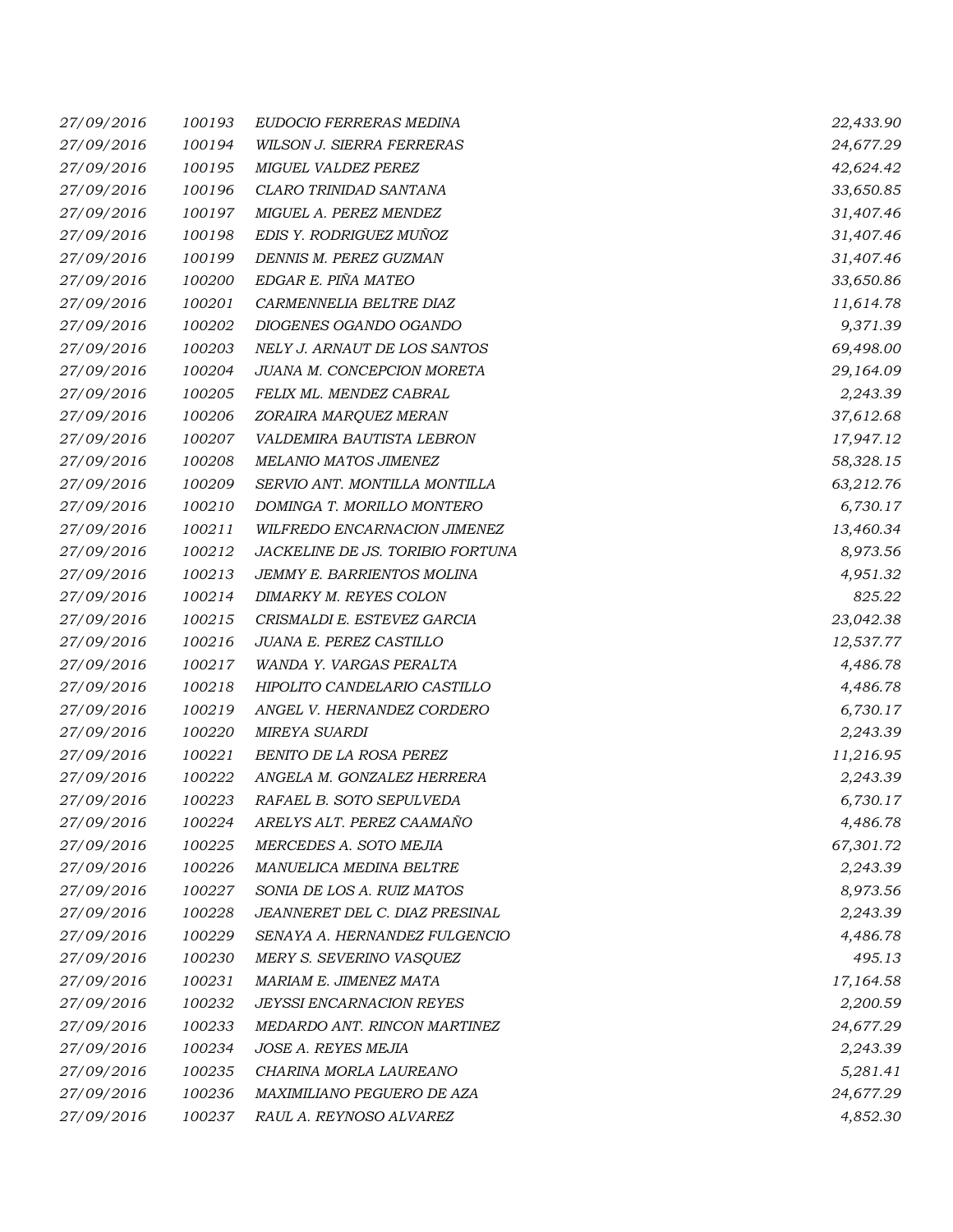| 27/09/2016 | 100238 | ARANIBAL MANZANO ZAPATA                  | 8,973.56     |
|------------|--------|------------------------------------------|--------------|
| 27/09/2016 | 100239 | ENGEL CEDEÑO FOE                         | 440.12       |
| 27/09/2016 | 100240 | LENIN RIVERA CASTRO                      | 17,164.58    |
| 27/09/2016 | 100241 | ANDRES DIAZ DEL ROSARIO                  | 8,973.56     |
| 27/09/2016 | 100242 | CARLOS M. NUÑEZ SEVERINO                 | 1,386.37     |
| 27/09/2016 | 100243 | ALEXANDRA DIAZ VASQUEZ                   | 33,966.07    |
| 27/09/2016 | 100244 | RONNY ALB. LEBRON PEÑA                   | 36,045.62    |
| 27/09/2016 | 100245 | GERTRUDIS M. ADAMES BATISTA              | 2,243.39     |
| 27/09/2016 | 100246 | ROSA H. NUÑEZ MERCEDES                   | 8,973.56     |
| 27/09/2016 | 100247 | OSCAR MOQUETE CUEVAS                     | 42,624.45    |
| 27/09/2016 | 100248 | VIRGINIA F. PERALTA HERRERA              | 15,703.73    |
| 27/09/2016 | 100249 | AMAURIS A. PEÑA GARCIA                   | 26,920.68    |
| 27/09/2016 | 100250 | PEDRO P. GARCIA VASQUEZ                  | 17,947.12    |
| 27/09/2016 | 100251 | LEONIDO BELLO QUEZADA                    | 2,243.39     |
| 27/09/2016 | 100252 | AGUSTIN CONCEPCION CHALAS                | 11,216.95    |
| 27/09/2016 | 100253 | MARIA E. ESTEVEZ MEJIA                   | 53,460.00    |
| 27/09/2016 | 100254 | ROSA E. ALMONTE R. DE VENTURA            | 26,920.68    |
| 27/09/2016 | 100255 | <b>SARA MARTE MARTINEZ</b>               | 6,730.17     |
| 27/09/2016 | 100256 | <b>HECTOR F. MARTINEZ</b>                | 8,973.56     |
| 27/09/2016 | 100257 | ABRAHAM GARCIA                           | 6,730.17     |
| 27/09/2016 | 100258 | CONSEJO DEL PODER JUDICIAL               | 6,125.00     |
| 27/09/2016 | 100259 | CONSEJO DEL PODER JUDICIAL               | 2,625.00     |
| 27/09/2016 | 100260 | <b>INSTITUTO DE AUXILIOS Y VIVIENDAS</b> | 250.00       |
| 27/09/2016 | 100261 | FONDO DE PENSIONES Y JUBILACIONES        | 92,385.85    |
| 27/09/2016 | 100262 | CONSEJO DEL PODER JUDICIAL               | 95,040.03    |
| 27/09/2016 | 100263 | COOPNASEJU                               | 119,643.33   |
| 27/09/2016 | 100264 | COOPNASEJU                               | 81,810.00    |
| 27/09/2016 | 100265 | INSTITUTO NACIONAL DE LA VIVIENDA        | 35.47        |
| 27/09/2016 | 100266 | CARLOS ML. MENDEZ L.                     | 150.00       |
| 27/09/2016 | 100267 | CONSEJO DEL PODER JUDICIAL               | 875.00       |
| 27/09/2016 | 100268 | CONSEJO DEL PODER JUDICIAL               | 18,423.58    |
| 27/09/2016 | 100269 | FONDO DE PENSIONES Y JUBILACIONES        | 6,548,055.26 |
| 27/09/2016 | 100270 | INSTITUTO NACIONAL DE LA VIVIENDA        | 366.95       |
| 27/09/2016 | 100271 | DOMINGA REYNOSO MOLINA                   | 4,500.00     |
| 27/09/2016 | 100272 | EMMACULADA N. DEL ORBE PEREZ             | 4,000.00     |
| 27/09/2016 | 100273 | YAHAIRA ALT. RAMOS QUEZADA               | 3,000.00     |
| 27/09/2016 | 100274 | YANIA MARMOL PUELLO                      | 2,000.00     |
| 27/09/2016 | 100275 | JOHANNA MARTINEZ BATISTA                 | 2,000.00     |
| 27/09/2016 | 100276 | JOSEFINA MERCEDES REYES ESPINAL          | 6,000.00     |
| 27/09/2016 | 100277 | INSTITUTO DE AUXILIOS Y VIVIENDA         | 1,873.69     |
| 27/09/2016 | 100278 | FUNDACION DE CREDITO EDUCATIVO           | 239,159.68   |
| 27/09/2016 | 100279 | CONSEJO DEL PODER JUDICIAL               | 66,763.43    |
| 27/09/2016 | 100280 | CONSEJO DEL PODER JUDICIAL               | 5,000.00     |
| 27/09/2016 | 100281 | CARLOS ML. MENDEZ L.                     | 6,350.00     |
| 27/09/2016 | 100282 | AURA MARIA YBELICE MERCEDES              | 2,000.00     |
|            |        |                                          |              |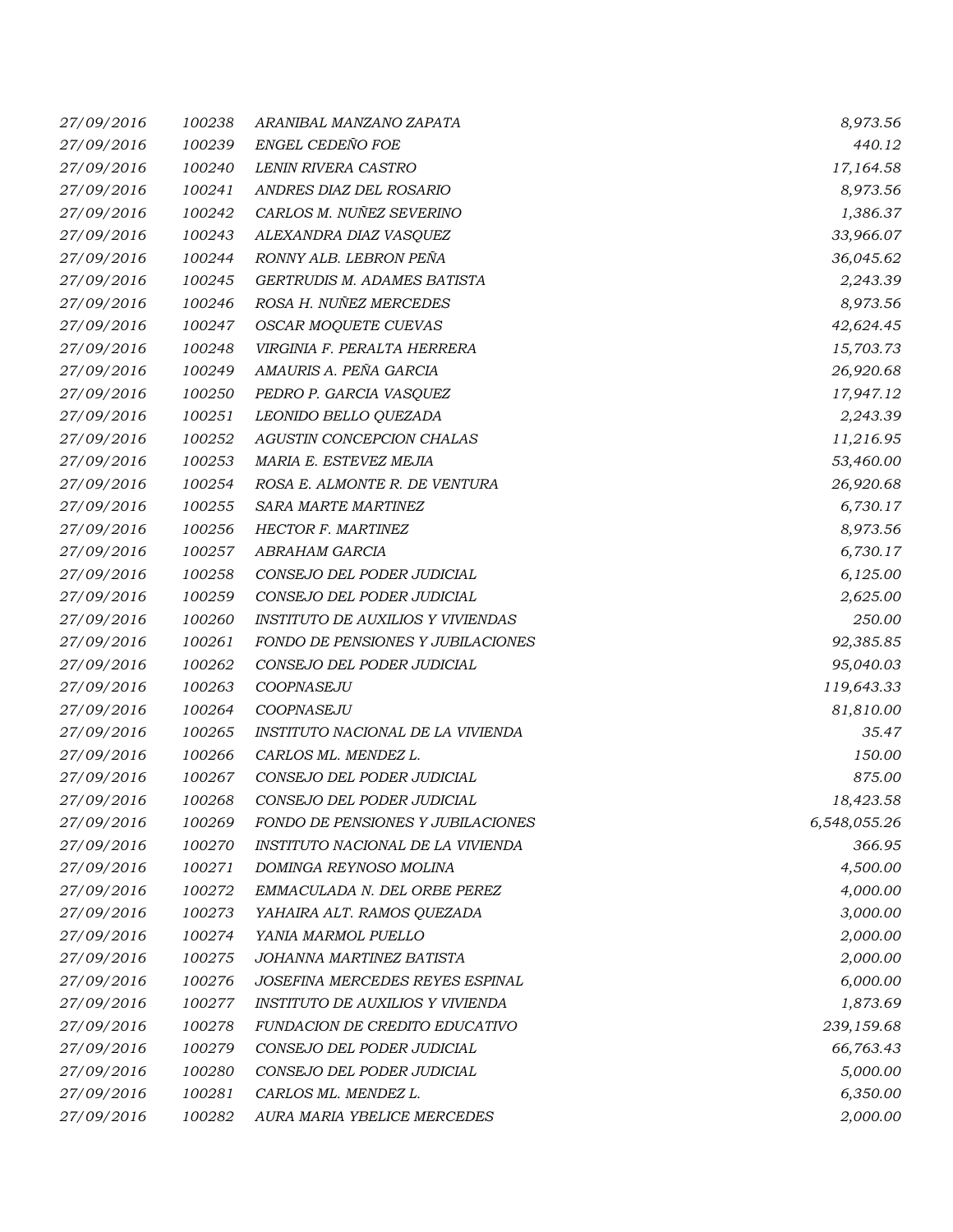## *27/09/2016 100283 LISSET MARIBEL HERNANDEZ PENA 6,000.00 27/09/2016 100284 NURYS LANDA VALDEZ SANCHEZ 2,500.00 27/09/2016 100285 CONSEJO DEL PODER JUDICIAL 7,468.75 27/09/2016 100286 CONSEJO DEL PODER JUDICIAL 1,934.03 27/09/2016 100287 DULCE MARIA AQUINO GONZALEZ 3,600.00 27/09/2016 100288 NAZARET ALMONTE SUAREZ 7,500.00 27/09/2016 100289 INSTITUTO DE AUXILIOS Y VIVIENDAS 158,625.00 27/09/2016 100290 MAILENY RICHIEZ 3,500.00 27/09/2016 100291 CONSEJO DEL PODER JUDICIAL 2,535.39 27/09/2016 100292 FAVIANA L. MATOS MATOS 2,000.00 27/09/2016 100293 CONSEJO DEL PODER JUDICIAL 6,295.61 27/09/2016 100294 WENDY VALERIO DE PARKER 5,800.00 27/09/2016 100295 LAURIDISY SANCHEZ ORTIZ 10,000.00 27/09/2016 100296 CONSEJO DEL PODER JUDICIAL 16,109.66 27/09/2016 100297 SAN E. SANCHEZ 770.20 27/09/2016 100298 ALAN R. ENCARNACION RAMON 770.20 28/09/2016 100299 CAP. ANTHONY REINOSO REYES 211,866.66 28/09/2016 100300 FONDO DE PENSIONES Y JUBILACIONES 13,405,923.74 28/09/2016 100301 FONDO DE PENSIONES Y JUBILACIONES 207,422.21 29/09/2016 100302 MARTA R. ALMONTE LANTIGUA 65,177.12 29/09/2016 100303 NADY W. VALLEJO VARGAS 14,232.00 29/09/2016 100304 MARIA T. MARTINEZ GARCIA 12,829.69 29/09/2016 100305 MAGALIS J. RAMOS RAMOS 12,940.83 29/09/2016 100306 CONSEJO DEL PODER JUDICIAL 9,158.76 29/09/2016 100307 COOPNASEJU 130,808.04 29/09/2016 100308 CONSEJO DEL PODER JUDICIAL 10,500.00 29/09/2016 100309 WILANDY A. ALMONTE SARITA 13,544.44 29/09/2016 100310 YANCIRIS B. MARTE CAPELLAN 3,679.66 29/09/2016 100311 JUAN JS. MOJICA MENTOR 4,648.10 29/09/2016 100312 MARIA ALT. MONEGRO PERDOMO 4,412.68 29/09/2016 100313 CONSEJO DEL PODER JUDICIAL 14,951.69 29/09/2016 100314 COOPNASEJU 97,486.47 29/09/2016 100315 CONSEJO DEL PODER JUDICIAL 3,500.00 30/09/2016 100316 GRAL. DE BRIGADA LUIS DE JS. PENA JIMENEZ 79,674.02 30/09/2016 100317 COLECTOR DE IMPUESTOS INTERNOS 17,523.20 30/09/2016 100318 FONDO DE PENSIONES Y JUBILACIONES 76,274.05 30/09/2016 100319 COLECTOR DE IMPUESTOS INTERNOS 2,031,974.61 30/09/2016 100320 COLECTOR DE IMPUESTOS INTERNOS 339,932.52 30/09/2016 100321 COLECTOR DE IMPUESTOS INTERNOS 17,679,344.75 60,209,145.29 TOTAL RD\$*

#### *ANEXO 05*

#### *RELACION DE TRANSFERENCIAS DEBITOS*